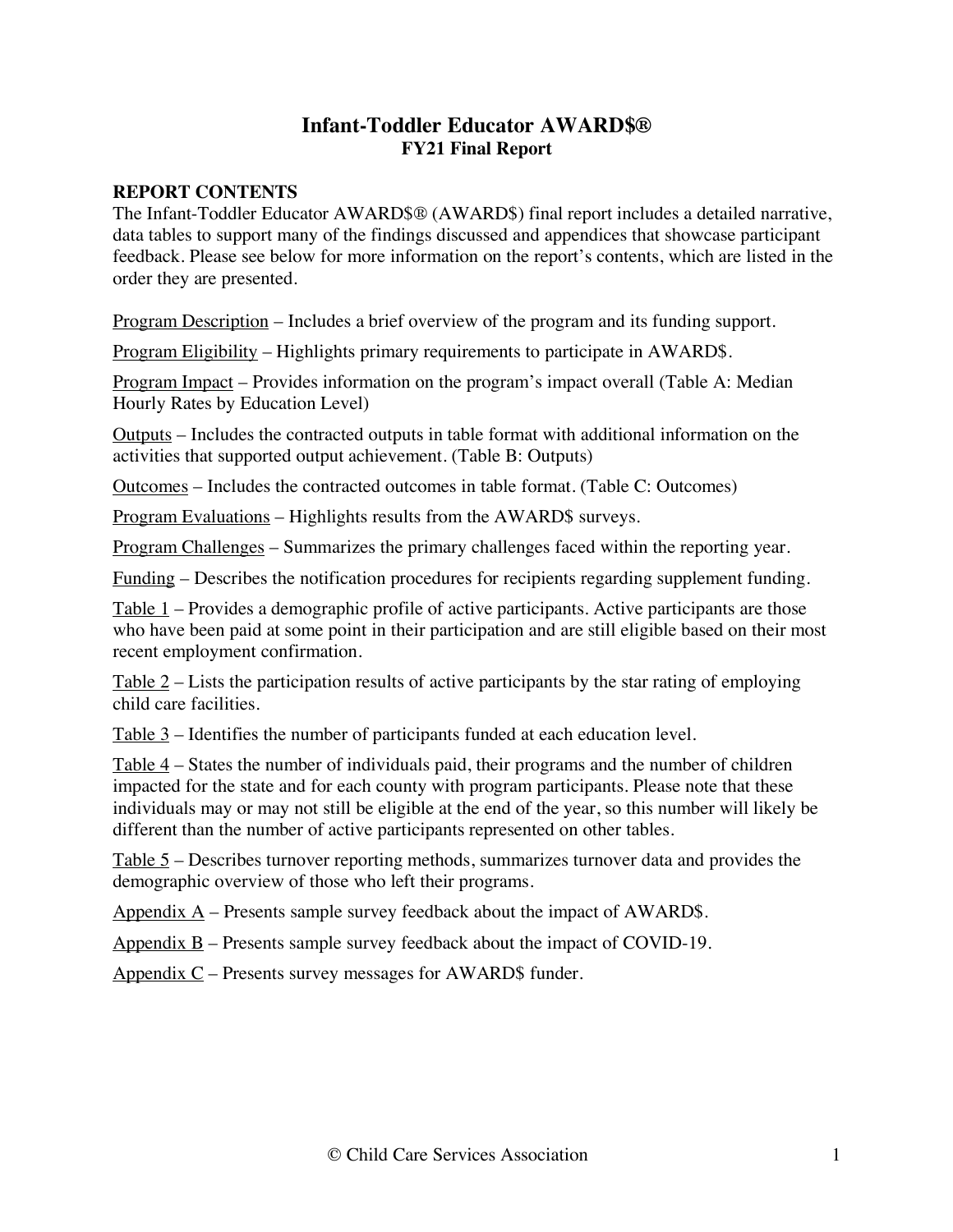### **PROGRAM DESCRIPTION**

Infant-Toddler Educator AWARD\$® provides education-based salary supplements to low-paid teachers and family child care providers working full-time with children birth through two years of age in North Carolina. The program is designed to better compensate and retain well-educated teachers working with our youngest children. AWARD\$ is funded by the Division of Child Development and Early Education (DCDEE).

#### . **STATEWIDE PROGRAM ELIGIBILITY**

To be eligible for at least one six-month payment during the fiscal year, applicants must:

- work at least 35 hours per week with infants, ones or twos.
- earn at or below \$19 per hour.
- work in a licensed child care program with at least three stars.
- have an Associate Degree plus or including at least 24 birth to five focused semester hours or higher.

### **PROGRAM OVERALL IMPACT**

Infant-Toddler Educator AWARD\$® impacts the community by improving the quality of early care and education for young children. Most evidence suggests there are three primary factors associated with teacher quality: education, stability and compensation. Through graduated salary supplements, the program helps decrease turnover and encourages the continued educational pursuits of the child care workforce. The funding helps address financial stress that participants may experience, giving teachers a better opportunity to focus on the children in their classrooms rather than on the economic challenges they face. The compensation is critical, particularly now as North Carolina wants to rebuild its economy, but can only do so if early educators can afford to return to and stay in the field. As of June 2021, 1,156 child care professionals in 697 child care programs were active AWARD\$ participants (those who have been paid and are still eligible based on their most recent employment confirmation).

### Turnover

Turnover numbers for Infant-Toddler Educator AWARD\$® reflect active participants who left their child care programs during the fiscal year. Turnover was counted regardless of whether it may have been connected to COVID-19.

If a participant leaves her/his program and resumes eligibility at a new site, s/he will not be factored into the report until s/he has completed a full six-month period at her/his new site. Once s/he receives a supplement, s/he will again be recognized as an active participant. Only participants for whom AWARD\$ could have impacted the decision to stay or leave are factored into the turnover data. For example, participants who become ineligible for reasons other than leaving their child care programs (i.e. over the income cap due to raise, change of position within the program, elected Child Care WAGE\$® instead) are not considered turnover.

The turnover rate of AWARD\$ participants for FY21 was 12%, well below the turnover rate of 25% established as the contract goal. It is also below the 21% of infant-toddler teachers who indicated in a 2015 survey that they anticipated leaving the field within three years (Child Care Services Association, 2017).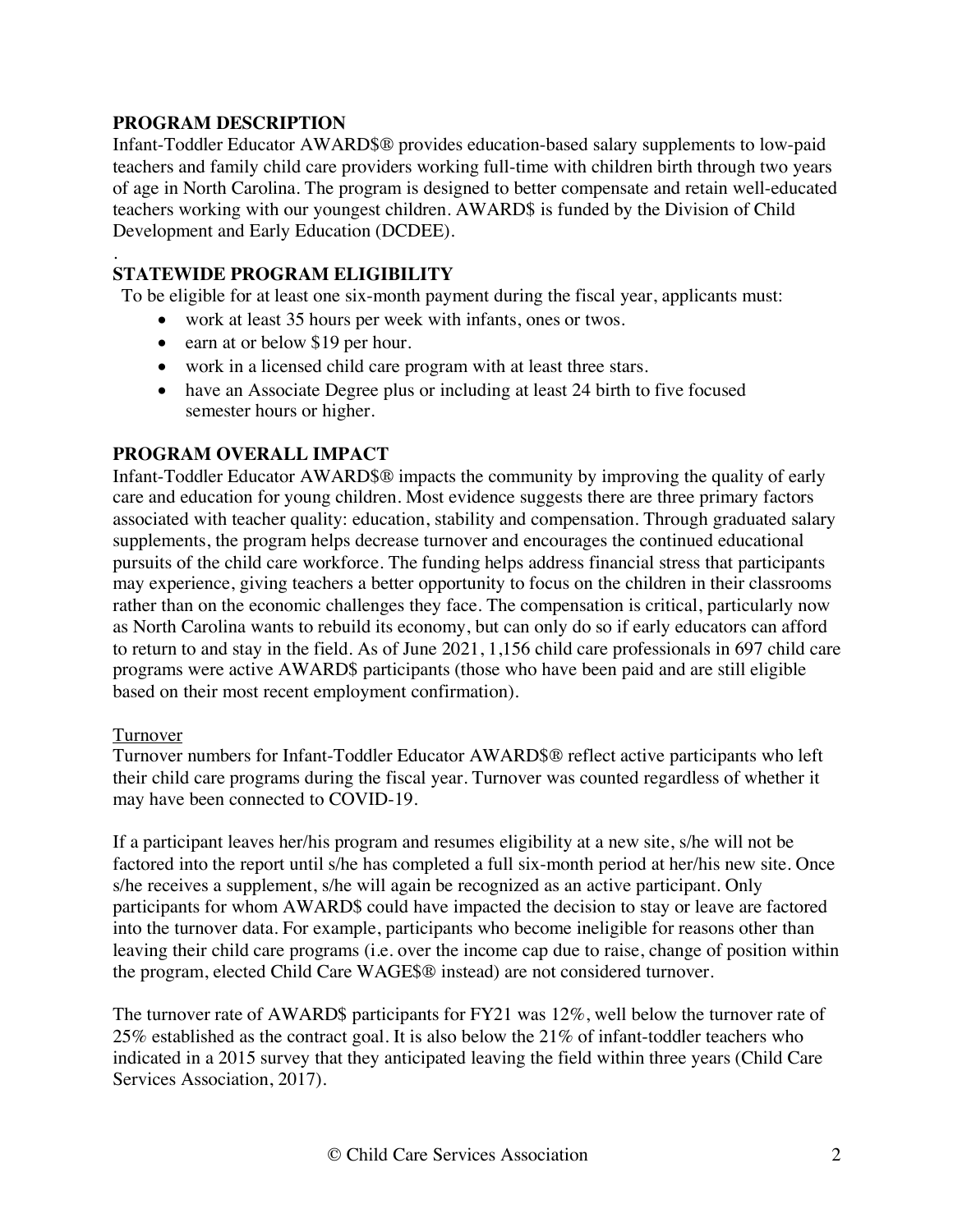The participant turnover rate compares favorably to the 21% turnover rate of full-time teachers and assistants in the state's early childhood workforce overall, captured in 2019 pre-pandemic data (Child Care Services Association, 2020). Given the low, often poverty level, compensation for early educators, the rate of departure would likely have been much higher without the workforce supports available in North Carolina, including AWARD\$, the Child Care WAGE\$® Program and the T.E.A.C.H. Early Childhood® Scholarship Program.

With directors reporting difficulty finding and keeping staff, particularly qualified staff, in the wake of the pandemic, it is clear that North Carolina's \$11.50 per hour average rate of pay for infant-toddler teachers and \$10 per hour for assistants working with this age group are simply not enough. The AWARD\$ supplements address retention and make it more possible for educated professionals to afford to teach young children, particularly in this current landscape.

In addition to statistical data showing an impact on retention, AWARD\$ participants shared through evaluation feedback that supplements play a role in the decision and ability to stay in the field. See Appendix A for selected survey comments regarding the impact of these supplements.

*"It has been a true incentive to me and made me feel more valuable as an early childhood educator. It has most certainly added to my financial stability. It has also been a very real incentive for me to remain in the position and in the location that I'm at right now. I'm a believer in consistency of care and I am so thankful that there's a tangible way that this priority is evident in the hearts and minds of others." (Mecklenburg, teacher)*

### Education

Infant-toddler teachers tend to have less education than their preschool counterparts. In 2019 data, 73% of those teachers who taught preschoolers had at least an associate degree compared to only 58% of those teachers who taught children birth through two. Progress is occurring, though, with a 6% increase for infant-toddler teachers with degrees compared to 2015. AWARD\$ is an incentive to get education and it helps retain those teachers who do. In order to participate, teachers must have at least an Associate Degree with 24 birth to five focused semester hours, so this population, although poorly compensated, represents a well-educated segment of the early childhood workforce.

Especially given these levels of education, the population is woefully underpaid. Table A below examines the median hourly rate of participants within each education level on the scale.

| <b>Education scale level*</b> | <b>Number of participants</b> | Median hourly rate from employer |
|-------------------------------|-------------------------------|----------------------------------|
|                               | 725                           | \$13.00                          |
|                               | 46                            | \$14.30                          |
| 10                            | Q <sub>1</sub>                | \$13.26                          |
|                               | 259                           | \$15.00                          |
|                               | 35                            | \$14.44                          |

### Table A: Median Hourly Rates by Education Level

Though participants already have higher levels of education, 90% of the survey respondents still indicated that Infant-Toddler Educator AWARD\$® encourges or helps financially support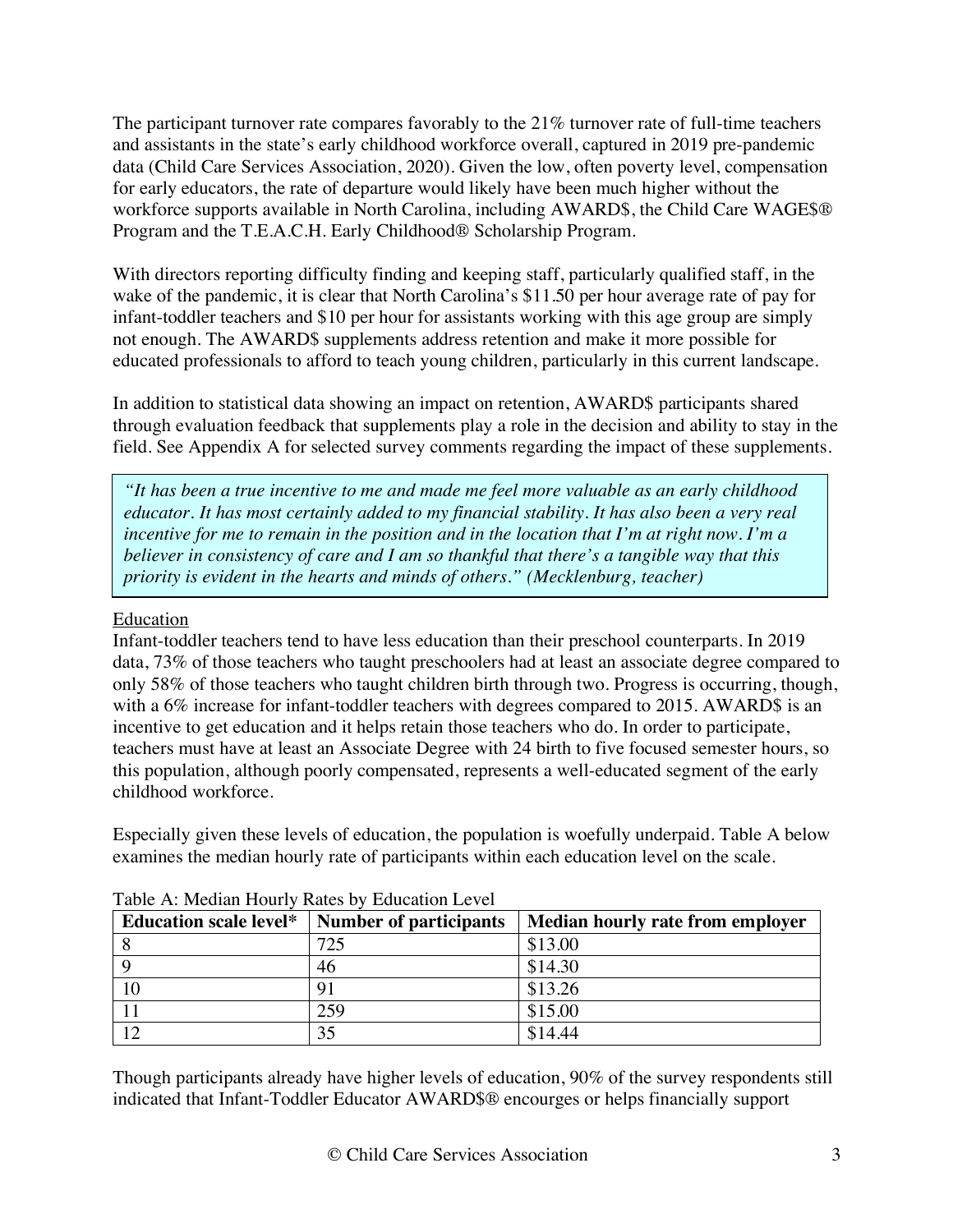additional coursework.

Sixty-eight percent (68%) of the AWARD\$ active participants are people of color and/or Latinx. Given the diverse population of children attending child care in North Carolina, this educational equity is very important.

Through survey feedback, participants took the opportunity to express the importance of education and how AWARD\$ supports, recognizes or rewards their efforts.

*"I feel AWARD\$ encourages further education in a most valuable profession. I feel further education is an asset for better understanding and meeting the needs of young children in our care." (Davidson, teacher)*

### Compensation

Infant-Toddler Educator AWARD\$® increases the compensation of participants through salary supplements. Despite obtained education, compensation in the field continues to be low and is not competitive with many other professions. The challenge of hiring new teachers after the pandemic-related departures highlights the ongoing compensation plight of the field. Even in the best of times, early educators are severely underpaid for the work they do, which is illustrated by a comparison to the rate of \$30.09 that may be needed for one North Carolina employee with one child to meet basic, fundamental needs (Living Wage Calculator, Massachusetts Institute of Technology, 2021).

With employers like Target paying entry level wages of \$15 per hour, early childhood is at a notable disadvantage. Forty-two percent (42%) of the active AWARD\$ participants earn less than \$13 per hour and 65% earn less than \$15 per hour. Though participants typically earn well below the income cap, increasing the cap from \$18 to \$19 did help several educators qualify and even these rates are far below what is needed. AWARD\$ currently has 35 participants who earn over \$18.

The poor compensation across the board highlights the need for salary supplements in order to attract and retain qualified staff. Infant-Toddler Educator AWARD\$® survey results support this. Ninety-eight percent (98%) of the respondents stated that AWARD\$ encourages them to stay with their current child care programs.

The average six-month supplement payment issued during FY21 was \$1,278. The scale ranges from \$2,000 to \$4,000 per year. Ninety-nine percent (99%) of evaluation respondents indicated that receiving an AWARD\$ supplement helps ease financial stress. When asked about the financial impact, recipients selected from a list of potential benefits. A sample of responses is below:

- 85% are better able to pay their bills
- 74% are more able to address the basic needs of their families (food/housing)
- 66% rely on the supplements to help address transportation costs
- 64% use the funds to provide additional resources for their classrooms or child care programs – in a separate question, a greater number of respondents (93%) stated that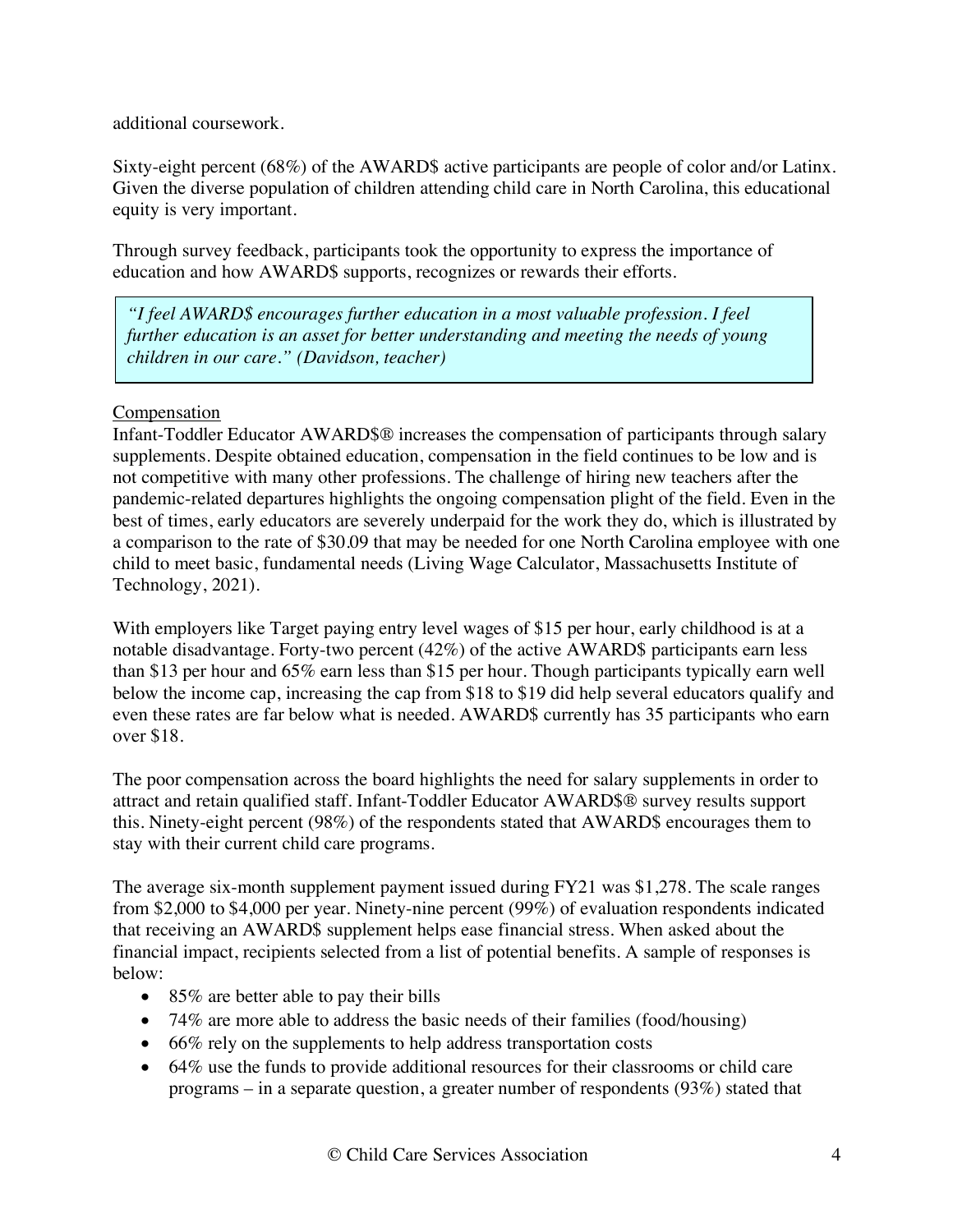providing resources for their programs is a benefit of AWARD\$

AWARD\$ recipients found the supplements to be particularly helpful during COVID-19 to meet their basic needs when they temporarily lost their employment, had a reduction in hours or they were required to quarantine. Many also used the funds to buy supplies needed to protect their families and/or classrooms from infection.

*"I was still blessed from the AWARD\$ program during the pandemic. Some of us were either furloughed or hours had been cut because of the pandemic, but AWARD\$ still sent out bonuses to help everyone in need who is on the program. That just showed me how much we are cared about." (Forsyth, teacher)*

*"It has helped to purchase extra items to help keep my family protected from COVID-19. Extra money to buy masks, hand sanitizer, extra cleaning supplies, etc. for our home." (Guilford, teacher)*

*"I have worked through the pandemic. Others who were laid off were making more sitting home then I was working. My bills and my paycheck stayed the same. The payment helped me provide for my family and pay my bills." (Johnston, teacher)*

*"AWARD\$ has helped during the pandemic, by helping to make sure my family had food and the supplies to stay safe." (Lenoir, teacher)*

*"I was able to use it to stay afloat during my two week unemployment period due to the COVID-19 pandemic." (Mecklenburg, teacher)*

*"During the pandemic many companies have been forced to close or reduce employee working hours. This is putting a strain on families. However, I have been able to use the AWARD\$ supplement to sustain my business. At times offering care packages to help families get through the weekend. Care packages include snacks, oatmeal, and cereal." (Orange, family child care provider)*

*"AWARD\$ has been a blessing to me and my day care. During this time of COVID-19, it has helped me with purchasing supplies that I need to ensure the safety of the children that I serve." (Pasquotank, family child care provider)*

*"AWARD\$ was very helpful during this COVID-19 crisis in supplementing income lost during closures and lower attendance." (Wake, family child care provider)*

Economic insecurity impacts teacher well-being, and can have consequences for the quality of interactions they have with the children in their care. Stress and adversity can affect the health of teachers and thus how effective they can be in promoting the supportive environments and engaging interactions children need. Especially now, easing financial stress is critical for the participants, their families and for the children they serve.

Throughout the survey, respondents discussed the importance of this additional compensation.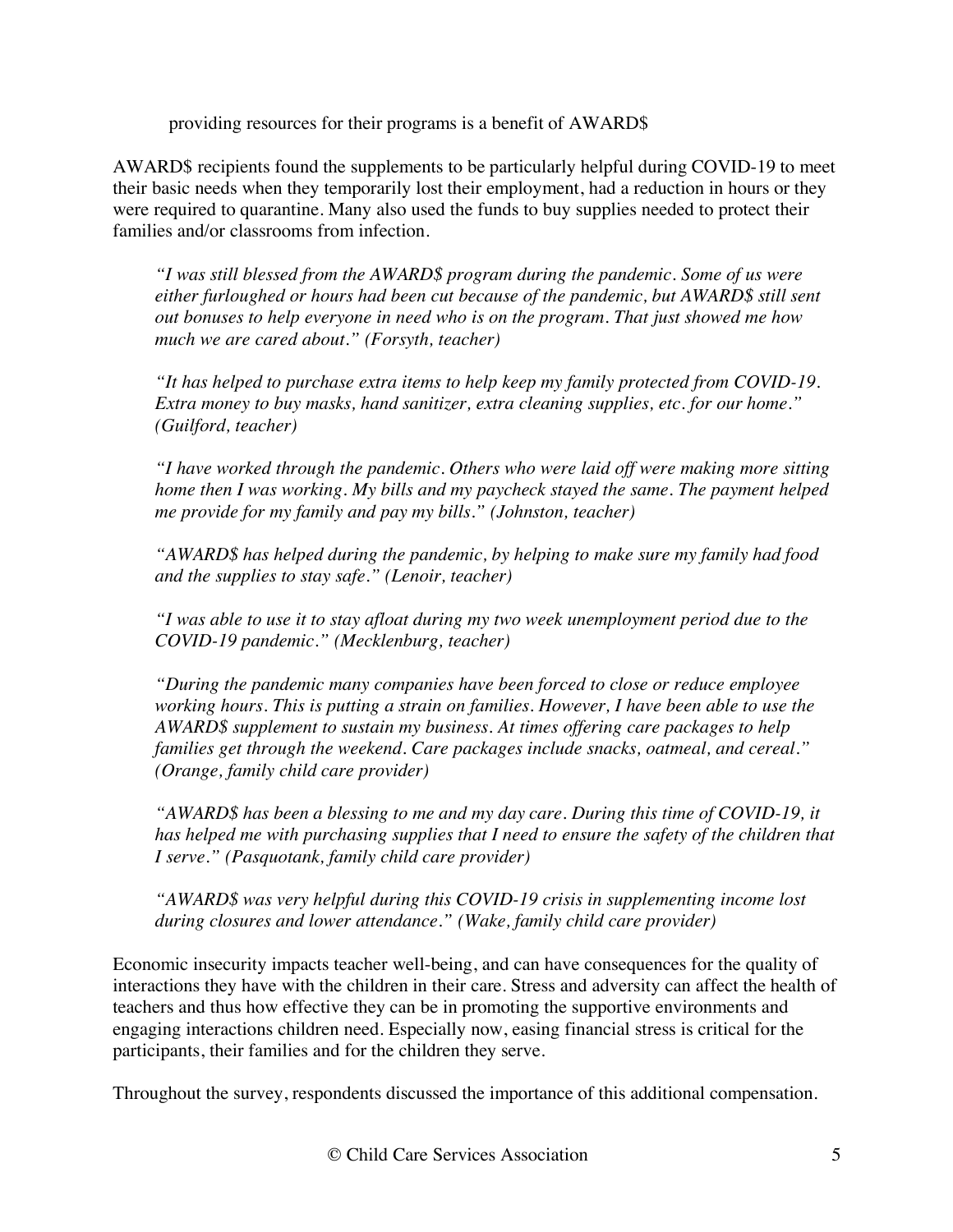*"I love being a teacher but the wage is so low that I have trouble paying all my bills. AWARD\$ has helped me financially and it's a reason why I keep my career that I love so much." (Union, teacher)*

# **OUTPUTS**

This section highlights the projected outputs of Infant-Toddler Educator AWARD\$® for FY21 and the program's effectiveness in reaching these goals. Primary results are shown in Table B below, followed by additional detail as applicable.

### **Table B: Outputs**

|               | <b>Projected Output</b>                     | <b>Results</b>                                         |
|---------------|---------------------------------------------|--------------------------------------------------------|
|               | Approximately 980 eligible infant-toddler   | <b>Output exceeded.</b> As of June 2021, 1,355 infant- |
|               | educators will receive AWARD\$              | toddler educators had received AWARD\$                 |
|               | payments as of June 2021.                   | payments.                                              |
|               | AWARD\$ will send 2,500 recruitment         | <b>Output exceeded.</b> As of June 2021, AWARD\$       |
|               | emails or mailings to the early childhood   | had sent $6,306$ recruitment mailings and/or           |
|               | workforce.                                  | emails.                                                |
| $\mathcal{R}$ | Staff will conduct 20 outreach              | <b>Output met.</b> Staff conducted 21 outreach         |
|               | opportunities to offer information about    | sessions where information about the AWARD\$           |
|               | the program and recruit eligible educators. | opportunity was shared.                                |

*Infant-Toddler Educator AWARD\$® payments:* One thousand three hundred and fifty-five (1,355) infant-toddler educators were paid for completing at least one six-month period in FY21. These participants worked in 796 child care centers and family child care homes in 91 counties serving approximately 19,222 children. This number is an unduplicated count of supplement recipients for AWARD\$.

*Outreach and recruitment:* Twenty-one (21) virtual outreach sessions sharing AWARD\$ information were completed in FY21 and many other sessions were offered but did not have registrants during this year of COVID. When appropriate, staff discussed opportunities available through AWARD\$ and WAGE\$, and some sessions were completed in conjunction with the T.E.A.C.H. Early Childhood® Scholarship Program as well. The goal is to give audience members an opportunity to learn about multiple resources supported by DCDEE. Field-based outreach was suspended for the duration of FY21.

In addition to the outreach listed above, 6,306 recruitment emails or mailings were sent to 3,253 facilities. AWARD\$ also sent information to key partners including Smart Start partnerships, resource and referral agencies, community colleges, and infant-toddler specialists. Follow-up calls were made to many of the non-participating sites to verify receipt of the email/packet, answer questions and encourage participation. During each employment confirmation completed with a participating site, the counselor also inquired about any possible eligible staff not yet accessing a supplement.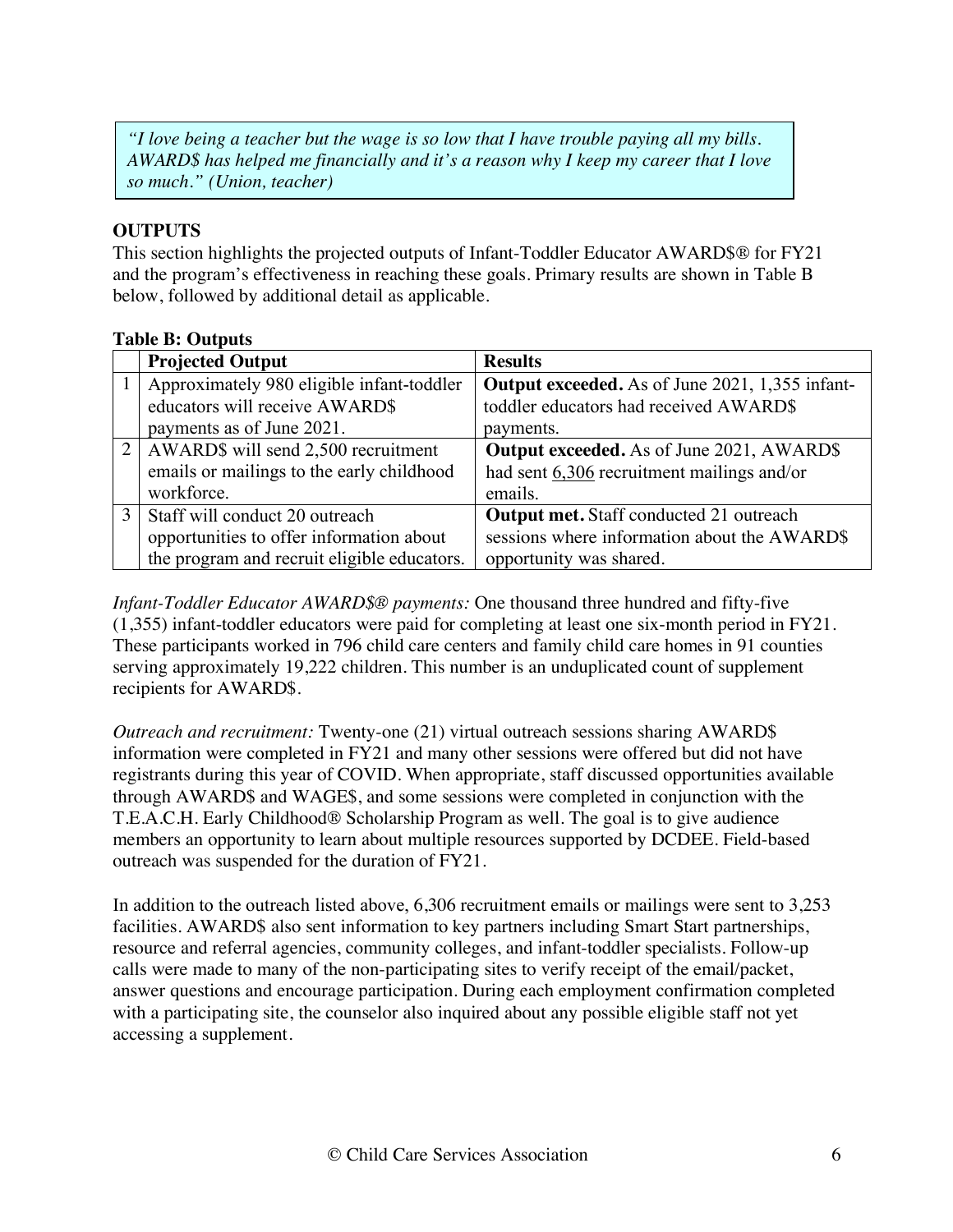# **OUTCOME**

Table C below details the primary outcomes for Infant-Toddler Educator AWARD\$®.

|   | <b>Projected Outcome</b>               | <b>Results</b>                                     |
|---|----------------------------------------|----------------------------------------------------|
|   | The turnover rate of Infant-Toddler    | <b>Outcome met.</b> The turnover rate for AWARD\$  |
|   | Educator AWARD\$® participants         | participants was only $12\%$ , well below the      |
|   | for FY21 will be less than $25\%$ .    | benchmark of 25%. This is particularly             |
|   |                                        | encouraging given the current reports of an        |
|   |                                        | overall teacher shortage.                          |
| 2 | Eighty-five percent $(85%)$ of Infant- | <b>Outcome exceeded.</b> Ninety-nine percent (99%) |
|   | Toddler Educator AWARD\$®              | of survey respondents said that the AWARD\$        |
|   | survey respondents will state that the | supplement helps to ease financial stress.         |
|   | supplement helps ease financial        |                                                    |
|   | stress.                                |                                                    |

### **Table C: Outcome**

Outcome #1 is measured through employment confirmations completed as each participant concludes a six-month commitment period on the program. The information regarding turnover is entered into a database that produces the percentage. Outcome #2 is based on survey responses collected and calculated by the research department at Child Care Services Association (CCSA).

# **PROGRAM EVALUATIONS**

The information below reflects the impact of Infant-Toddler Educator AWARD\$® from the perspectives of participants and their employers. Salary supplement recipients and center directors who had recipients among their staff participated in an annual evaluation.

Survey samples were created based on the number of potential respondents. A 40% sample was drawn for participants. All site directors with staff on the program were surveyed. Directors in counties who potentially had staff members on AWARD\$ and/or WAGE\$ were sent a shared survey to assess the impact of salary supplements. These responses have been integrated into the director feedback.

All participants in the sample who had email addresses on file with AWARD\$ were invited to complete the survey online. Reminder emails were sent to encourage online response. Those who did not participate online or who did not have email addresses on file were also mailed surveys. One final attempt was made to secure non-respondent surveys via phone in counties with low response rates. All respondents were given the opportunity to be entered into a drawing for professional resources.

Overall, 65% of the targeted population completed the survey (941 of 1,448), which included the following:

- 77% of participating teachers/family child care providers (344 of 445)
- 60% of non-participating directors with staff receiving salary supplements (597 of 1,003)<sup>1</sup>

 <sup>1</sup> Non-participating directors in some cases may have responded about participants in AWARD\$ and/or WAGE\$.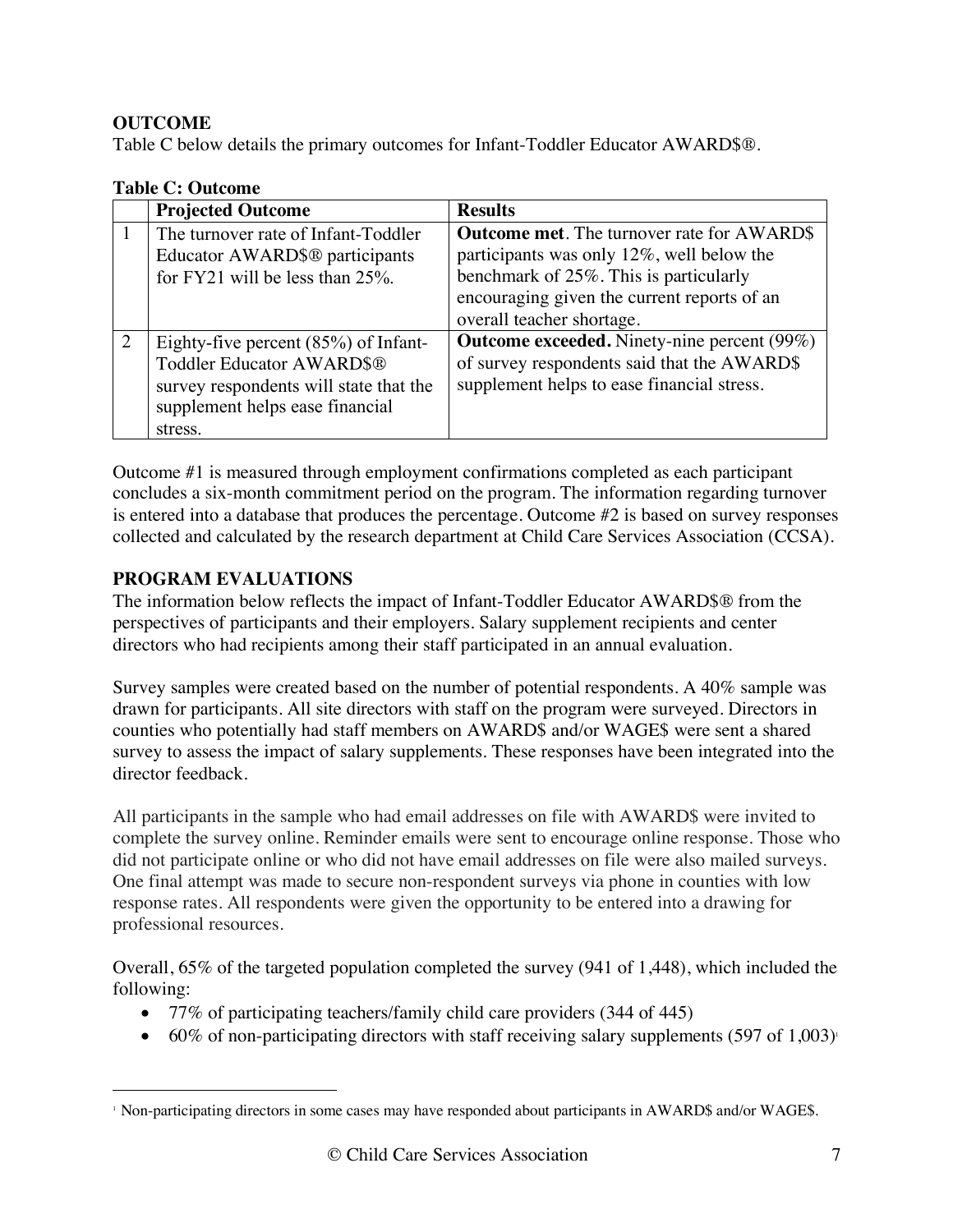Survey recipients were asked to examine a list of possible benefits resulting from AWARD\$ and indicate whether or not each benefit is true for the respondent. Responses to the individual options were as follows, listed in survey order:

- AWARD\$ helps me feel more satisfied with my job.  $-98\%$
- AWARD\$ is an incentive for me to seek additional education and/or it helps make pursuing coursework more financially feasible. – 90% (participants must have at least an Associate Degree with 24 hours of birth to five focused coursework to be eligible)
- The AWARD\$ supplement helps ease financial stress.  $-99\%$
- AWARD\$ encourages me to stay with my current program.  $-98\%$
- My AWARD\$ supplement helps me to provide more resources for my program or classroom. – 93%
- Receiving the AWARD\$ supplement makes me feel more appreciated and recognized for my work. – 99%

Additional survey results are listed below:

**Ninety-nine percent (99%) of all respondents stated that they are satisfied with the program and its administration.** One of the directors who indicated that they were somewhat dissatisfied explained by saying, "Because directors or other teachers don't get the same compensation."

**For those respondents who had the opportunity to speak with the Infant-Toddler Educator AWARD\$® staff, nearly 100% of those who have had interactions found the staff to be pleasant and helpful.** Many respondents took the opportunity to share additional comments about their interactions with AWARD\$ staff. Not only did the respondents report that they received helpful and pleasant customer service, but many also talked about how important the encouragement from AWARD\$ staff has been in terms of participation in the program and pursuit of education. A few examples of participant feedback are listed below:

*"Staff is always respectful, answers my questions and congratulates me on accomplishments." (teacher)*

*"They are very professional and friendly. Five stars!" (teacher)*

*"The staff is nice and always answers questions in depth for clear understanding." (teacher)*

*"Everyone I have talked to has been exceptionally helpful and friendly." (family child care provider)*

*"They go beyond what is expected." (director)*

*"The AWARD\$ staff was so awesome, they took the time and helped me and my staff. They went over and beyond." (director)*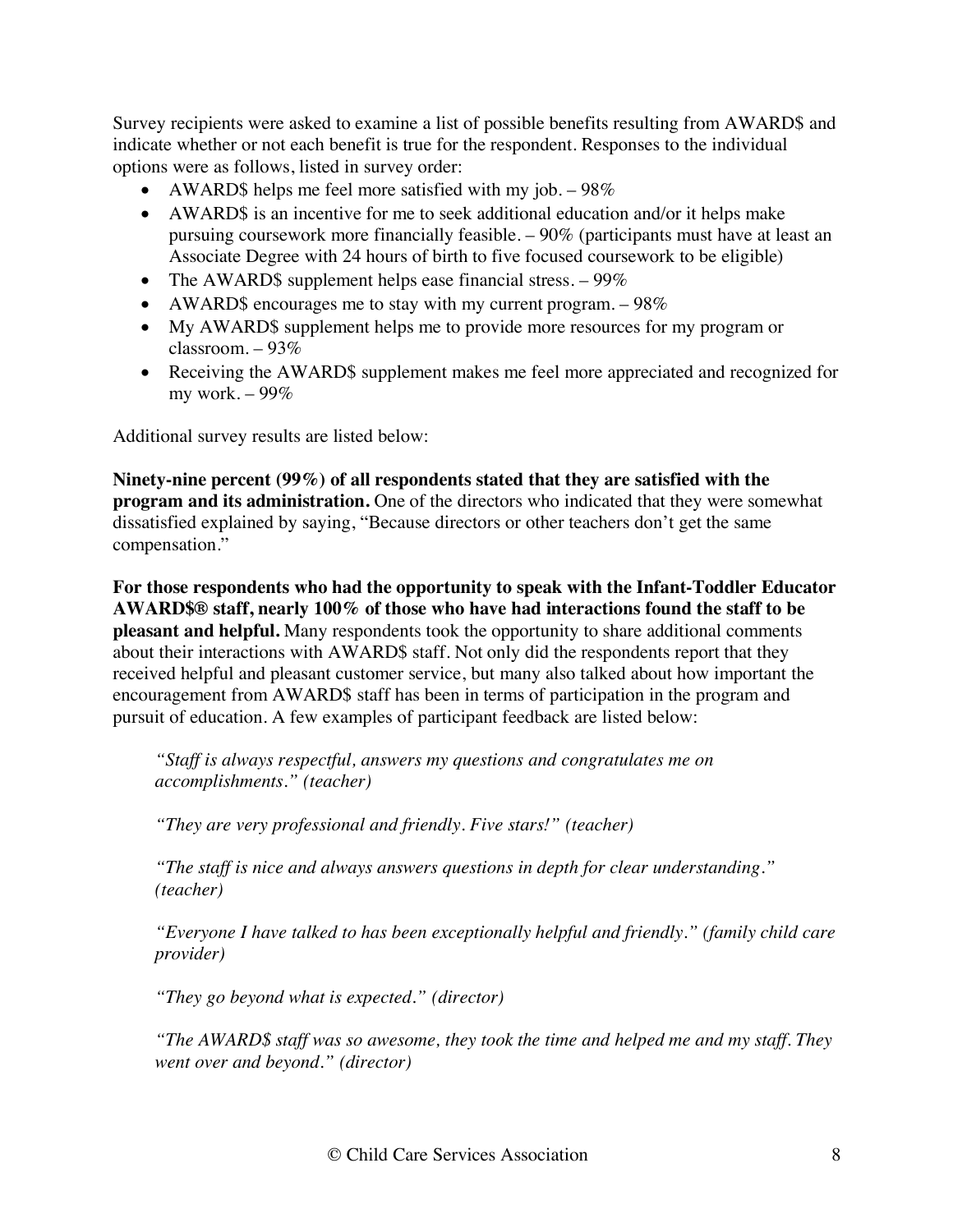**Ninety-three percent (93%) of responding directors indicated that staff participation in AWARD\$ benefits the children in their centers in some way.** When asked to select from a list of options explaining how participation may be beneficial to the children in their programs, including an option stating that no benefits have been noticed, 93% of responding directors indicated that staff participation in AWARD\$ benefits the children in some way. The two most popular examples of impact were that improved morale has created more positive child-teacher interactions and that staff members are seeking more education, which leads to higher quality care for children.

**Ninety-nine percent (99%) of responding directors reported positive attitudes toward AWARD\$ in their child care programs.** One of the directors who stated that attitudes were somewhat negative said, "Infants and toddlers are not the only age group, and not the only underpaid positions."

**Ninety-nine percent (99%) of responding participants indicated that, as a result of AWARD\$, they feel more appreciated and recognized for their work.** Recipients emphasize the importance of the recognition and appreciation associated with the receipt of the AWARD\$ supplements and the impact this has on self-esteem, professionalism and morale. Not only are these things significant in themselves, but they enhance the likelihood that participants will stay in the field and seek additional education.

*"It is always a plus to feel appreciated and recognized for my work. AWARD\$ makes me feel like I'm not just babysitting. The children in my care benefit through supplies to enhance learning and a teacher who strives to keep them learning and happy." (New Hanover, teacher)*

# **PROGRAM CHALLENGES**

Infant-Toddler Educator AWARD\$® has operated successfully in a largely remote capacity and has issued payments on a regular schedule since the pandemic began. However, the impact on the field at large has been significant. While DCDEE reports that program closures are not as high as many expected, AWARD\$ recipients and their employers shared through survey responses that the challenges have been difficult to overcome and they are still suffering from the impact. See Appendix B for a sample of this feedback.

*"Due to COVID-19, some staff elected to stay home when the pandemic began and have yet to return. Due to fewer staff, we have fewer children enrolled. It is a struggle trying to hire new staff who have experience and education. Funding is down and we are open reduced hours due to a lower number of staff, which is hard on parents. The pandemic has also added stress and worry of someone coming into the building that has COVID-19." (Ashe, director)*

*"I personally have worked during this whole pandemic and I'm thankful to have a job. But at the same time, I don't think it's understood and recognized how much we are risking our lives working in this field." (Guilford, teacher)*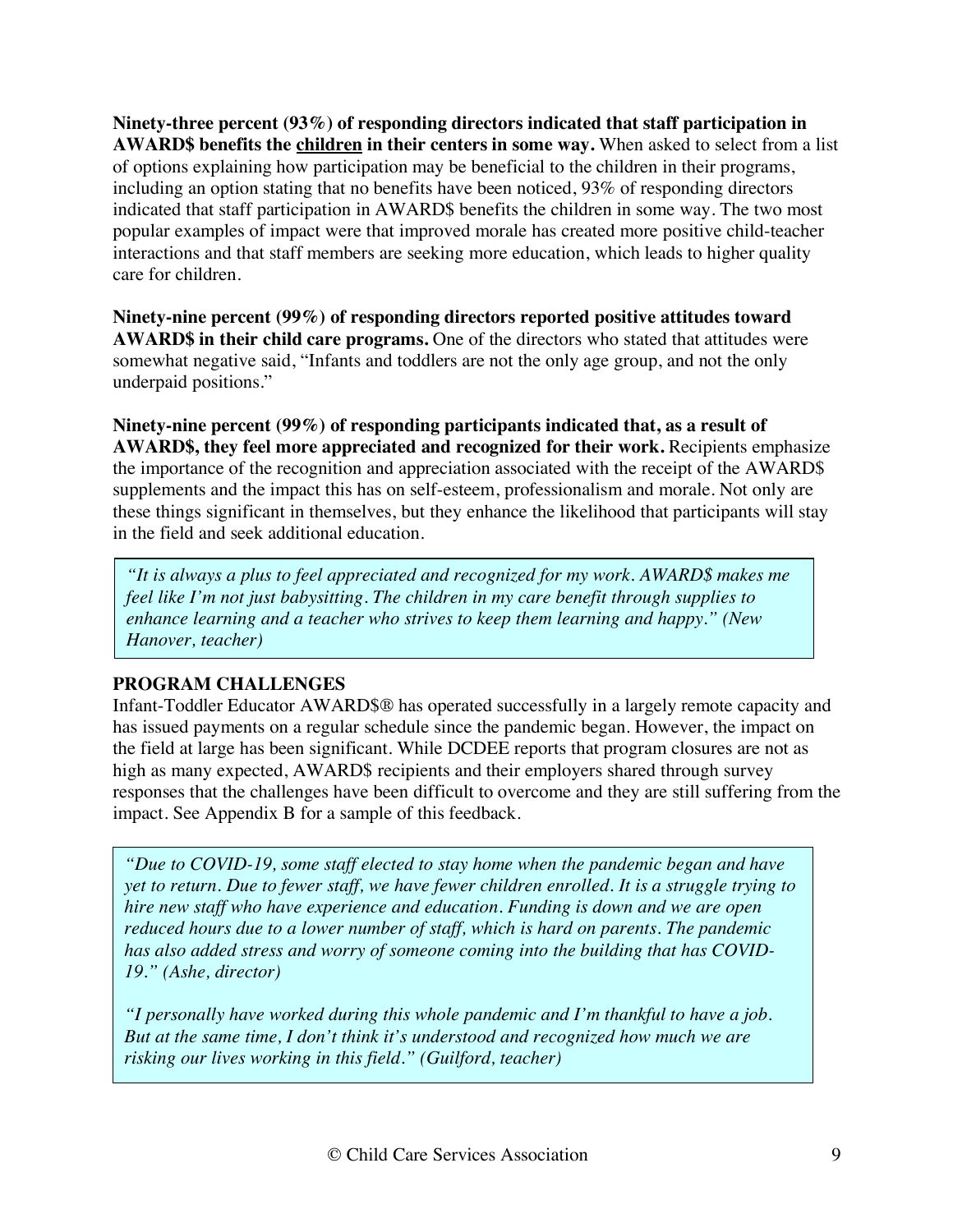During FY21, AWARD\$ learned of 10 participants who lost eligibility due to a drop in hours. While this number is not extremely high, each of these individuals lost an important contribution to their compensation. Anecdotally, it seems that many teachers are experiencing a reduction in hours due to COVID-19, which may mean that others have not applied for a supplement because they did not expect to be eligible. DCDEE has now approved changing full-time status in FY22 to 30 hours or more, which should be a significant benefit to potential applicants.

AWARD\$ is an important resource for the early care and education field as it rebounds from this crisis, and to help participants get funds easily and quickly, AWARD\$ is in the process of collecing Automated Clearing House (ACH) paperwork. This will eliminate waiting for a check or losing checks in the mail. It will also eliminate returned checks due to moves. However, the process has been more challenging than anticipated. Staff are fielding questions on a daily basis and much of the documentation has been incomplete. Early educators are dealing with new requirements as well as health and safety concerns for themselves, their families and the children they serve. It is likely difficult to prioritize the submission of the needed documentation, but AWARD\$ will continue to pursue this goal. Having AWARD\$ recipients paid electronically is one more step to building our profession. Although difficult, we will continue this effort to directly deposit payments.

### **FUNDING**

Infant-Toddler Educator AWARD\$® implements several strategies to publicize that its funding comes from DCDEE. This is highlighted in every check letter and labels are affixed to the outside of each check envelope to identify the funder. Even as the program converts to electronic payments, notification will continue. The AWARD\$ fact sheets and application-based program agreements identify DCDEE as the funder and AWARD\$ representatives explain the funding for the program in outreach across the state. Finally, the program evaluations give respondents the opportunity to share messages with the funder of their supplements. See Appendix C for a sample of those messages for FY21. Please note that, in addition to the sample comments included, a large number of recipients shared their gratitude through "thank you" messages that are not listed.

*"Thank you for supporting infant-toddler teachers. We are often unrecognized for the work we do with young children. This supplement gives us incentive to stay with our current program and be better teachers." (Craven, teacher)*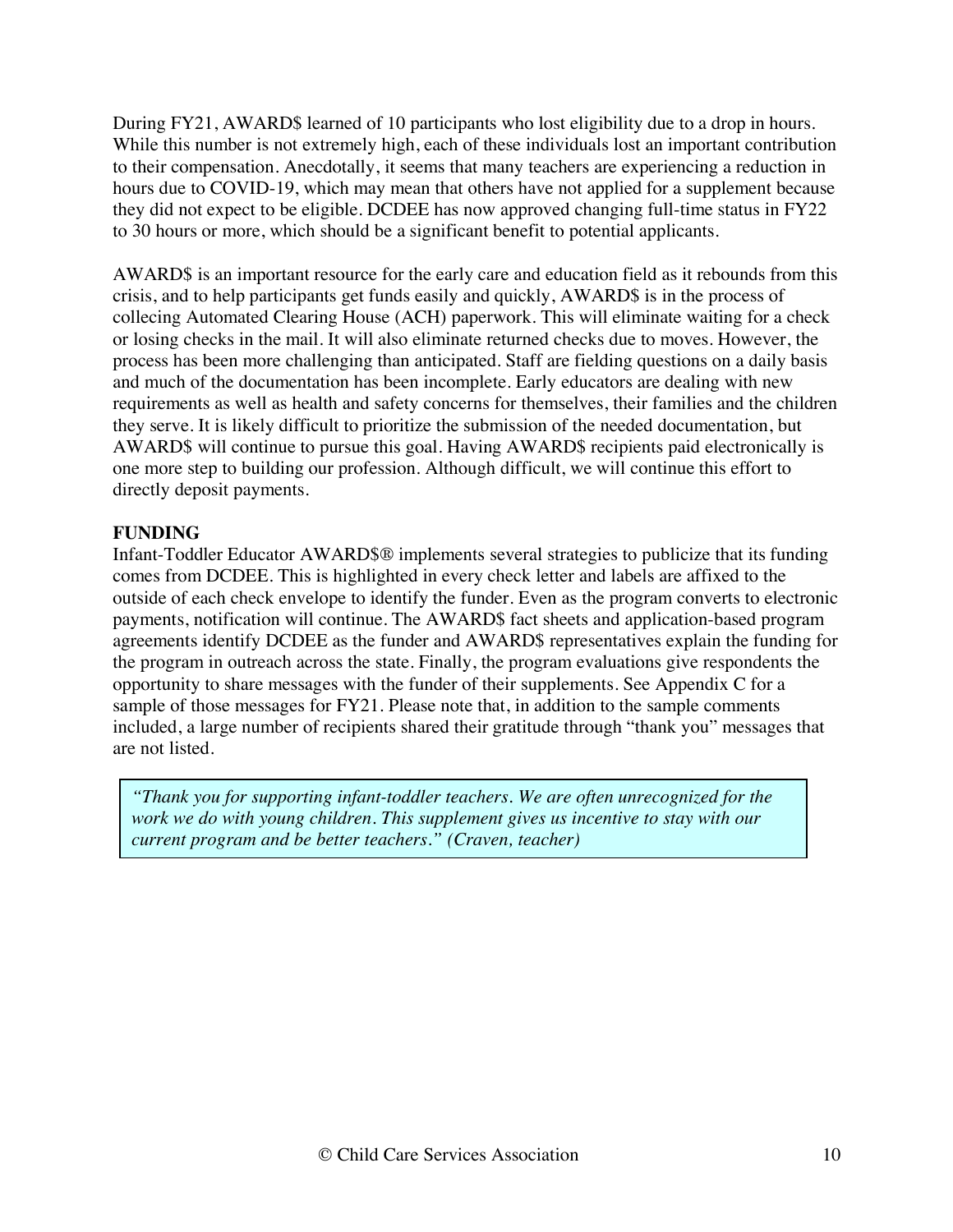

#### **Table 1 Demographic Profile of the 1,156 Participants in North Carolina Infant-Toddler Educator AWARD\$® July 2020 - June 2021**



|                                                                  | # of Participants | % of Participants |
|------------------------------------------------------------------|-------------------|-------------------|
| Race*                                                            |                   |                   |
| White                                                            | 373               | 32%               |
| <b>Black or African American</b>                                 | 670               | 58%               |
| American Indian or Alaska Native                                 | 21                | 2%                |
| Asian                                                            | 18                | 2%                |
| Two or more races                                                | 11                | 1%                |
| Not Given                                                        | 44                | 4%                |
| Other                                                            | 19                | 2%                |
| Ethnicity*                                                       |                   |                   |
| Not Given                                                        | 4                 | 0%                |
| Latinx                                                           | 53                | 5%                |
| Not Latinx                                                       | 1099              | 95%               |
| Gender                                                           |                   |                   |
| Male                                                             | 3                 | 0%                |
| Female                                                           | 1153              | 100%              |
| <b>Age Range of Participants</b>                                 |                   |                   |
| 20-24 years                                                      | 30                | 3%                |
| 25-34 years                                                      | 259               | 22%               |
| 35-44 years                                                      | 295               | 26%               |
| 45-54 years                                                      | 286               | 25%               |
| 55-59 years                                                      | 121               | 10%               |
| 60-64 years                                                      | 94                | 8%                |
| 65 and over                                                      | 69                | 6%                |
| Not Given                                                        | 2                 | 0%                |
| <b>Position</b>                                                  |                   |                   |
| Teacher                                                          | 940               | 81%               |
| Teacher (Head Start In Home Educator)                            | 14                | 1%                |
| Teacher (Assistant Director)                                     | 14                | 1%                |
| Teacher (Director)                                               | 5                 | 0%                |
| Teacher (Director Owner)                                         | 12                | 1%                |
| <b>Assistant Teacher</b>                                         | 26                | 2%                |
| Director (Owner)                                                 | 1                 | 0%                |
| Small Home Provider                                              | 141               | 12%               |
| Teacher (in Small Home)                                          | 3                 | 0%                |
| <b>Education Level</b>                                           |                   |                   |
| AAS including 24 birth to five sem. hours                        | 725               | 63%               |
| BA/BS including 6 birth to five sem. hours                       | 40                | 3%                |
| MA/MS including 6 birth to five sem. hours                       | 6                 | 1%                |
| 90 sem. hours toward BA/BS including 18 birth to five sem. hours | 65                | 6%                |
| BA/BS including 12 birth to five sem. hours                      | 26                | 2%                |
| BA/BS including 18 birth to five sem. hours                      | 254               | 22%               |

\*779 participants identify as Latinx or as a person of color, which is 68% of the active population that provided data.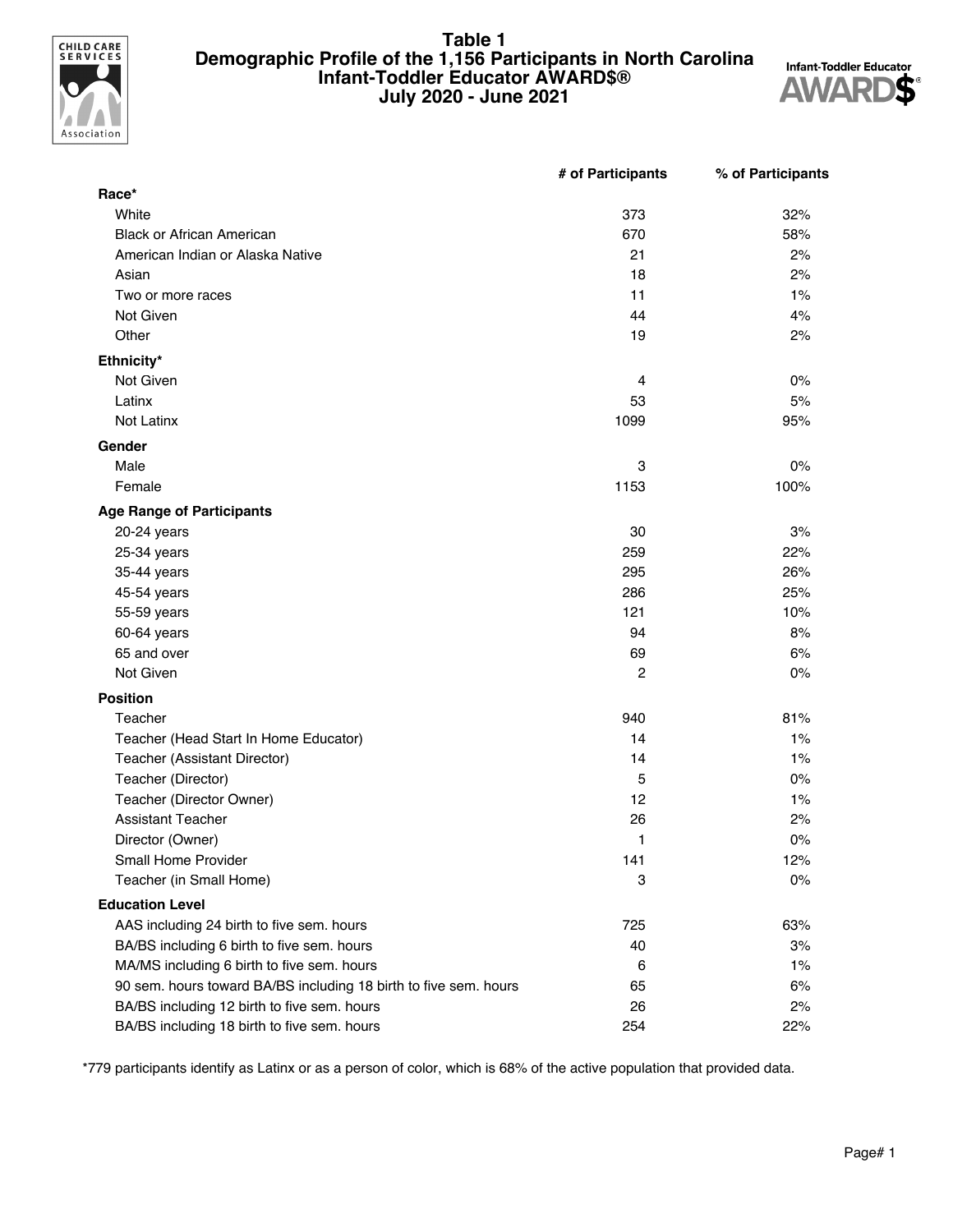#### **Table 1 (cont.) Demographic Profile of the 1,156 Participants in North Carolina Infant-Toddler Educator AWARD\$® July 2020 - June 2021**

|                                                                          | # of Participants | % of Participants |
|--------------------------------------------------------------------------|-------------------|-------------------|
| MA/MS including 12 birth to five sem. hours                              | 5                 | $0\%$             |
| MA/MS including 18 birth to five sem. hours                              | 35                | 3%                |
| <b>Wage Rate**</b>                                                       |                   |                   |
| Below \$7.25 per hour                                                    | 112               | 10%               |
| \$7.25 - \$9.99 per hour                                                 | 73                | 6%                |
| \$10.00 - \$12.99 per hour                                               | 303               | 26%               |
| \$13.00 - \$14.99 per hour                                               | 265               | 23%               |
| \$15.00 - \$16.99 per hour                                               | 288               | 25%               |
| \$17.00 - \$19.00 per hour                                               | 115               | 10%               |
| Years in Child Care Program: Participant's Start Date to Report End Date |                   |                   |
| 0 to .99 Years                                                           | 30                | 3%                |
| 1.00 to 1.99 Years                                                       | 134               | 12%               |
| 2.00 to 2.99 Years                                                       | 144               | 12%               |
| 3.00 to 3.99 Years                                                       | 132               | 11%               |
| 4.00 to 4.99 Years                                                       | 88                | 8%                |
| 5.00 or More Years                                                       | 628               | 54%               |

\*\*The first category under Wage Rate may reflect those earning below North Carolina's minimum wage, typically home providers or owners whose income is dependent upon revenue. Pay rates will also reflect bonus compensation if awarded by the employer.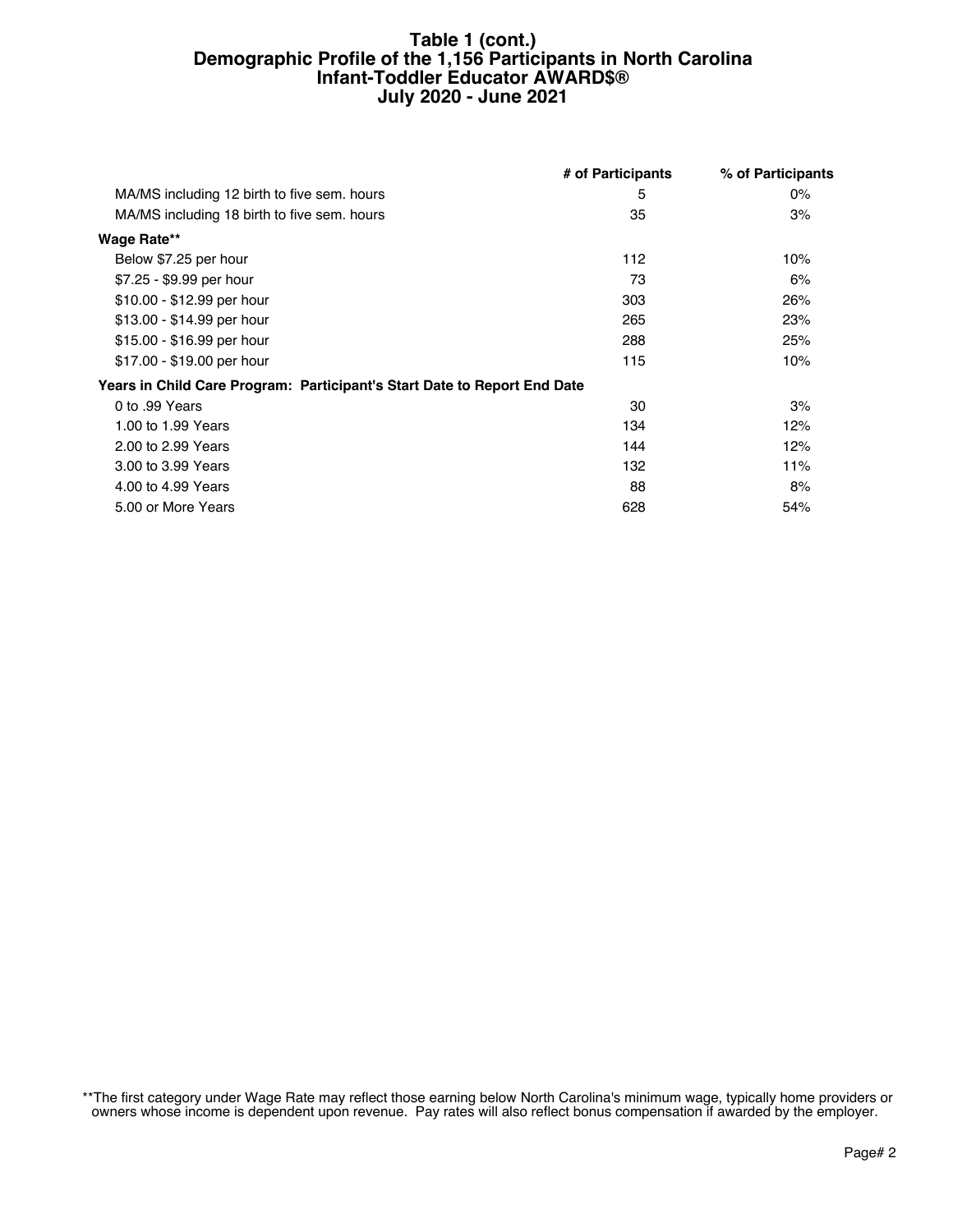

#### **Table 2 Child Care Center Profile for North Carolina Infant-Toddler Educator AWARD\$® July 2020 - June 2021**



|                        | <b>Programs</b> |     | <b>Participants</b> |
|------------------------|-----------------|-----|---------------------|
| <b>Center</b>          |                 | 555 | 1,011               |
| 3 STAR                 |                 | 57  | 69                  |
| 4 STAR                 |                 | 126 | 205                 |
| 5 STAR                 |                 | 357 | 720                 |
| <b>PROB</b>            |                 | 1   |                     |
| <b>PROV</b>            |                 | 1   |                     |
| <b>SPPROV</b>          |                 | 1   |                     |
| Temporary              |                 | 12  | 14                  |
| <b>Family Provider</b> |                 | 142 | 145                 |
| 3 STAR                 |                 | 7   | $\overline{7}$      |
| 4 STAR                 |                 | 105 | 107                 |
| 5 STAR                 |                 | 30  | 31                  |
|                        | <b>TOTALS</b>   | 697 | 1,156               |

Participants in sites that become ineligible due to star rating changes may be eligible for time worked prior to this change if they complete successful six-month commitment periods.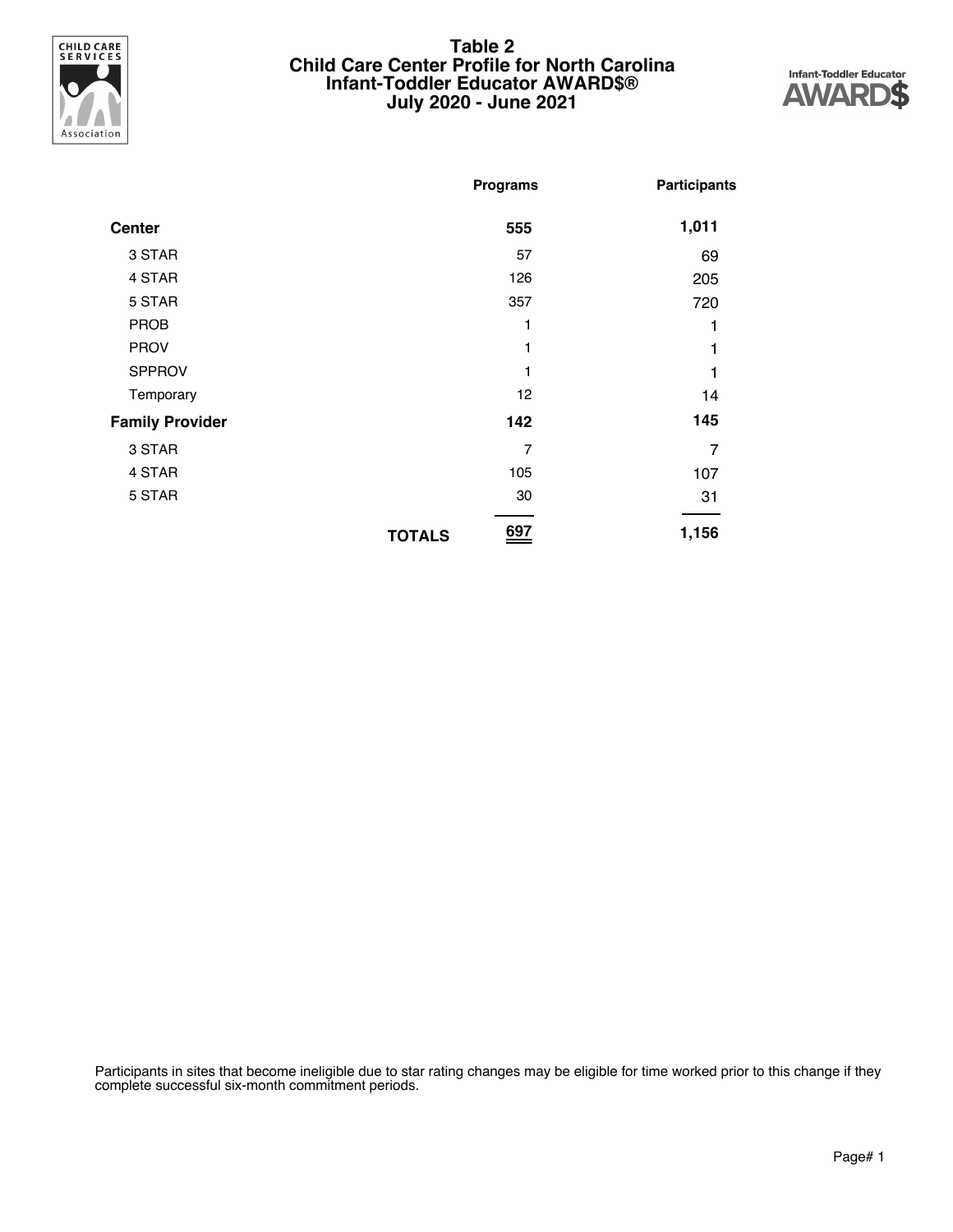

#### **Table 3 Educational Award Levels Profile of the 1,156 Participants in North Carolina Infant-Toddler Educator AWARD\$® July 2020 - June 2021**



|        | # of Participants | % of Participants<br>Out Of Active |
|--------|-------------------|------------------------------------|
| Eight  | 725               | 63%                                |
| Nine   | 46                | 4%                                 |
| Ten    | 91                | 8%                                 |
| Eleven | 259               | 22%                                |
| Twelve | 35                | 3%                                 |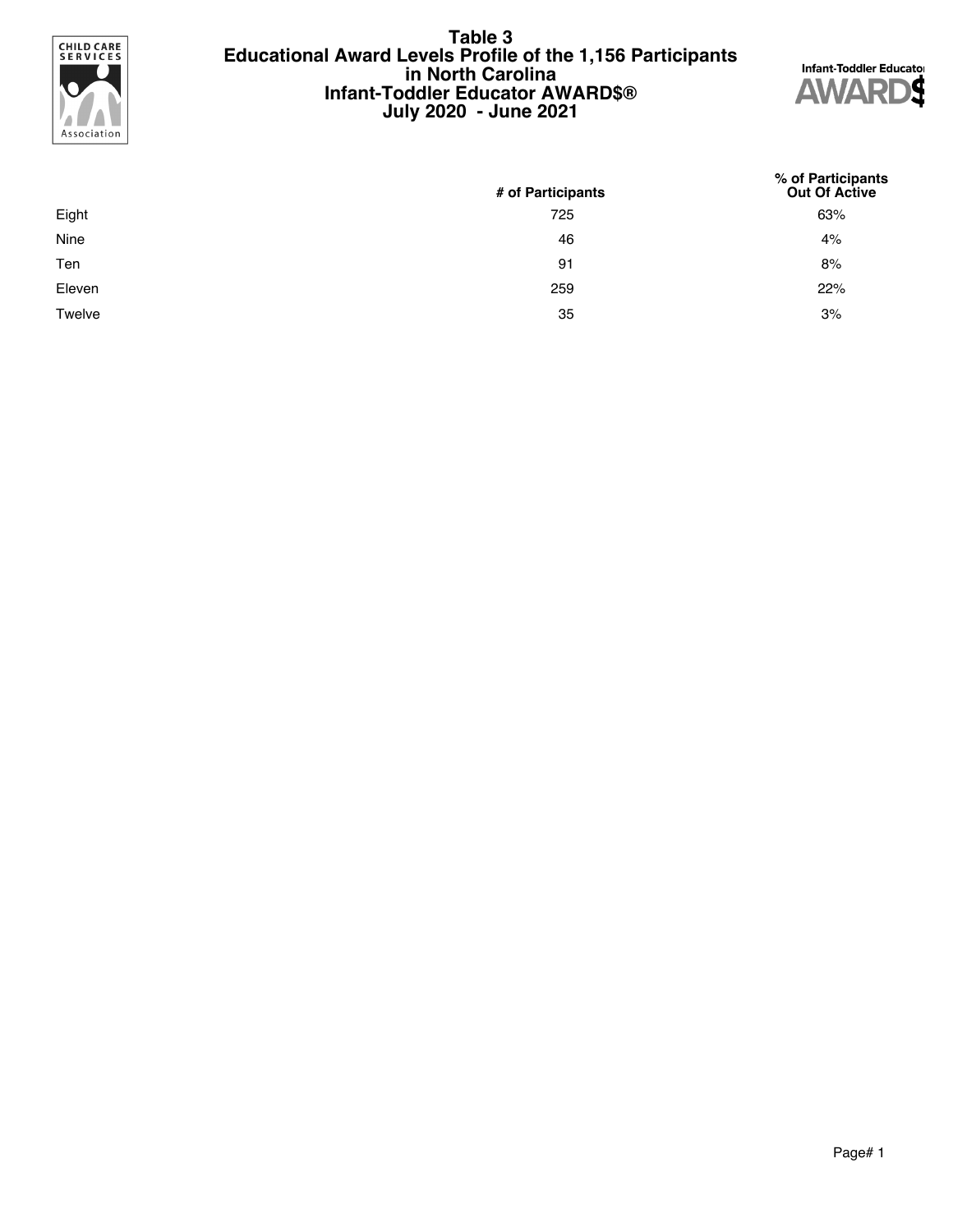



1,355 unduplicated participants received a supplement for completing a six month period that ended during this reporting period; these participants worked in 796 different child care programs in 91 counties, serving approximately 19,222 children. 1207 participants worked in centers and 149 participants worked in family child care homes. (The total of these numbers may reflect a duplicated number of people paid if participants moved between center employment and family provider employment and were paid from both locations.)

|                  | Total Paid*<br>1,358 | <b>Total Programs</b><br>796 | # Of Children<br>$0$ to $2$<br>19,222 |
|------------------|----------------------|------------------------------|---------------------------------------|
| Alamance         | $\,6$                | $\overline{\mathbf{4}}$      | 118                                   |
| Alexander        | $\overline{4}$       | 3                            | 76                                    |
| Anson            | 9                    | $\overline{7}$               | 44                                    |
| Ashe             | 11                   | $\overline{4}$               | 72                                    |
| Avery            | $\mathbf{1}$         | $\mathbf{1}$                 | 33                                    |
| <b>Beaufort</b>  | 20                   | 11                           | 207                                   |
| Bertie           | $\boldsymbol{9}$     | 6                            | 54                                    |
| Bladen           | 9                    | 6                            | 79                                    |
| <b>Brunswick</b> | $\overline{c}$       | $\overline{c}$               | 75                                    |
| Buncombe         | 22                   | 14                           | 469                                   |
| <b>Burke</b>     | 33                   | 10                           | 261                                   |
| Cabarrus         | 18                   | 14                           | 490                                   |
| Caldwell         | $\boldsymbol{9}$     | $\overline{4}$               | 106                                   |
| Camden           | $\overline{c}$       | $\overline{c}$               | $\overline{4}$                        |
| Carteret         | $\,6$                | $\ensuremath{\mathsf{3}}$    | 71                                    |
| Caswell          | $\overline{c}$       | $\mathbf{1}$                 | 16                                    |
| Catawba          | 16                   | 11                           | 238                                   |
| Chatham          | 19                   | 13                           | 212                                   |
| Cherokee         | $\overline{4}$       | 3                            | 56                                    |
| Chowan           | $\,6$                | $\overline{\mathbf{4}}$      | 39                                    |
| Clay             | $\mathbf{1}$         | $\mathbf{1}$                 | 6                                     |
| Cleveland        | 8                    | 6                            | 88                                    |
| Columbus         | $\overline{7}$       | $\,6\,$                      | 116                                   |
| Craven           | 8                    | $\overline{4}$               | 86                                    |
| Cumberland       | 64                   | 23                           | 572                                   |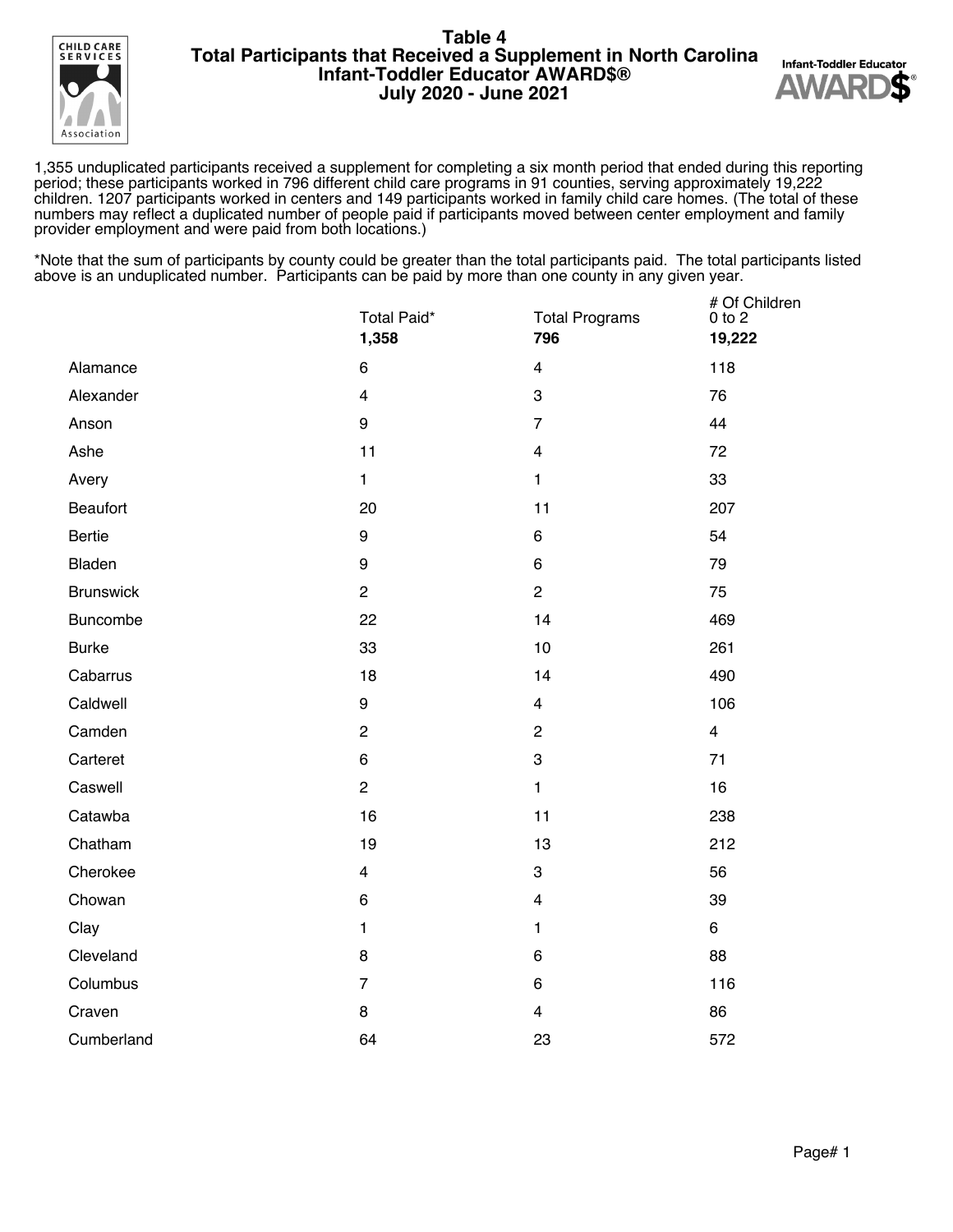1,355 unduplicated participants received a supplement for completing a six month period that ended during this reporting period; these participants worked in 796 different child care programs in 91 counties, serving approximately 19,222 children. 1207 participants worked in centers and 149 participants worked in family child care homes.

|           | Total Paid*<br>1,358      | <b>Total Programs</b><br>796 | # Of Children<br>$0$ to $2$<br>19,222 |
|-----------|---------------------------|------------------------------|---------------------------------------|
| Currituck | $\mathbf{1}$              | $\mathbf{1}$                 | 8                                     |
| Dare      | $\overline{4}$            | $\overline{\mathbf{4}}$      | 33                                    |
| Davidson  | 22                        | 14                           | 409                                   |
| Davie     | $\overline{7}$            | 5                            | 122                                   |
| Duplin    | 16                        | 10                           | 145                                   |
| Durham    | 22                        | 16                           | 601                                   |
| Edgecombe | $\mathbf{1}$              | $\mathbf{1}$                 | 3                                     |
| Forsyth   | 19                        | 12                           | 507                                   |
| Franklin  | $\mathbf{2}$              | $\overline{c}$               | 39                                    |
| Gaston    | 5                         | $\overline{\mathbf{4}}$      | 54                                    |
| Gates     | $\ensuremath{\mathsf{3}}$ | $\ensuremath{\mathsf{3}}$    | 21                                    |
| Graham    | $\mathbf{1}$              | $\mathbf{1}$                 | $6\phantom{a}$                        |
| Granville | 5                         | $\mathbf 5$                  | 129                                   |
| Greene    | 3                         | 3                            | 34                                    |
| Guilford  | 168                       | 80                           | 1,586                                 |
| Halifax   | $\,6\,$                   | 3                            | 35                                    |
| Harnett   | 3                         | 3                            | 45                                    |
| Haywood   | $\boldsymbol{9}$          | $\,6\,$                      | 104                                   |
| Henderson | $\mathbf 5$               | $\overline{\mathbf{4}}$      | 77                                    |
| Hertford  | $\sqrt{5}$                | 3                            | 21                                    |
| Hoke      | $\ensuremath{\mathsf{3}}$ | $\ensuremath{\mathsf{3}}$    | 41                                    |
| Hyde      | $\mathbf{1}$              | $\mathbf{1}$                 | $\overline{4}$                        |
| Iredell   | 13                        | 10                           | 314                                   |
| Jackson   | $\overline{\mathbf{4}}$   | $\overline{\mathbf{c}}$      | 31                                    |
| Johnston  | 16                        | 12                           | 401                                   |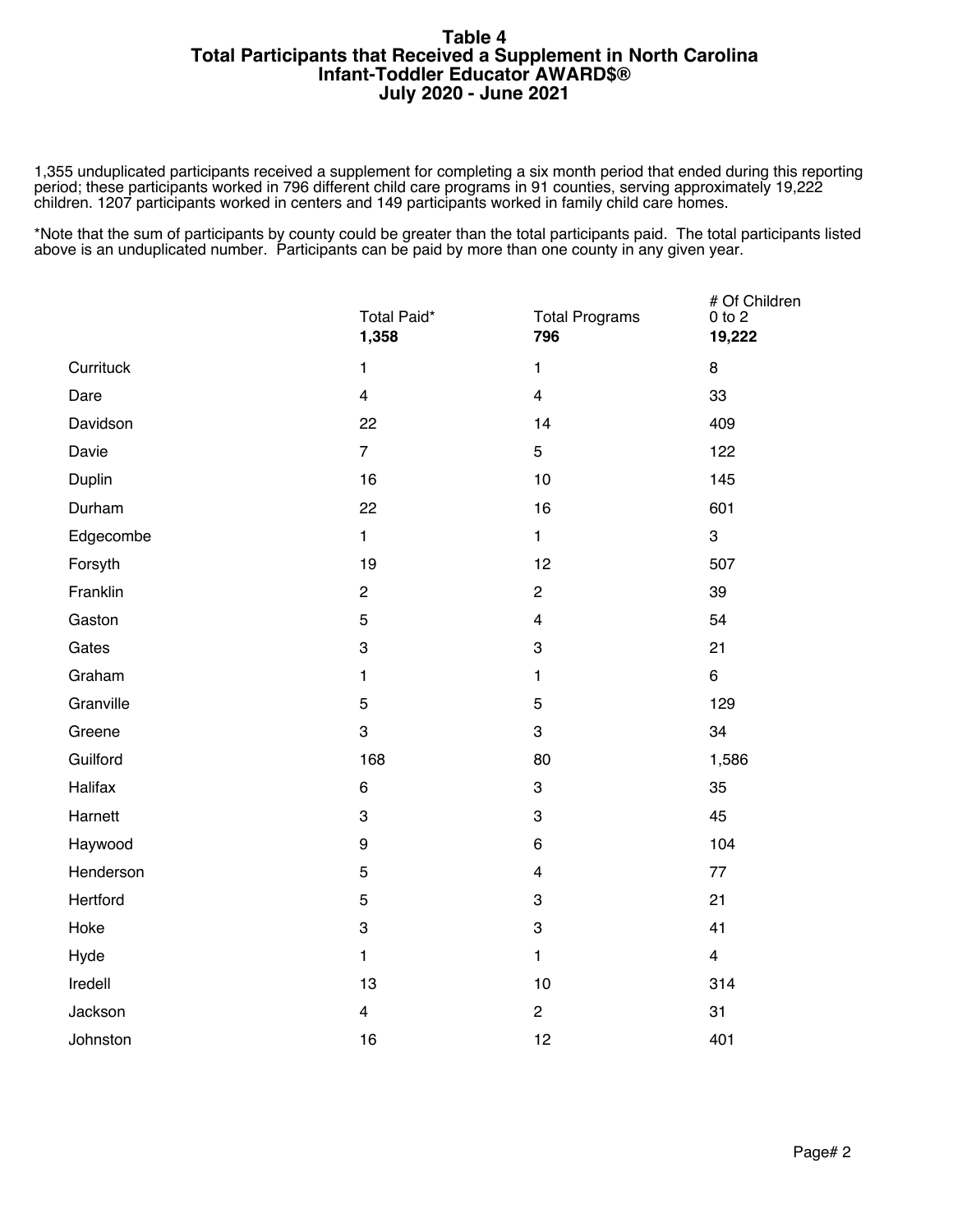1,355 unduplicated participants received a supplement for completing a six month period that ended during this reporting period; these participants worked in 796 different child care programs in 91 counties, serving approximately 19,222 children. 1207 participants worked in centers and 149 participants worked in family child care homes.

|             | Total Paid*<br>1,358    | <b>Total Programs</b><br>796 | # Of Children<br>$0$ to $2$<br>19,222 |
|-------------|-------------------------|------------------------------|---------------------------------------|
| Lee         | $\mathbf{1}$            | $\mathbf{1}$                 | 18                                    |
| Lenoir      | 15                      | $\overline{7}$               | 167                                   |
| Lincoln     | 6                       | 6                            | 141                                   |
| Macon       | 16                      | 3                            | 99                                    |
| Madison     | $\mathbf{1}$            | $\mathbf{1}$                 | 9                                     |
| McDowell    | 16                      | 6                            | 82                                    |
| Mecklenburg | 92                      | 64                           | 2,074                                 |
| Montgomery  | 8                       | $\overline{2}$               | 58                                    |
| Moore       | 34                      | 14                           | 295                                   |
| Nash        | $\overline{c}$          | $\overline{c}$               | 17                                    |
| New Hanover | 27                      | 15                           | 591                                   |
| Northampton | 5                       | $\overline{c}$               | 23                                    |
| Onslow      | 8                       | 8                            | 153                                   |
| Orange      | 38                      | 19                           | 410                                   |
| Pamlico     | 3                       | $\overline{c}$               | 26                                    |
| Pasquotank  | $\overline{\mathbf{4}}$ | $\overline{4}$               | 74                                    |
| Pender      | 10                      | $\overline{7}$               | 174                                   |
| Perquimans  | 3                       | 3                            | 25                                    |
| Person      | $\overline{\mathbf{4}}$ | $\overline{4}$               | 24                                    |
| Pitt        | 31                      | 17                           | 436                                   |
| Polk        | $\mathbf{1}$            | $\mathbf{1}$                 | 20                                    |
| Randolph    | $\overline{\mathbf{4}}$ | $\overline{\mathbf{4}}$      | 137                                   |
| Richmond    | $\boldsymbol{9}$        | 5                            | 50                                    |
| Robeson     | 37                      | 21                           | 515                                   |
| Rockingham  | $\,6$                   | 5                            | 117                                   |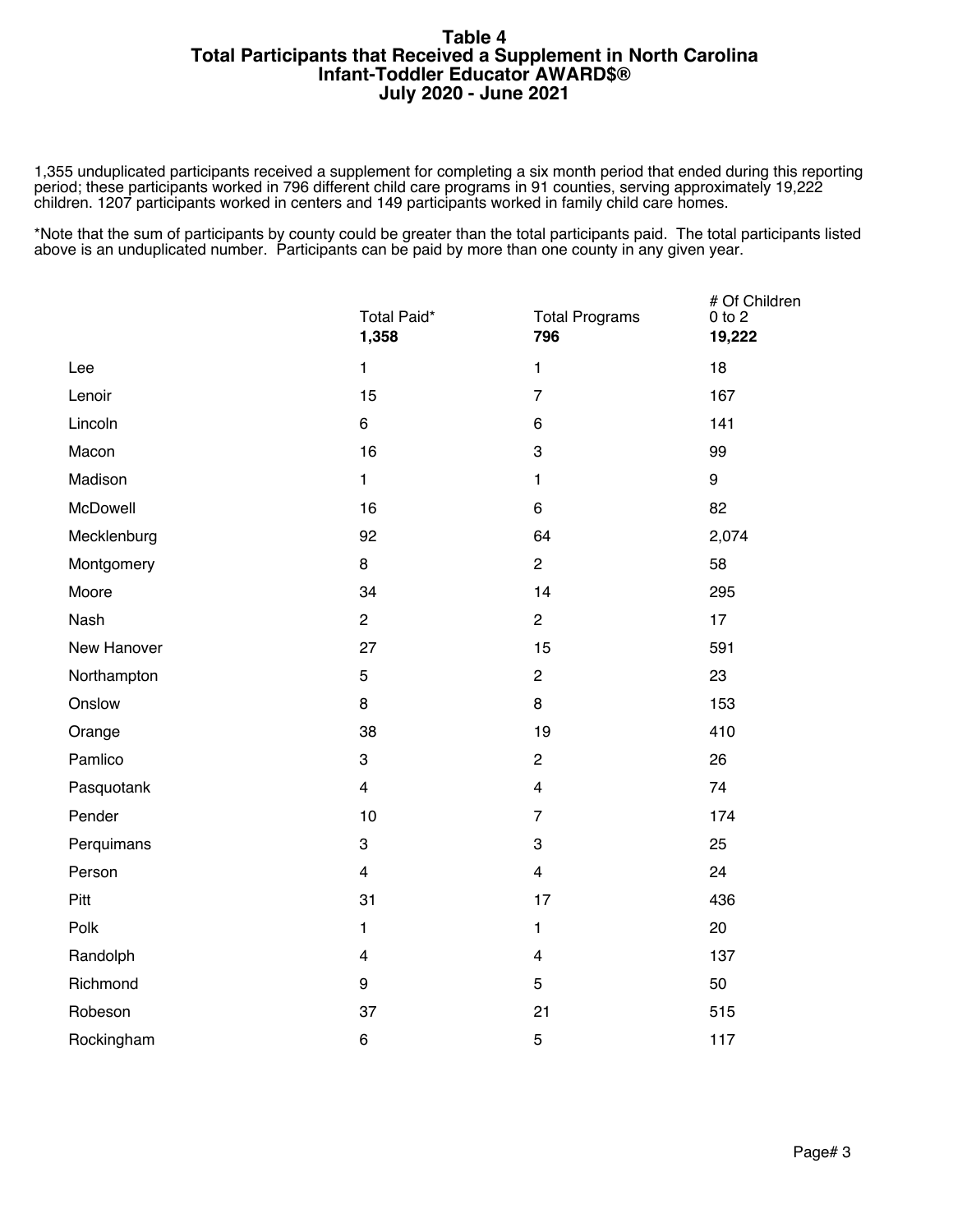1,355 unduplicated participants received a supplement for completing a six month period that ended during this reporting period; these participants worked in 796 different child care programs in 91 counties, serving approximately 19,222 children. 1207 participants worked in centers and 149 participants worked in family child care homes.

|            | Total Paid*<br>1,358    | <b>Total Programs</b><br>796 | # Of Children<br>$0$ to $2$<br>19,222 |
|------------|-------------------------|------------------------------|---------------------------------------|
| Rowan      | 12                      | $\,6$                        | 119                                   |
| Rutherford | $\mathbf{1}$            | 1                            | 27                                    |
| Sampson    | 15                      | $\overline{7}$               | 76                                    |
| Scotland   | 13                      | 5                            | 82                                    |
| Stanly     | $\overline{7}$          | 3                            | 144                                   |
| Stokes     | $\overline{\mathbf{4}}$ | $\overline{c}$               | 39                                    |
| Union      | 20                      | 11                           | 224                                   |
| Vance      | 6                       | 6                            | 65                                    |
| Wake       | 197                     | 129                          | 3,622                                 |
| Washington | $\mathbf 5$             | $\overline{\mathbf{4}}$      | 33                                    |
| Watauga    | $\overline{7}$          | $\,6\,$                      | 131                                   |
| Wayne      | 20                      | 11                           | 253                                   |
| Wilkes     | $\overline{\mathbf{4}}$ | $\boldsymbol{2}$             | 41                                    |
| Wilson     | 22                      | $\overline{7}$               | 254                                   |
| Yadkin     | 1                       | 1                            | 5                                     |
| Yancey     | 3                       | 1                            | 14                                    |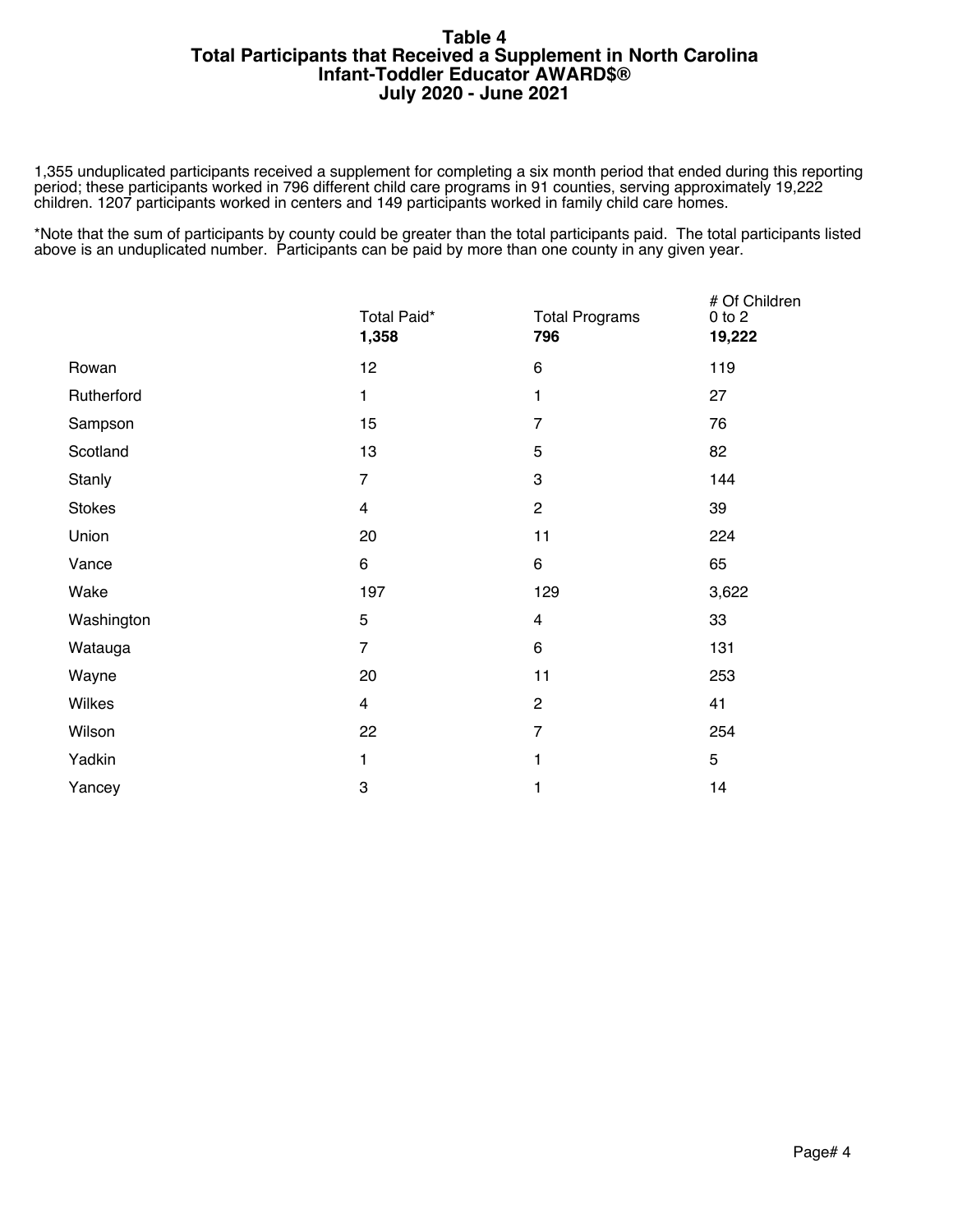### **Table 5**



# **Annual Turnover Summary of the 1,318 Participants in North Carolina Infant-Toddler Educator AWARD\$® July 2020 - June 2021**



The annual turnover percentage is based on an overall population of 1318 participants. This population includes those individuals that were active during the reporting period of July 2020 - June 2021 (1156) and those who left their centers during this time (162). Active participants meet all eligibility requirements and have worked at least six months in their child care programs. Active participants might also include individuals who have left a child care program, but have since worked six eligible months in a new site. (These "reactivated" participants are not factored into the report at all until they have completed this six month period.) The annual turnover percentage is obtained by dividing the total number of participants who left their center into the total number of participants.

People who became ineligible for other reasons (i.e. position change within center, became over-income due to raise, center closure, noncompliance with the program's income documentation guidelines, failure to obtain necessary coursework) are not included in the table. They have been removed from the overall total and the turnover numbers since they were no longer eligible for Infant-Toddler Educator AWARD\$ and the supplement could not have been an incentive for them to stay.

Individuals who left their child care programs and those who became ineligible due to other reasons may or may not have been paid during the current fiscal year for completing one or more commitment periods. However, they have all been paid at some time during their participation on AWARD\$ and thus earned active status prior to becoming ineligible.

|                                                                                                           | Annual Turnover (June 2020 - June 2021) |
|-----------------------------------------------------------------------------------------------------------|-----------------------------------------|
| Total Participants = $1,318$<br>Active Participants = $1,156$<br>Left Center<br>Turnover Percentage = 12% | $= 162$                                 |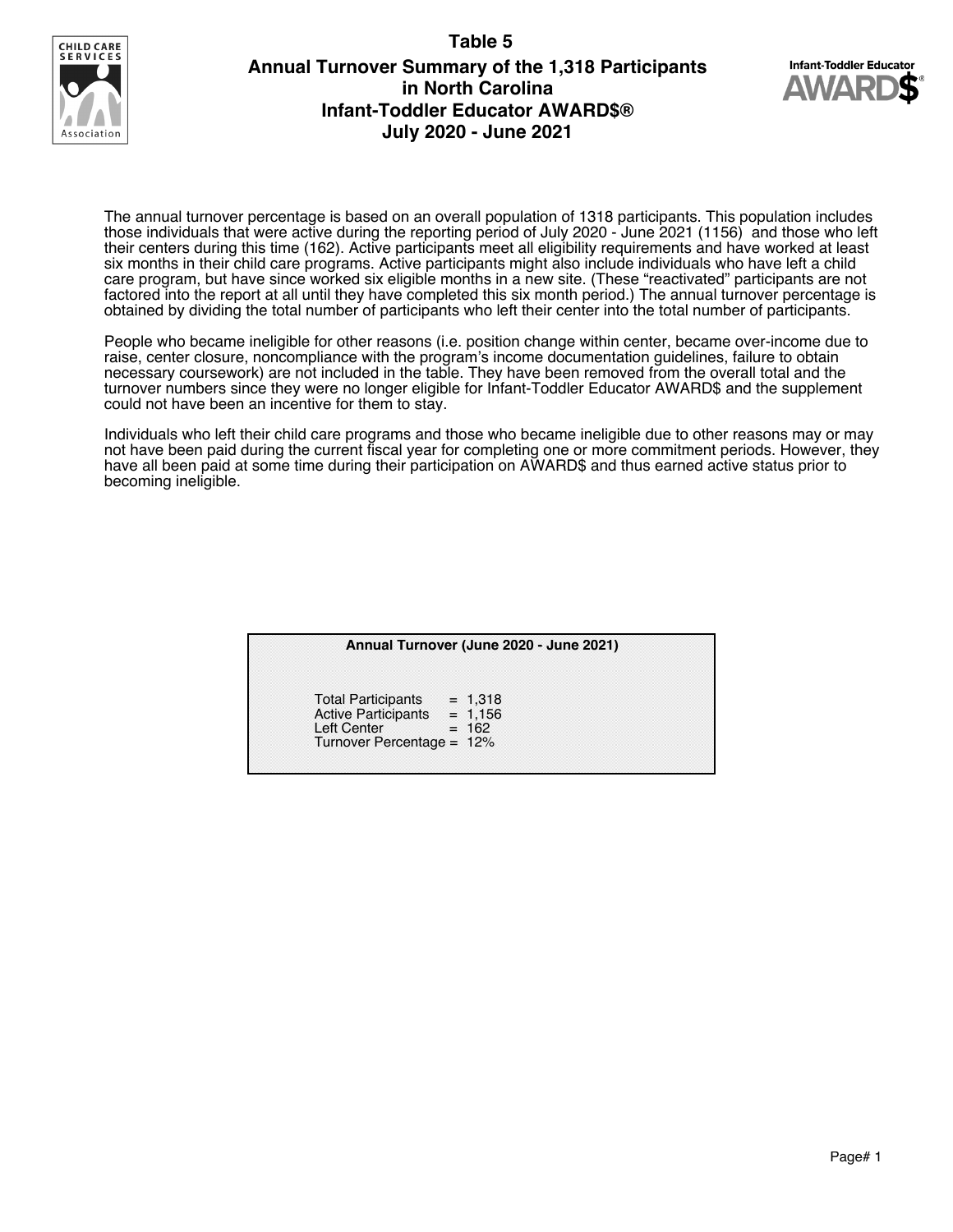

#### **Table 5 Profile of Participants who Left their Programs in North Carolina Infant-Toddler Educator AWARD\$® July 2020 - June 2021**



|                                                                          | # of Participants | % of Participants |
|--------------------------------------------------------------------------|-------------------|-------------------|
| Race                                                                     |                   |                   |
| White                                                                    | 75                | 46%               |
| <b>Black or African American</b>                                         | 71                | 44%               |
| American Indian or Alaska Native                                         | 3                 | 2%                |
| Native Hawaiian or Pacific Islander                                      | 1                 | 1%                |
| Not Given                                                                | 12                | 7%                |
| <b>Ethnicity</b>                                                         |                   |                   |
| Latinx                                                                   | 10                | 6%                |
| Not Latinx                                                               | 152               | 94%               |
| Gender                                                                   |                   |                   |
| Male                                                                     | $\overline{2}$    | 1%                |
| Female                                                                   | 160               | 99%               |
| <b>Position</b>                                                          |                   |                   |
| Teacher                                                                  | 155               | 96%               |
| Teacher (Head Start In Home Educator)                                    | 2                 | 1%                |
| Teacher (Assistant Director)                                             | $\mathbf{1}$      | 1%                |
| <b>Assistant Teacher</b>                                                 | $\overline{c}$    | 1%                |
| <b>Small Home Provider</b>                                               | $\overline{c}$    | 1%                |
| <b>Education Level</b>                                                   |                   |                   |
| AAS including 24 birth to five sem. hours                                | 96                | 59%               |
| BA/BS including 6 birth to five sem. hours                               | 7                 | 4%                |
| MA/MS including 6 birth to five sem. hours                               | 1                 | 1%                |
| 90 sem. hours toward BA/BS including 18 birth to five sem. hours         | 9                 | 6%                |
| BA/BS including 12 birth to five sem. hours                              | 5                 | 3%                |
| BA/BS including 18 birth to five sem. hours                              | 39                | 24%               |
| MA/MS including 12 birth to five sem. hours                              | 1                 | $1\%$             |
| MA/MS including 18 birth to five sem. hours                              | 4                 | 2%                |
| Wage Rate*                                                               |                   |                   |
| Below \$7.25 per hour                                                    | 1                 | $1\%$             |
| \$7.25 - \$9.99 per hour                                                 | 15                | 9%                |
| \$10.00 - \$12.99 per hour                                               | 54                | 33%               |
| \$13.00 - \$14.99 per hour                                               | 49                | 30%               |
| \$15.00 - \$16.99 per hour                                               | 34                | 21%               |
| \$17.00 - \$19.00 per hour                                               | 9                 | 6%                |
| Years in Child Care Program: Participant's Start Date to Date Ineligible |                   |                   |
| 0 to .99 Years                                                           | 137               | 85%               |
| 1.00 to 1.99 Years                                                       | 1                 | $1\%$             |
| 2.00 to 2.99 Years                                                       | 1                 | $1\%$             |
| 3.00 to 3.99 Years                                                       | $\overline{c}$    | 1%                |
| 4.00 to 4.99 Years                                                       | 5                 | 3%                |
| 5.00 or More Years                                                       | 16                | 10%               |

\* The first category under Wage Rate reflects those earning below North Carolina's minimum wage, typically home providers or owners whose income is dependent upon revenue. Pay rates will also reflect bonus compensation if awarded by the employer.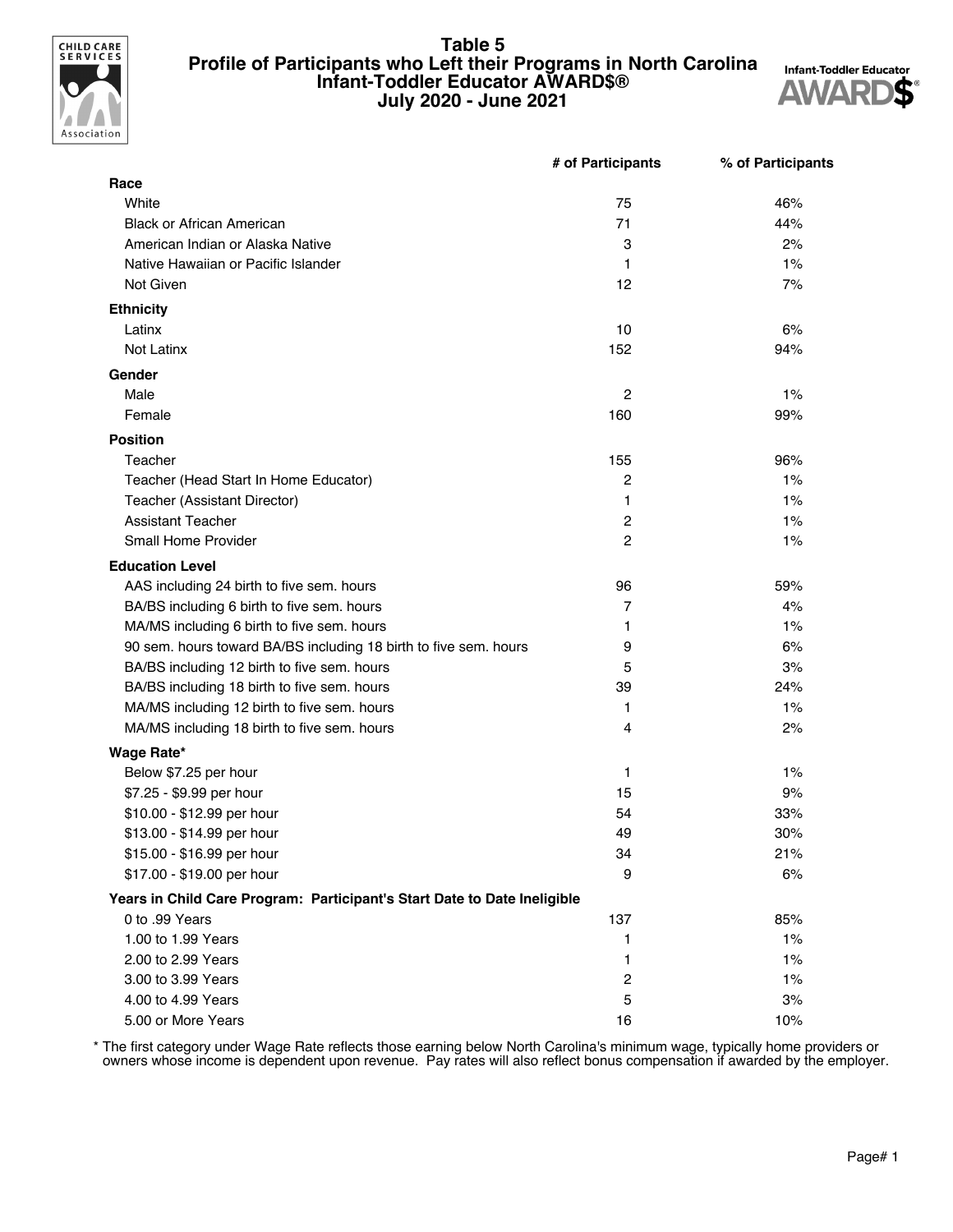#### **Table 5 (cont.) Profile of Participants who Left their Programs in North Carolina Infant-Toddler Educator AWARD\$® July 2020 - June 2021**

|                        | # of Participants | % of Participants |
|------------------------|-------------------|-------------------|
| <b>Regulation Type</b> |                   |                   |
| 3 STAR                 | 15                | 9%                |
| 4 STAR                 | 28                | 17%               |
| 5 STAR                 | 115               | 71%               |
| Temporary              | 1                 | 1%                |
| <b>PROB</b>            | 1                 | 1%                |
| <b>PROV</b>            | 1                 | $1\%$             |
| <b>SPPROV</b>          | 1                 | $1\%$             |
|                        |                   |                   |

\* The first category under Wage Rate reflects those earning below North Carolina's minimum wage, typically home providers or owners whose income is dependent upon revenue. Pay rates will also reflect bonus compensation if awarded by the employer.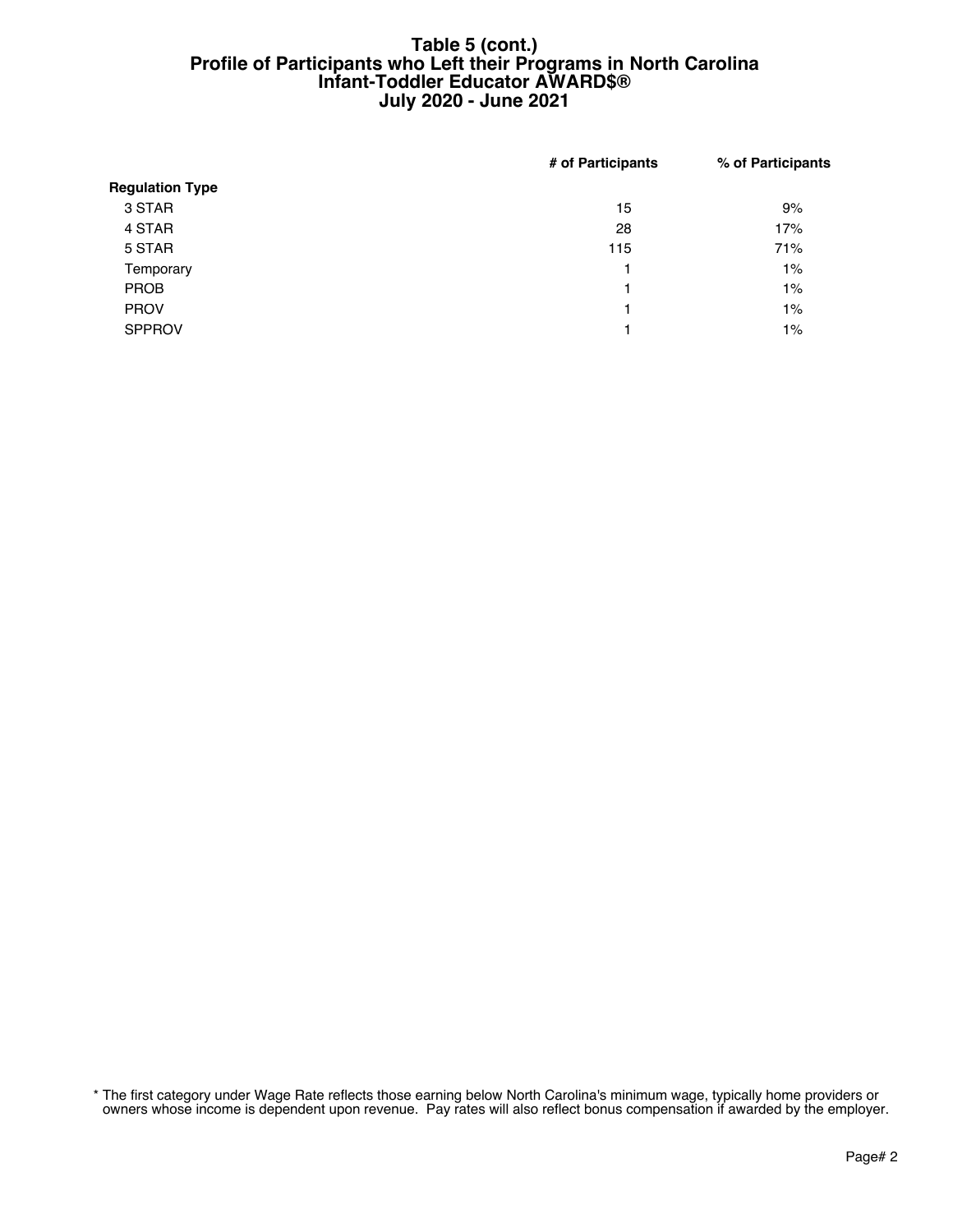



# **Appendix A: AWARD\$ Impact Sample Feedback Collected from AWARD\$ Surveys FY21**

"I noticed my staff is more motivated to complete their education." (Alexander, director)

"As we all know early childhood teachers aren't paid very well. The extra money is definitely an incentive to the infant-toddler teachers. My teachers get so excited when it is time for AWARD\$<sup>1</sup>! I think that the teachers feel they are viewed as a professional by receiving the extra money." (Ashe, director)

"AWARD\$ helps me to love my job more and to stay with the program." (Burke, teacher)

"It is important as it has boosted staff morale and they feel more valued as educators. When the teachers are happy, the child-teacher interactions are more positive." (Burke, director)

"It has encouraged my employees to want to create a learning experience for their families and to go back to school to enhance their knowledge." (Buncombe, director)

"More than anything, it encourages staff to continue their education. More than half of our assistant teachers are working towards their Bachelor's Degree in Birth-Kindergarten, which improves their working knowledge and increases the quality of the program, in turn benefiting children and families." (Caldwell, director)

"These programs have greatly benefited our staff and encourage them to grow professionally and to continue in the early childhood field." (Caldwell, director)

"Infant-Toddler Educator AWARD\$® helps with staff being able to provide the children and families with teachers that are reliable and at work." (Cumberland, teacher)

"Teachers are motivated to continue with their education." (Cumberland, director)

"Staff are continuing to go forth completing their degrees. These awards have helped tremendously because no one needs to worry about how they are going to purchase the next textbook or pay fees." (Cumberland, director)

"The supplement is important because it makes the staff feel like what they are doing is very important to the children and the community." (Cumberland, director)

"I feel AWARD\$ encourages further education in a most valuable profession. I feel further education is an asset for better understanding and meeting the needs of young children in our care." (Davidson, teacher)

<sup>&</sup>lt;sup>1</sup> Respondents referred to Infant-Toddler Educator AWARD\$® in a variety of ways. Throughout the quotes, the name has been corrected when necessary. Abbreviated references have been retained.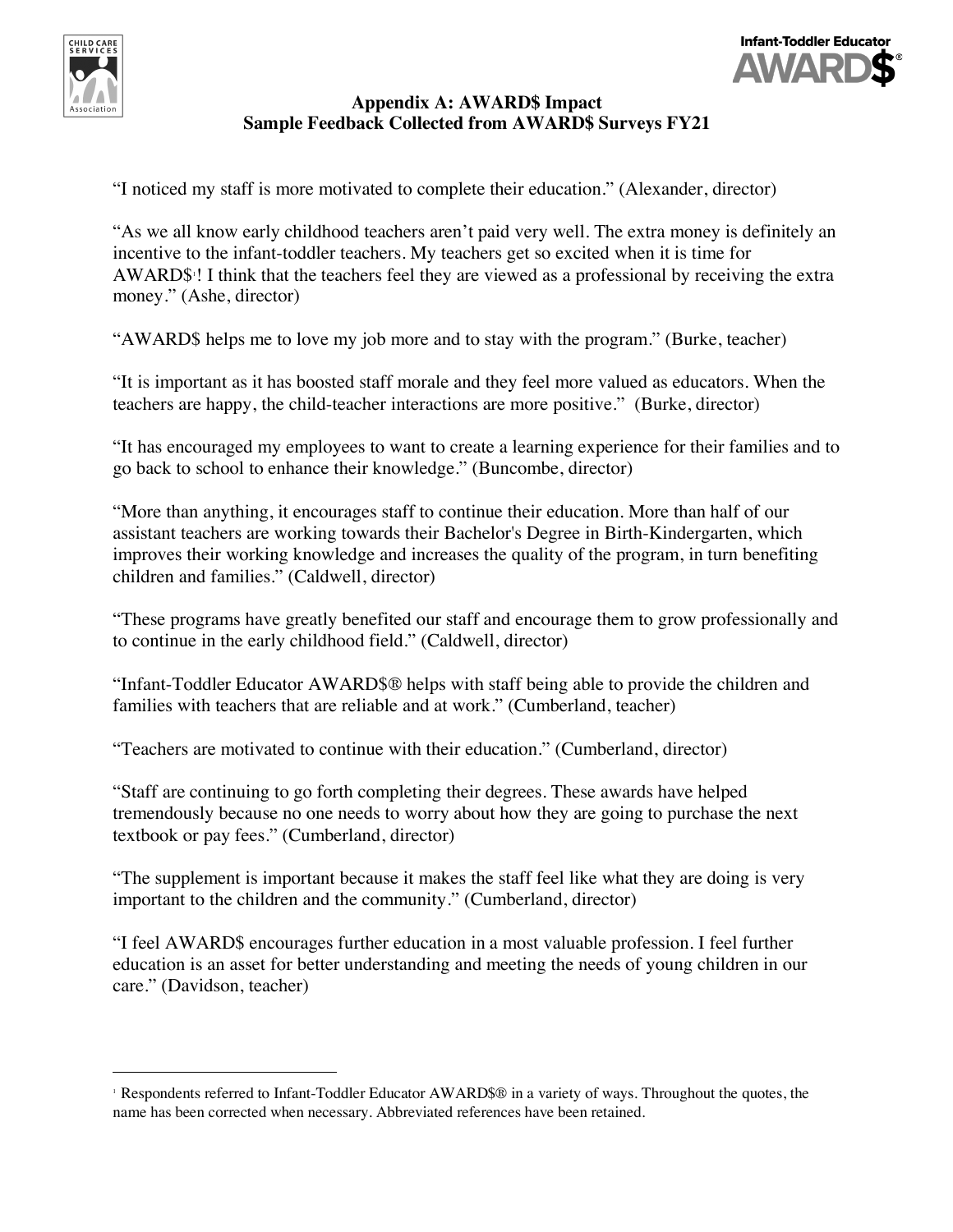"Child care teachers are paid very low, so I think it is important to keep them in the field. The supplement has also encouraged my teachers to go back to school and finish what they have started." (Davidson, director)

"The program gives me an incentive to continue my education and stay with my current school." (Durham, teacher)

"It's important because teachers' wages have never been equivalent to the work that we do. I always look forward and count the months when it will be here. If my wage had been satisfactory, the AWARD\$ program would not have been so important. We love the children we work with and have their best interest in mind, but getting an incentive makes it worthwhile. So we thank you for this great humanitarian effort." (Durham, teacher)

"Bills were about to be due and I was extremely stressed out about how I was going to pay them. My AWARD\$ supplement came in the mail and I was so relieved. Not only was I able to pay that month's bills on time, I was able to get a few groceries and pay ahead on a few of the following month's bills. It was the biggest relief to have received that supplement in the mail at such a critical time." (Durham, teacher)

"It has encouraged staff to further their education. We have staff that are better educated and children who benefit from that." (Durham, director)

"It has kept qualified teachers in our program, inspired staff to seek more education, and helped teachers feel valued by the community." (Durham, director)

"It improves morale and encourages teachers to take classes to increase their education level. It is a great feeling when that check arrives." (Durham, director)

"Families can't be the only ones supporting higher wages for early childhood education staff, and centers can't afford to pay all staff the wages they deserve. It takes outside subsidies to support them." (Durham, director)

"It helps keep the staff happy and shows them that what they do makes a difference in teaching young children." (Edgecombe, director)

"It's helped so many families receive a financial benefit that they may never receive from anywhere else. Some jobs have stopped or cut back on raises at this time so this is truly a blessing. Feeling grateful is an understatement!!! Thank you!!" (Forsyth, teacher)

"It is important because it helps us to keep going in a field we believe in. Honestly early childhood education professionals are definitely not paid enough to survive. We do this for the children we care for, but take a bowl of poverty to do so. It helps to know someone appreciates us. This award helps to give some hope and to honestly make ends meet." (Forsyth, teacher)

"AWARD\$ has helped with gas, lights, car payment and food." (Gaston, teacher)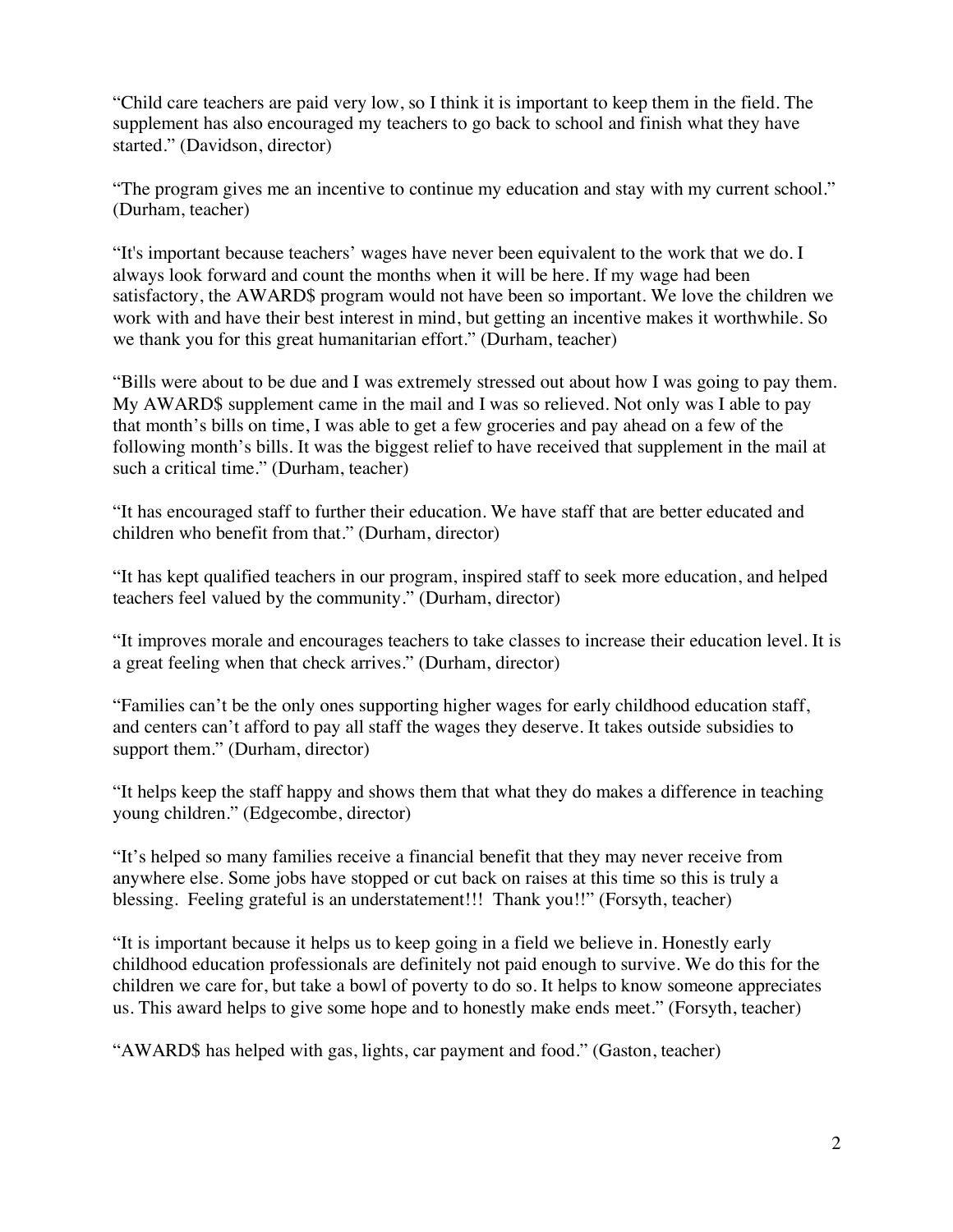"It's beneficial financially and helps motivate teachers to go back to school." (Granville, director)

"I think it is important because birth to age two are the most critical years in a child's life. We as educators are their second source of love, care, and nurture. It is meant to show appreciation for the hard work we as educators do. It helps boost the teachers to have more supplies in the classroom to make learning fun for children." (Guilford, teacher)

"I believe it has helped me reconnect with my love of teaching." (Guilford, teacher)

"AWARD\$ is important because it recognizes our profession and gives us an extra boost in income since early educators don't get paid well in our field. It makes me feel better appreciated as a teacher and gives me the drive to continue to do what I was called to do." (Guilford, teacher)

"It helps me feel that what I do for children and families really matters. With the stress of everyday life and expenses, having a little extra money coming is so important and I am truly grateful." (Guilford, teacher)

"AWARD\$ brings awareness to the incredible value of teachers working with this age group and how important the earliest years are." (Guilford, director)

"I think it is important, because a lot of time the teachers do not have the extra money to pay for classes. I notice that they perk up when that money comes." (Guilford, director)

"It encourages staff to continue education and helps build a sense of professionalism and pride in their work." (Henderson, director)

"It validates the importance and professionalism of a career in early childhood, offering support that will encourage staff to remain in this field." (Henderson, director)

"I do not have health insurance so this helps with doctors and prescriptions. … Feeling recognition for a job you love and have passion for is beyond words." (Johnston, teacher)

"Single mom here. AWARD\$ helps me provide for my child." (Johnston, teacher)

"The supplement is an incentive to continue to work with the children and at a center that I enjoy working." (Johnston, teacher)

"It has really assisted me with paying for my schooling and I can provide more resources for the children in my classroom. I use it very wisely. I'm grateful that I have been blessed with these funds." (Lenoir, teacher)

"Child care teachers are not paid enough money and the supplement helps them with their ambition and drive to want to continue to be in the same job." (Lincoln, director)

"The job our staff does is a very thankless job, especially to not be recognized for the importance of the role it plays in the development of children. These supplements let staff know that others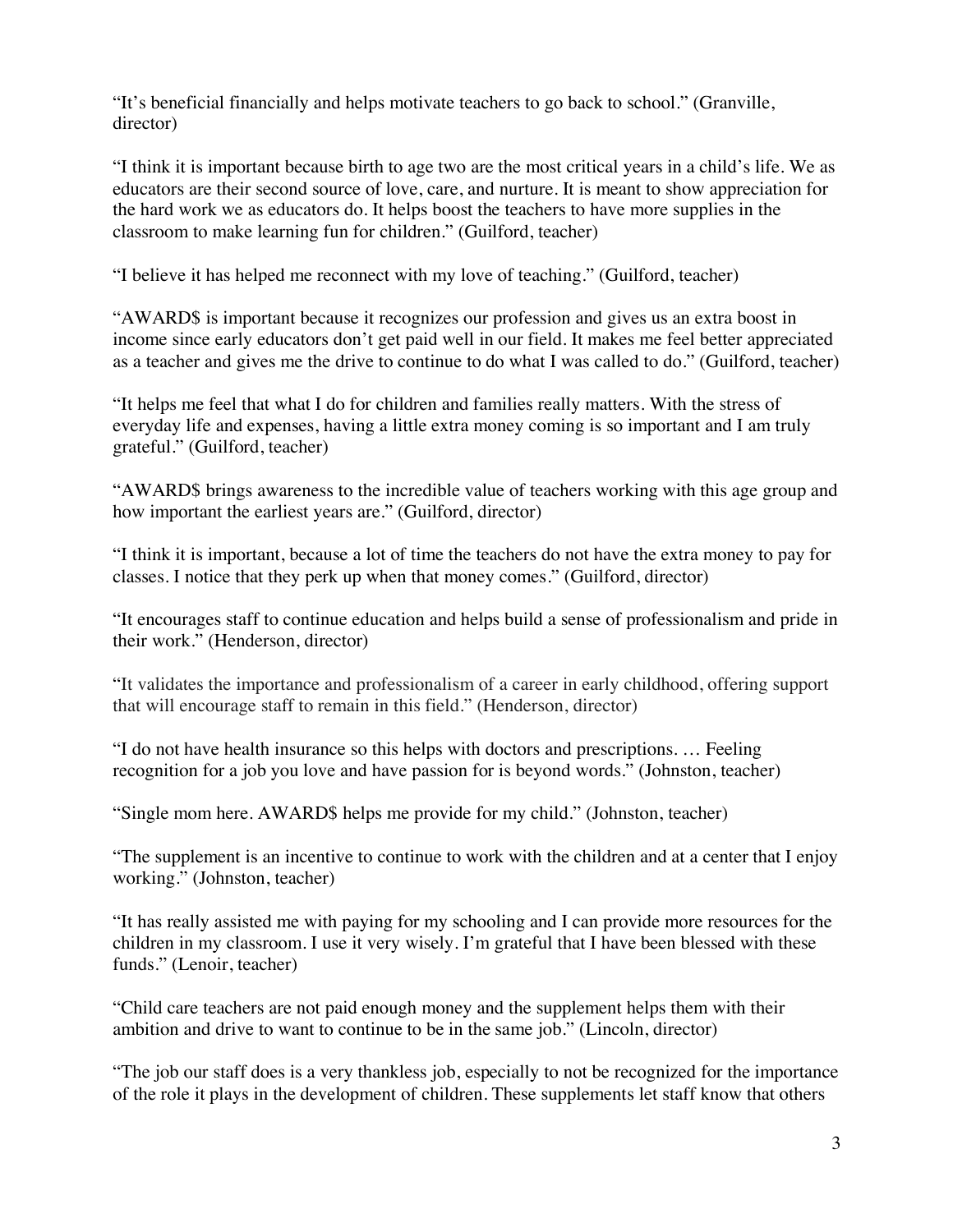do recognize and reward for jobs well done, as well as recognize the importance of GREAT child care." (Macon, director)

"It is very helpful in a time when money is tight. It helps with being less stressed about bills." (McDowell, teacher)

"It's important because it helps to boost teacher morale. It makes me want to do my job even better." (Mecklenburg, teacher)

"It is so important because most of us don't make enough to provide for our daily living and it also motivates people to keep going in the field and gives children a steady teacher." (Mecklenburg, teacher)

"It means a lot to our families to have consistent staff. I have had so many children in the infant room. A lot of parents recommend friends to our school and the prospective families appreciate the fact that the infant teacher that had their friend's children is still there for their new baby. It makes them a lot more comfortable." (Mecklenburg, teacher)

"It allows for schools to maintain high quality teachers and for them to feel important and valued. I can serve the children better when my needs are met. It allows me to know early educators play a major role in society, but much work is needed to improve our pay and respect in this field. Our communities heavily rely on us." (Mecklenburg, teacher)

"It has been a true incentive to me and made me feel more valuable as an early childhood educator. It has most certainly added to my financial stability. It has also been a very real incentive for me to remain in the position and in the location that I'm at right now. I'm a believer in consistency of care and I am so thankful that there's a tangible way that this priority is evident in the hearts and minds of others." (Mecklenburg, teacher)

"We love what we do, but we get low pay and can hardly take care of our families. It has made me less stressed." (Mecklenburg, teacher)

"It helps educated teachers. It helps me feel appreciated for the career I chose. Better educators are offered to the children." (Mecklenburg, teacher)

"Staff feel more appreciated for the hard work put into establishing a career in this field." (Mecklenburg, director)

"I think it is so well deserved for the teachers who have put in time to get their education. The supplement really makes them feel like it was worth it, and they can always use an extra boost that they are valued." (Mecklenburg, director)

"It is rewarding to see more positive reactions from teachers. My turnover rate is very low, and I also like the fact that the teachers want to further their education." (Mecklenburg, director)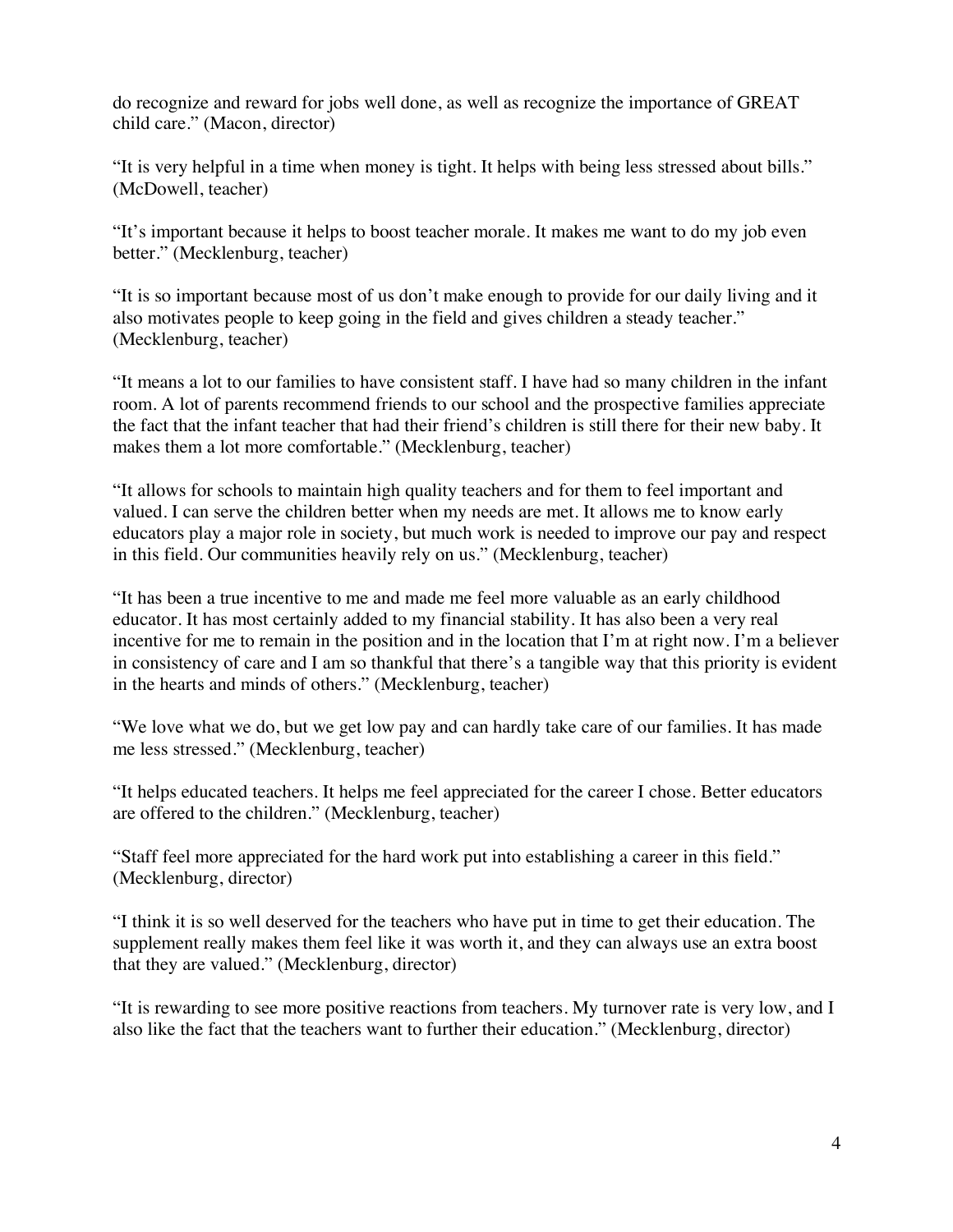"It is important as it helps financially in taking stress off because of student loans and everyday expenses that families face. So many have lower incomes at this time but an increase in bills. This shows appreciation and reminds us that we are essential workers." (Montgomery, teacher)

"It allows teachers to overcome some financial stress because child care workers are underpaid at its finest." (Moore, teacher)

"Both supplements are very beneficial to staff in the child care profession. It helps to place value in what we do while making us feel truly 'essential'. The morale boost is definitely passed on through staff and child interactions." (Nash, director)

"It is always a plus to feel appreciated and recognized for my work. AWARD\$ makes me feel like I'm not just babysitting. The children in my care benefit through supplies to enhance learning and a teacher who strives to keep them learning and happy." (New Hanover, teacher)

"It has helped me with financial problems so I don't have to focus on that. I can focus more on work." (New Hanover, teacher)

"The program is important because it validates the importance of infant teachers. We are sometimes looked upon as babysitters when we really are teachers." (New Hanover, teacher)

"Income in early childhood education is low and even more so in infant-toddler age groups. Not only is it hard to find staff that want to and are great at working in these classes, to find educated staff is even harder. This program encourages them to continue education and supplements their income." (New Hanover, director)

"AWARD\$ encourages staff to not only pursue higher education, but it is also a great reward to them that helps them feel more valued." (New Hanover, director)

"Teachers being supplemented with additional income can make them feel appreciated for what they do for young children on a daily basis. This incentive can assist in keeping teachers employed at our center, which provides stability for our children." (New Hanover, director)

"Financially and emotionally, having the AWARD\$ incentive has helped me focus on giving the children the best I can give them as a teacher. It relieves having to worry about paying bills." (Orange, teacher)

"I encourage more providers to improve education, because I see the benefit of having more courses in order to receive more AWARD\$." (Orange, family child care provider)

"It gives me motivation to continue my education and obtain the knowledge to provide to best care for the children in my care." (Pender, family child care provider)

"I think it is important because it shows that our hard work in the classrooms with our children is not unseen." (Pitt, teacher)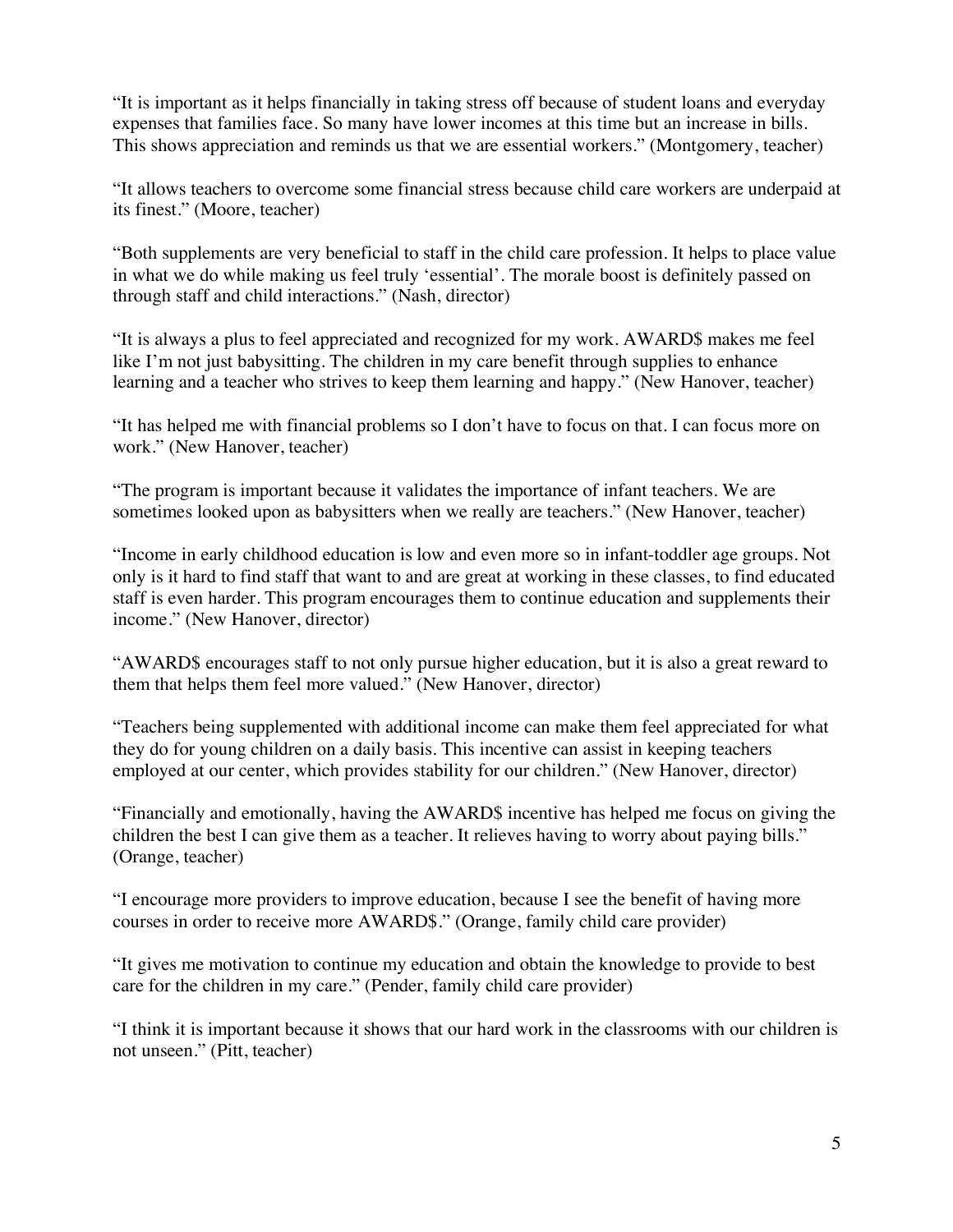"It is important because working in an early childhood program is challenging and important, but the staff is severely underpaid. To attract highly competent and qualified candidates, you have to be able to offer a competitive wage, especially when teachers are licensed and hold a Bachelor's Degree. I have been in the field for over 20 years, and it is becoming harder and harder to attract highly qualified candidates." (Pitt, director)

"It's very beneficial to the teachers with personal expenses involving school, home life and encourages teachers to continue their education. Overall, it creates a better environment for the children as well because the teachers will be better educated to teach the children." (Pitt, director)

"Everyone wants to take more classes because of the supplemental income." (Pitt, director)

"The program is absolutely essential and has been extremely helpful to staff's continuing education." (Pitt, director)

"The Infant-Toddler Educator AWARD\$® program is important because teachers don't get paid nearly enough as they should, and the supplement adds a nice bonus to the pay. AWARD\$ helps me to want to continue to stay working in child care because of the bonus received every six months. It helps bring a positive outlook to teachers in the early childhood community, as well as to help bring new exciting things to the classroom for the children in my care." (Randolph, teacher)

"It is an incentive to stay with a program for the long run in order to receive the supplement." (Randolph, director)

"We are not able to pay teachers what they deserve, so this is a huge incentive to continue working in child care, in our center and also to continue working towards more education in the field." (Randolph, director)

"Teachers are more eager to take more classes and encouraged to provide better services to the children." (Richmond, director)

"It increases morale, teachers come in happier and the kids are happier." (Richmond, director)

"It has helped to pay for me to go and work on my bachelor's degree. It has also helped me by buying more books for me to use with my children." (Robeson, teacher)

"I feel that the AWARD\$ supplement is a great opportunity for teachers to help them along the way concerning their finances and resources that they need. It lets you know that there are people out there that appreciate all that you do in the workplace." (Robeson, teacher)

"The AWARD\$ gave my staff something to look forward to. It encourages them to be more involved and want to stay in an early childhood setting." (Robeson, director)

"AWARD\$ puts food on the table." (Rockingham, teacher)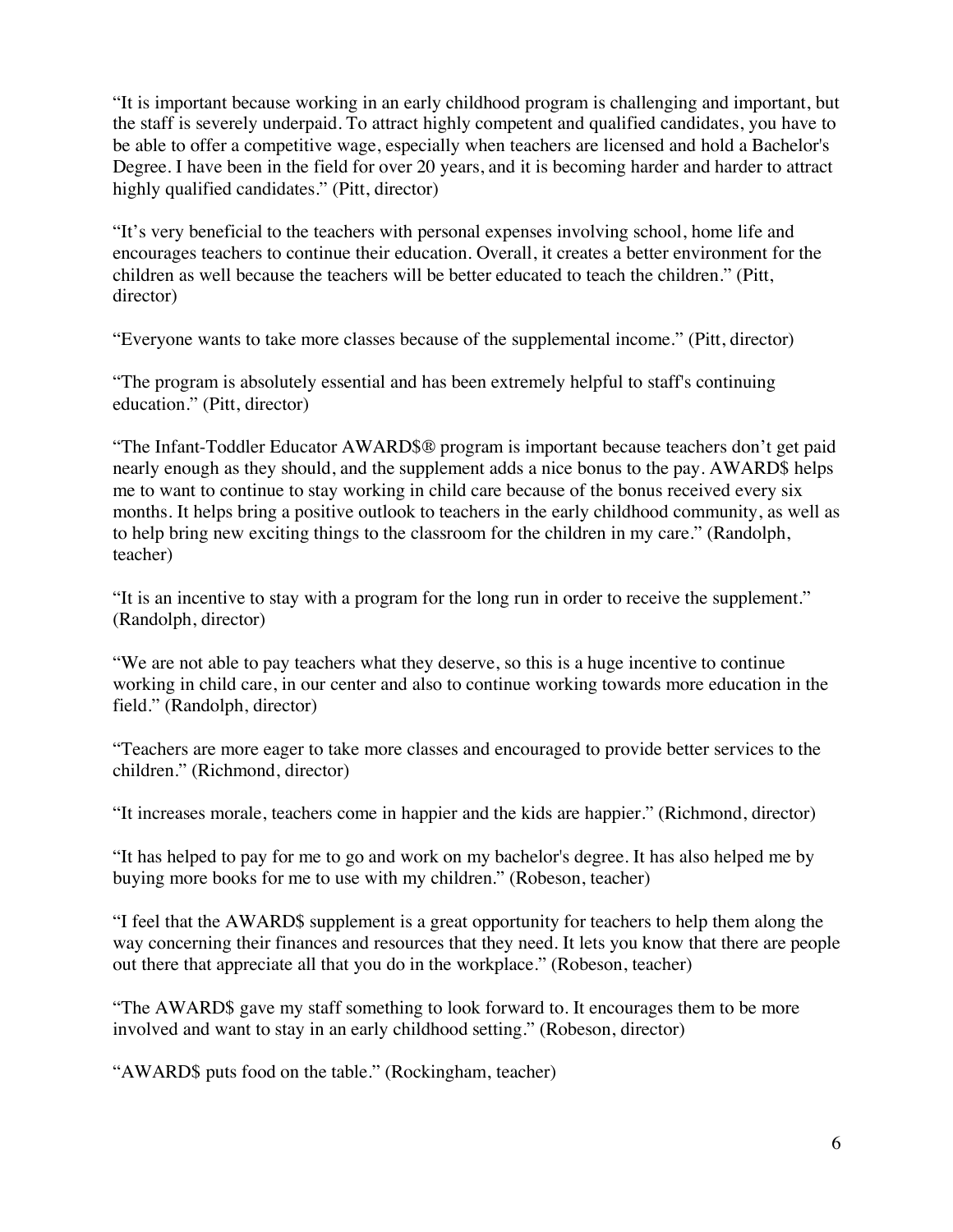"It encourages me to stay in the field." (Rowan, teacher)

"We feel it's very important that in this field where it is easy to be forgotten, that the supplement allows teachers to feel as though they are being heard as educators. We should also be paid as educators." (Rowan, director)

"Staff are far more valuable than what they are paid, and the supplement helps counter that." (Swain, director)

"I love being a teacher but the wage is so low that I have trouble paying all my bills. AWARD\$ has helped me financially and it's a reason why I keep my career that I love so much." (Union, teacher)

"AWARD\$ helps meet my needs. I don't have to worry about finding other employment." (Union, teacher)

"It just makes you feel like you are not forgotten and that we are needed." (Wake, teacher)

"It's very helpful and as stressful as it gets in child care, it makes you want to keep pressing on because you know there is actually help out there. These centers don't really pay us what we are worth." (Wake, teacher)

"Working with younger children is sometimes stressful and challenging, but with getting AWARD\$, I feel appreciated for my work." (Wake, teacher)

"I love my job and what I do but it's a reality that the pay is very bad and having a child, it's even worse. This program has helped me with him and it's been a relief." (Wake, teacher)

"It has helped me feel more valued in my profession and encouraged me to stay." (Wake, teacher)

"It has made me feel more valued and that shows in how I interact with the children in my care, in my community and just made me feel better overall in my choice for a career." (Wake, teacher)

"AWARD\$ has allowed me to get out of debt and to consider returning to school." (Wake, teacher)

"AWARD\$ provides incentive for early child care providers to further their careers. Children benefit greatly from an awesome, satisfied, trained teacher." (Wake, teacher)

"It has enabled me to continue my education while providing care to children. It has helped purchase resources needed to provide an enriched learning environment." (Wake, family child care provider)

"I am a sole proprietor and never receive bonuses because I work for myself. This was one thing I missed about working Corporate America. For the first time in over 15 years, I received a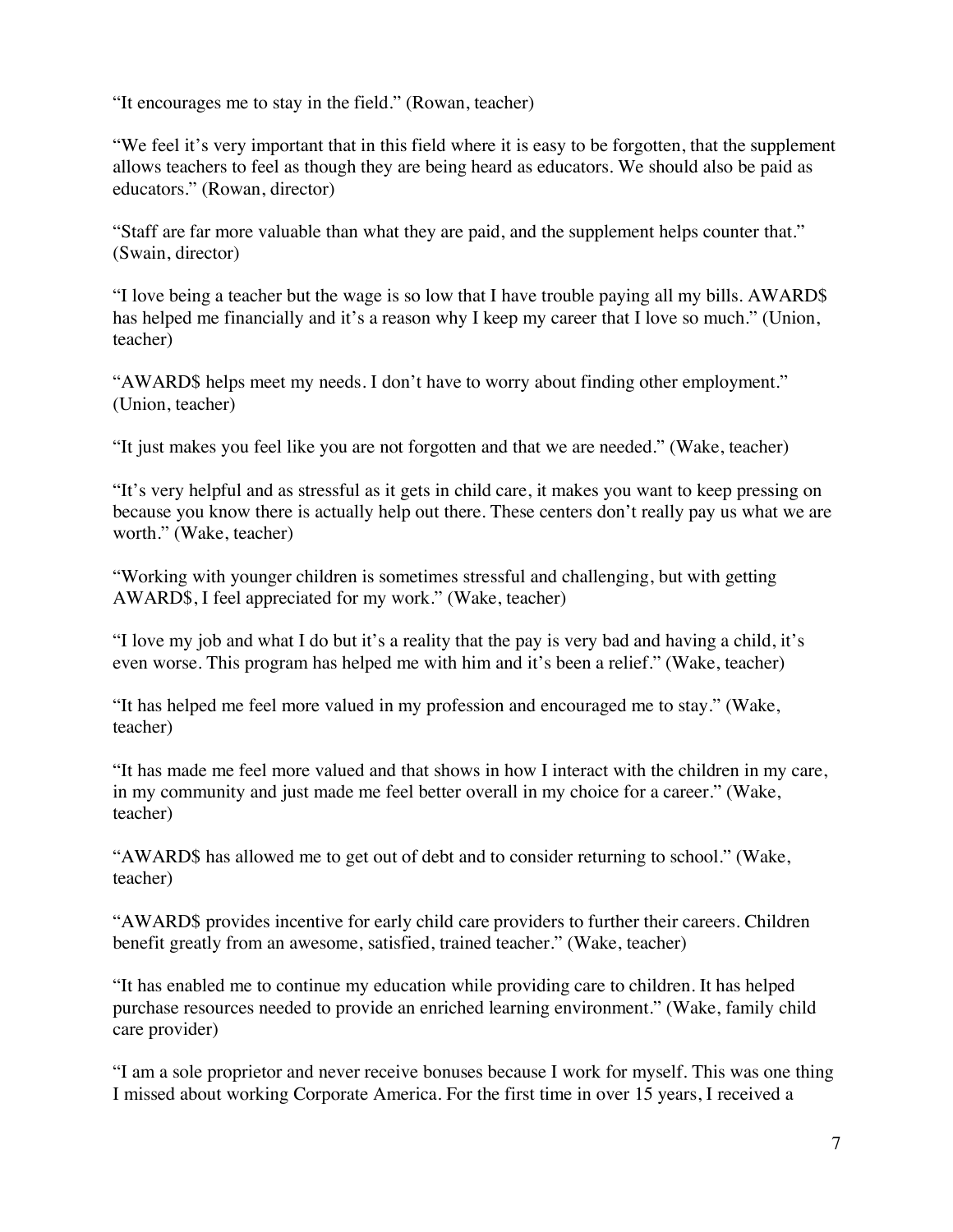'bonus' for recognition of my work. I really appreciated it and I'm very thankful for it. I had a few classes left to complete my bachelor's degree and the program assisted me with this as well as items for my program." (Wake, family child care provider)

"It has built up my morale for working with children and not feel like a babysitter. I can put my teaching skills to work and see where I am helping children." (Washington, teacher)

"I wouldn't be able to continue in this career if it weren't for the financial assistance." (Watauga, teacher)

"It is an incentive to keep working with toddlers. Something that I look forward to in order to help ease the financial situation." (Wayne, teacher)

"The Infant-Toddler Educator AWARD\$® program is important because it helps us to continue working in the field of early childhood." (Wayne, teacher)

"It has really lightened some very heavy financial loads." (Wayne, teacher)

"It gives teachers the incentive to want to work in early childhood and motivates them to provide quality care for the children that we serve." (Wayne, director)

"It keeps staff morale up and families are feeling satisfied that the teachers caring for their children are qualified." (Wayne, director)

"Receiving WAGE\$ or AWARD\$ is important because the salaries are low in this profession and the extra money really helps the teachers. It means so much to the staff, and it increases the morale at the center. The children benefit with keeping the same teacher." (Wilson, director)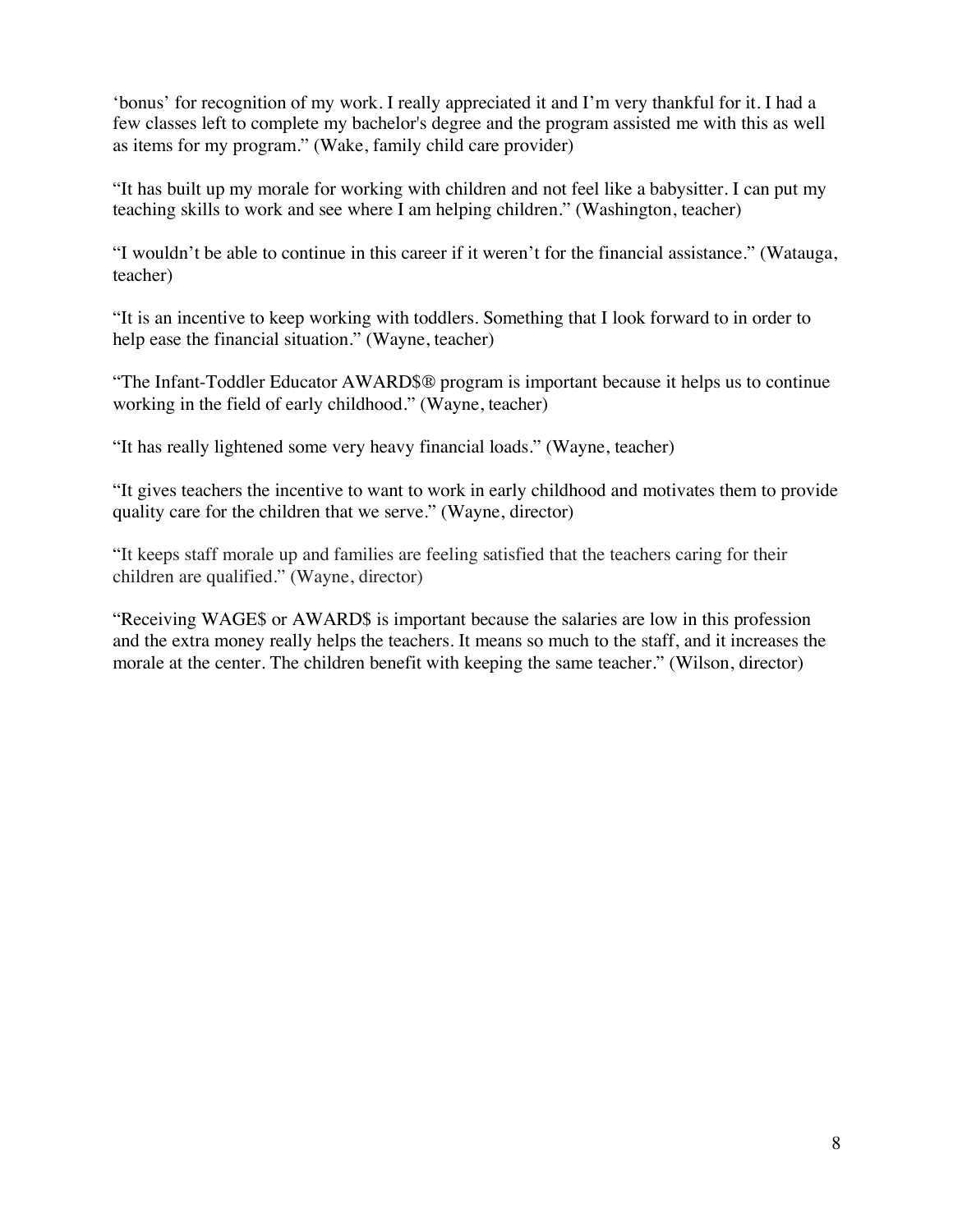



# **Appendix B: COVID-19 Sample Feedback Collected from AWARD\$ Surveys FY21**

"Staff are more stressed, and we have had a lot of turnover because of the fear teachers have had of getting COVID-19." (Alamance, director)

"The pandemic is STRESSFUL. We are not operating well and are barely making ends meet." (Alamance, director)

"Due to COVID-19, it's been difficult. We have lost some kids and now that kids are able to come back, we now have no staff." (Alamance, director)

"We had to close our center down several times for two weeks because of positive COVID-19 tests. We became more aware of symptoms experienced by infant and toddler children. Screening was and continues to be our best line of defense." (Anson, director)

"Due to COVID-19, some staff elected to stay home when the pandemic began and have yet to return. Due to fewer staff, we have fewer children enrolled. It is a struggle trying to hire new staff who have experience and education. Funding is down and we are open reduced hours due to a lower number of staff, which is hard on parents. The pandemic has also added stress and worry of someone coming into the building that has COVID-19." (Ashe, director)

"COVID-19 affects morale, and they are questioning whether they get paid enough to risk getting COVID-19. Child care workers have been on the frontlines since March 2020." (Buncombe, director)

"During COVID-19, our program is much smaller and many of our teachers left the program to pursue other lines of work. The instability, at the time, led to many teachers jumping ship. We have many new staff this year, which has given us some fresh perspectives, but new hires require a great deal of onboarding. The uncertainty around enrollment and employment has been difficult. The fear of a possible outbreak has us all on edge all of the time. Overall, lots of uncertainty makes it hard to plan and project for the future." (Buncombe, director)

"COVID-19 has made it hard to hire qualified staff members. They really highlighted the importance of what we do, but now we need to get paid accordingly." (Buncombe, director)

"COVID-19 has made the teacher's job more difficult with increased cleaning and worries about contracting the virus. Our enrollment is lower than expected and keeping rooms staffed with consistent teachers has been an issue. We are having to use substitutes much more than normal." (Caldwell, director)

"The COVID-19 pandemic has made it very difficult to keep the center staffed, and it has been almost impossible to bring in new staff because of the extreme delays in the fingerprinting process." (Cumberland, director)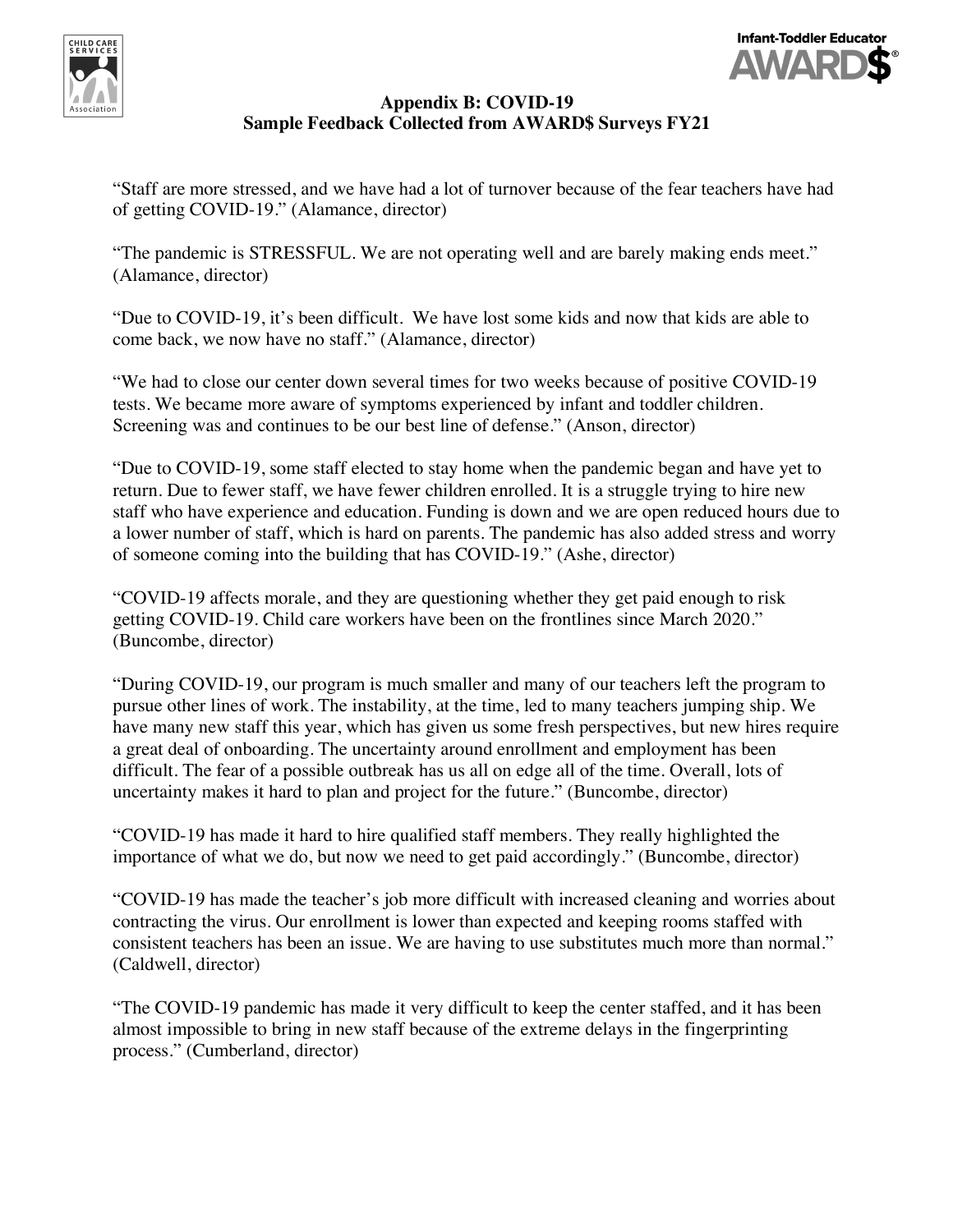"COVID-19 has caused a great amount of fear in our staff, which has resulted in a shortage of teachers." (Cumberland, director)

"We had a loss of 90% of our children and four staff members due to the fear of getting COVID-19." (Cumberland, director)

"Even though COVID-19 makes our position very scary because no one wants to get sick or die, we still love and appreciate our opportunity to educate and bond with our children. We still love what we do even in a pandemic!" (Davidson, director)

"It's very hard to keep morale up during COVID-19. We are short staffed and are overworked." (Davie, director)

"I've never been more nervous to work, because of the COVID -19 pandemic. However, you have to go one day at a time." (Durham, teacher)

"Due to COVID -19, anxiety is much higher when it comes to illness and keeping our students healthy." (Durham, teacher)

"COVID-19 has significantly changed many things in our program: enrollment, staffing, hours, schedules, and materials. It has brought us closer as a community and also really tested our flexibility." (Durham, director)

"COVID-19 has made it difficult to hire and keep highly effective and qualified teachers." (Durham, director)

"I am short two teachers who chose not to come back due to health issues that they felt would be impacted by the COVID-19 virus. I have not had any luck in replacing those two teachers yet. Based upon my communications with other directors, we are all having a hard time recruiting new child care teachers." (Forsyth, director)

"During the pandemic, I lost nine staff members, had to close two rooms, and there is not a pool of people responding to our needs. People are not willing to work in early childhood! I have lost three more staff members to nanny positions, even the funeral home took a good teacher as an administrative assistant!" (Forsyth, director)

"It's hard to maintain adequate staffing at times due to the pandemic. We have had to rework our program to accommodate school age children being here all day long, every day, as well as trying to facilitate their virtual learning." (Gaston, director)

"I personally have worked during this whole pandemic and I'm thankful to have a job. But at the same time, I don't think it's understood and recognized how much we are risking our lives working in this field." (Guilford, teacher)

"The COVID-19 pandemic has increased our responsibility to maintain a clean, healthy environment and has limited available staff in our classrooms, creating a larger workload for the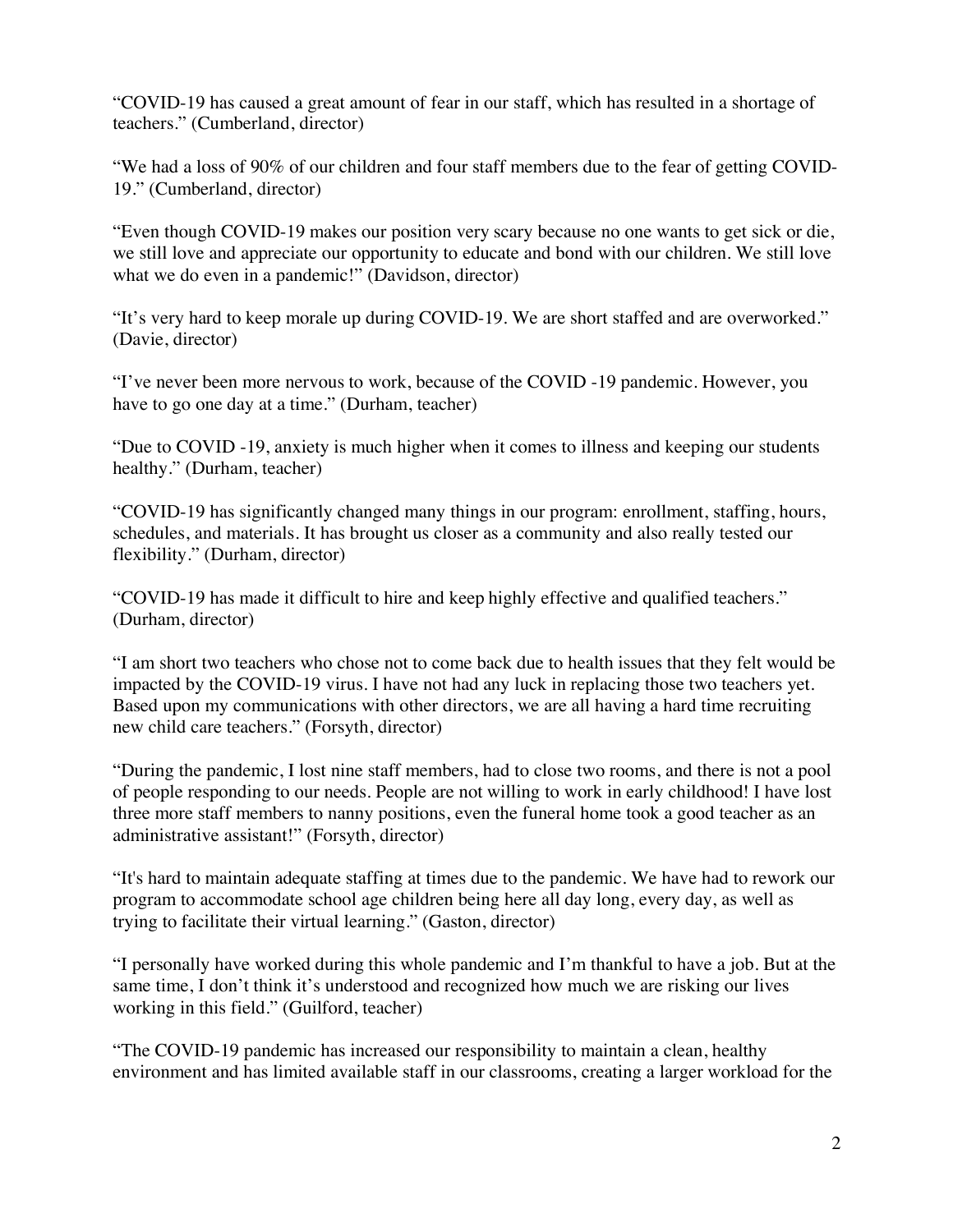staff in the classroom. However, it has also highlighted how much families need high quality care and value the care we provide." (Guilford, teacher)

"It's a day by day impact because you never know what to expect and it's an uneasy feeling to not know how or when the impact (COVID-19) will hit and how bad it will be." (Guilford, teacher)

"COVID-19 has made me aware to take precautions more seriously. Yes, we engaged in cleaning and sanitizing constantly but it has heightened our awareness and areas that we may not think to sanitize. It also makes us skeptical in a sense because, although we ask families the assessment questions, are they truly being honest? We have to trust them at their words, and that they are taking and following the precautions of our local government, as we put ourselves at risks." (Guilford, family child care provider)

"During the COIVD-19 pandemic, it has been tough to keep all staff employed at full time due to the low number of children enrolled in my center. It has also been hard to fill one position I have for toddlers." (Harnett, director)

"When COVID-19 hit and numerous families withdrew, it cut down on the number of teachers needed. We did not want to lose any staff, so we created 'work hours,' which is basically creating cleaning and odd jobs for teachers to do since their class had withdrawn. Trying to give them their normal hours and pay was very expensive. Thank goodness there was the North Carolina bonus pay." (Harnett, director)

"Our enrollment dropped tremendously in the beginning of the pandemic. It is starting to pick up, but finding qualified staff is an issue now." (Harnett, director)

"Because of the COVID-19 pandemic, many staff are not working out of fear, but more parents need care because of help from DSS." (Iredell, director)

"COVID-19 has made a huge impact for many reasons. Staff are afraid to work, so we have lost several valuable staff members. We have reduced our staff child ratios to help social distance in the classroom, which has caused less revenue, but the staff feel more comfortable. The operational grants have helped offset the loss of revenue. COVID-19 has added new costs to our program, PPP supplies, extra cleaning expenses and extra staffing. As an owner, there is always the fear and worry that we will have to close. We already had to close for two weeks due to a cluster, which was a huge financial hardship. We will not survive if this happens again. We did not charge our families, but paid our staff, which was extremely hard financially. On a personal level, there is always the fear of getting COVID-19. The staff and children work closely together. We try to social distance, but you just can't in this line of work. (Lincoln, director)

"Because of COVID-19, staff worry about having to come to work and then go back home to their families. Safety is definitely an issue." (Martin, director)

"Unfortunately, COVID-19 has made me feel somewhat disconnected. The children can't fully see our faces to read our expressions and we can't cuddle them like we want to." (Mecklenburg, teacher)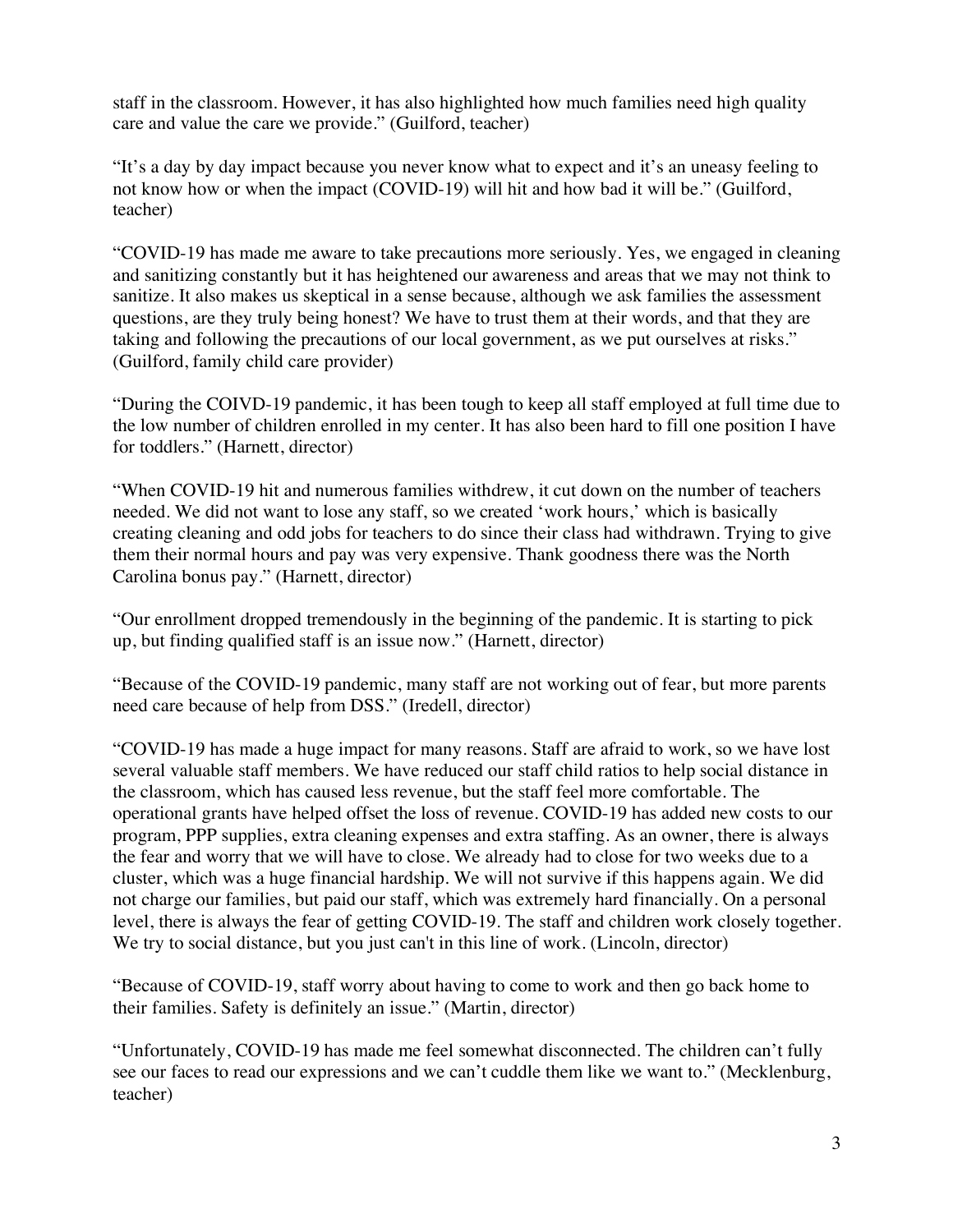"The COVID-19 pandemic is the absolute hardest time I've ever worked through, but I've also never been more humbled by my team. They have showed up every day and done everything they can to keep our school community safe and healthy." (Mecklenburg, director)

"Because of the COVID-19 pandemic, our enrollment is down, morale has suffered, communication with parents is reduced because they are not coming into the buildings anymore, and there is much more work. Everything is much harder." (Mecklenburg, director)

"Every day I pray for our staff and children. We are following the guidelines, but there is no guarantee with the COVID-19 virus. Enrollment is low. We take it day by day." (Mecklenburg, director)

"The COVID-19 pandemic has been very challenging for the entire center. The number of children that attend is low. Teachers with underlying issues cannot return to work during this pandemic. The increase of supplies is very expensive, and some supplies are hard to find." (Mecklenburg, director)

"COVID-19 impacted my well-being because teaching is my life and I missed the interaction with my students as well as my co-workers." (New Hanover, teacher)

"The pandemic has impacted us terribly. It's so hard to find and hire qualified staff. People don't even show up to interviews. We've lost children due to parents working from home and it doesn't look like anything is changing any time soon." (New Hanover, director)

"A lot of families lost their jobs because of COVID-19. Half of the children are gone. We miss them. As a result, we have less income." (Pender, family child care provider)

"The stress and anxiety are at an all-time high due to COIVD-19, especially because other typical stressors in child care don't stop during a pandemic. It has been extremely hard to hire teachers during this time and enroll children. (Pitt, director)

"COVID-19 has been very stressful. I lost five teachers who would not return and took jobs at the public school or stayed home. I lost many of our children, and they have not returned. I had to keep school children every day year-round, do virtual school, and virtual school is a nightmare. We do not get full time payment for school children on vouchers as they pay a yearround payment average based on summers off. Also, it is very stressful having to pay quarantine staff and doing without teachers for sometimes a MONTH!" (Randolph, director)

"During COVID-19, I have had three teachers quit. I need to hire six teachers, and I haven't received one application in over a year. People are not interested in working in child care. My enrollment is down to 20 children out of 100, my waiting list is over 200 children, and I had to dis-enroll children when my last teacher quit to maintain staff to child ratio. I'm not sure how long we can keep our doors open." (Rowan, director)

"During COVID-19, there are undervalued staff, who are still underpaid. We take in all the healthcare worker's children and are exposed to greater risks, but are not essential enough for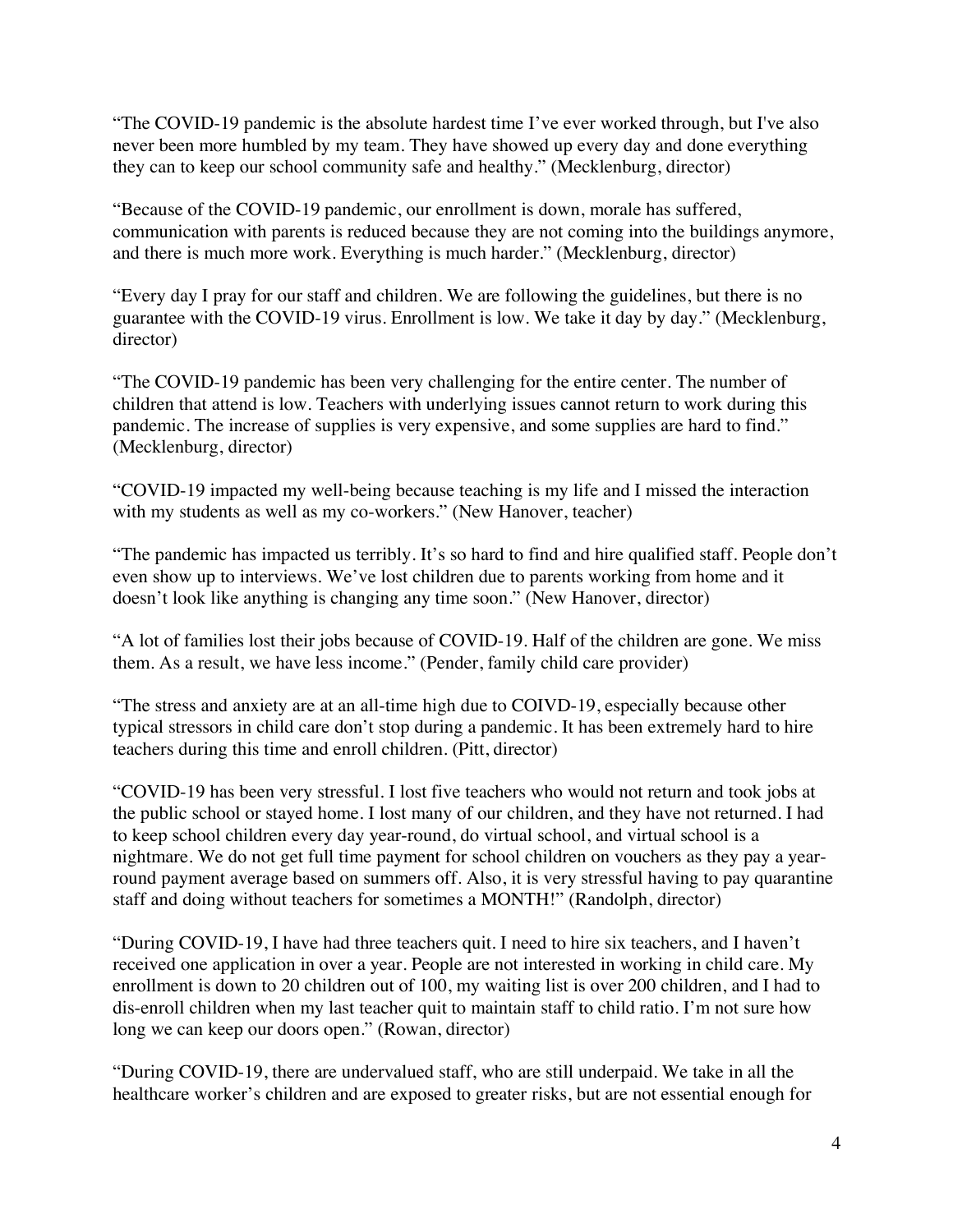consistent hazard pay or vaccine priority. Staff stays fearful, and stress is very high." (Watauga, director)

"During COVID-19, it is insane that in one breath the governor says it is unsafe for MASKED children SEATED in desks to be in a full classroom because THOSE teachers are unsafe. Then, they tell early child care providers to be in FULL classrooms with UNMASKED (and reasonably so as they are so young) children and that our early child care providers are perfectly safe. IT IS A DOUBLE STANDARD!" (Watauga, director)

"It is very challenging. We continue with the uncertainty because we don't know when this pandemic is going to end. Due to this pandemic, we were forced to close the centers and work virtually with the children. Some teachers were infected with the virus. We have to be in quarantine and all this is very stressful for us." (Wayne, teacher)

"We work twice as hard now to ensure everyone stays safe. We thought we were working hard before, whew!" (Wayne, teacher)

"We lost a few staff members because they were scared to work in child care with COVID-19 around. It's also been very difficult to hire teachers. The people that want to work don't have the qualifications, so we are way down in classrooms, which was a problem before COVID-19, but is worse now. If it were not for a PPP loan and grant money from the state, we would not be open right now!" (Wayne, director)

"COVID-19 has impacted our workforce, and we cannot find qualified teachers. All of our substitutes quit at the beginning of COVID-19, and we have tried to rebuild our substitute pool with little success. We also had several part-time employees quit. Office employees are working in classrooms to keep them open." (Wilkes, director)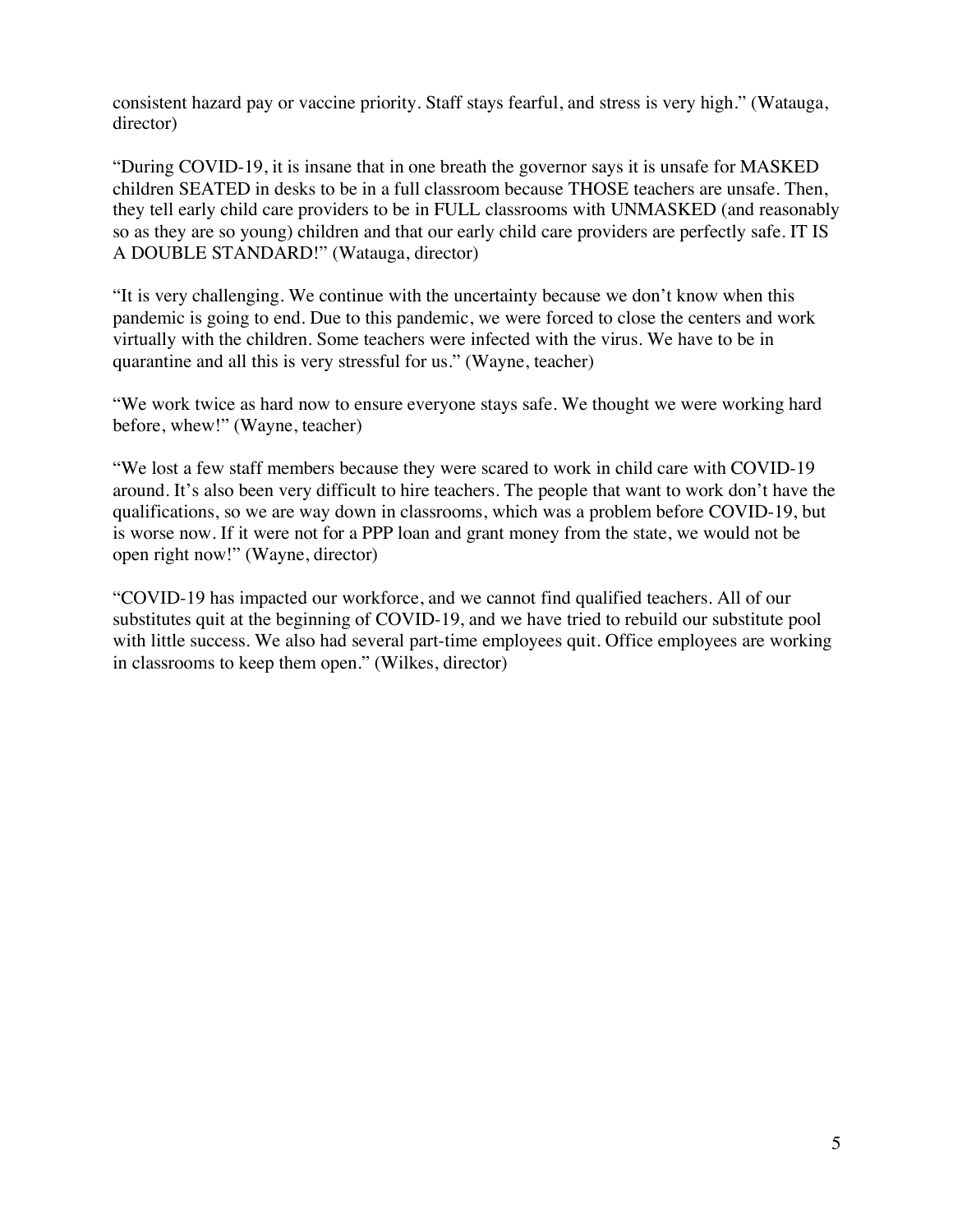



# **Appendix C: DCDEE Messages Sample Feedback Collected from AWARD\$ Surveys FY21**

"Thank you so much for this supplement. It has been very helpful." (Beaufort, teacher)

"Thank you. This program helped my program tremendously." (Beaufort, family child care provider)

"I believe it continues to help with the supplies that are needed" (Beaufort, family child care provider)

"Thank you for the supplement. However, if you have obtained all your educational components and have been and are still committed to child care, is there any way you could receive a bonus stipend for longevity?" (Bertie, teacher)

"It helps a lot." (Bladen, teacher)

"Thank you for working hard and acknowledging the hard work we do with toddlers." (Buncombe, teacher)

"Thank you so much for what you do to help us! YOU are appreciated!" (Burke, teacher)

"This is an amazing opportunity and blessing. I love my job, I love teaching the children and this definitely helps keep me going. It's like the cherry on top." (Cabarrus, teacher)

"Thank you so much for providing this extra incentive to teachers for their education and for giving the children in our care stability." (Cabarrus, teacher)

"Thank you for all the support that you provide. It has truly been a blessing." (Cabarrus, family child care provider)

"Please continue this program for others who also need support." (Caldwell, teacher)

"I love it and want to say thank you for your services and making me feel valued in the things that I do for my children in my care and my place of employment. So thank you all." (Caswell, teacher)

"Thank you so much, it means a lot and please keep the supplement coming." (Catawba, teacher)

"Thank you so much for providing the AWARD\$<sup>1</sup> supplement. It has helped tremendously and has provided a great incentive to continue working in the field of child care. The supplement is one of the many ways that shows early childhood educators that we are appreciated." (Catawba, family child care provider)

 <sup>1</sup> Respondents referred to Infant-Toddler Educator AWARD\$® in a variety of ways. Throughout the quotes, the name has been corrected when necessary. Abbreviated references have been retained.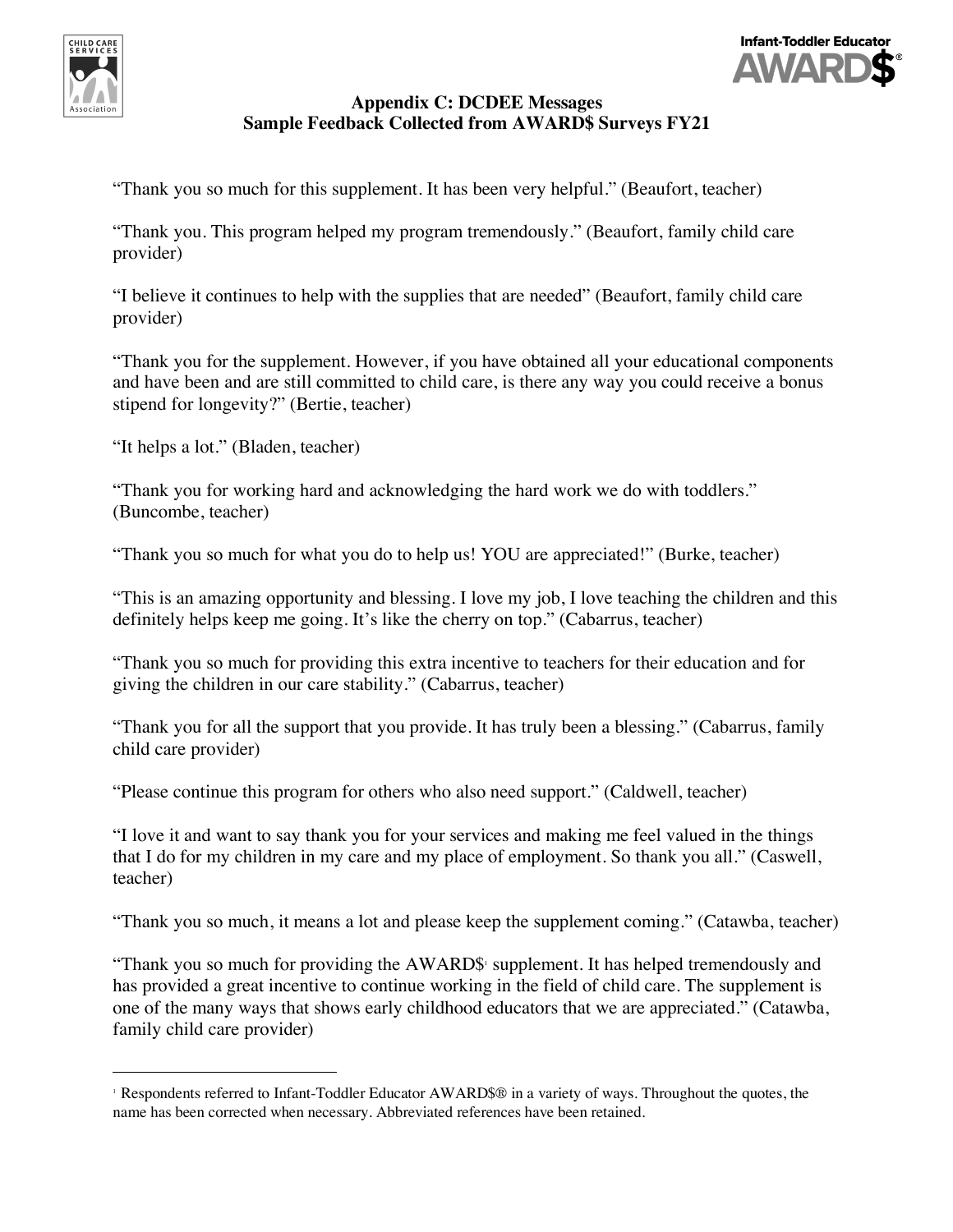"I would like to say thank you from the bottom of my heart just for thinking of us educators and the effort that we put in. The fact that the Division recognizes us and our hard work is a phenomenal feeling and again I'd like to say thanks for everything." (Chatham, teacher)

"Thank you so much! Words cannot express my gratitude." (Chatham, teacher)

"Thank you for all the support." (Chatham, teacher)

"Thank you for recognizing child care providers." (Cleveland, teacher)

"I'm thankful for the funds from the Division and it makes me very happy that I can make a difference in all my students' lives." (Columbus, teacher)

"Thank you so very much! This is very much appreciated! The AWARD\$ program has helped me in so many ways. I can't express my gratitude!" (Craven, teacher)

"Thank you for supporting infant-toddler teachers. We are often unrecognized for the work we do with young children. This supplement gives us incentive to stay with our current program and be better teachers." (Craven, teacher)

"Thank you for providing additional funds to help with buying some of the materials for the classroom that the center can't provide at the time of need." (Cumberland, teacher)

"Thank you for thinking about us and showing it through this supplement." (Cumberland, teacher)

"Thank you. It makes me feel more appreciated." (Cumberland, teacher)

"I am very happy with the decision to encourage and help teachers feel appreciated. This way they will consider staying in this field." (Cumberland, teacher)

"Thank you for all that you do to keep us afloat." (Cumberland, teacher)

"Thank you. It's a great supplement." (Cumberland, teacher)

"Thank you for creating this wonderful program!! It is very helpful." (Cumberland, teacher)

"Thanks for being supportive." (Cumberland, teacher)

"I really appreciate this program!" (Cumberland, teacher)

"You have changed the lives of many teachers in the most positive way possible. Thank you for recognizing us and the work that we do. It shows that you realize that our passion for teaching and guiding children in every way possible matches yours." (Cumberland, teacher)

"Thanks for the incentive!" (Cumberland, teacher)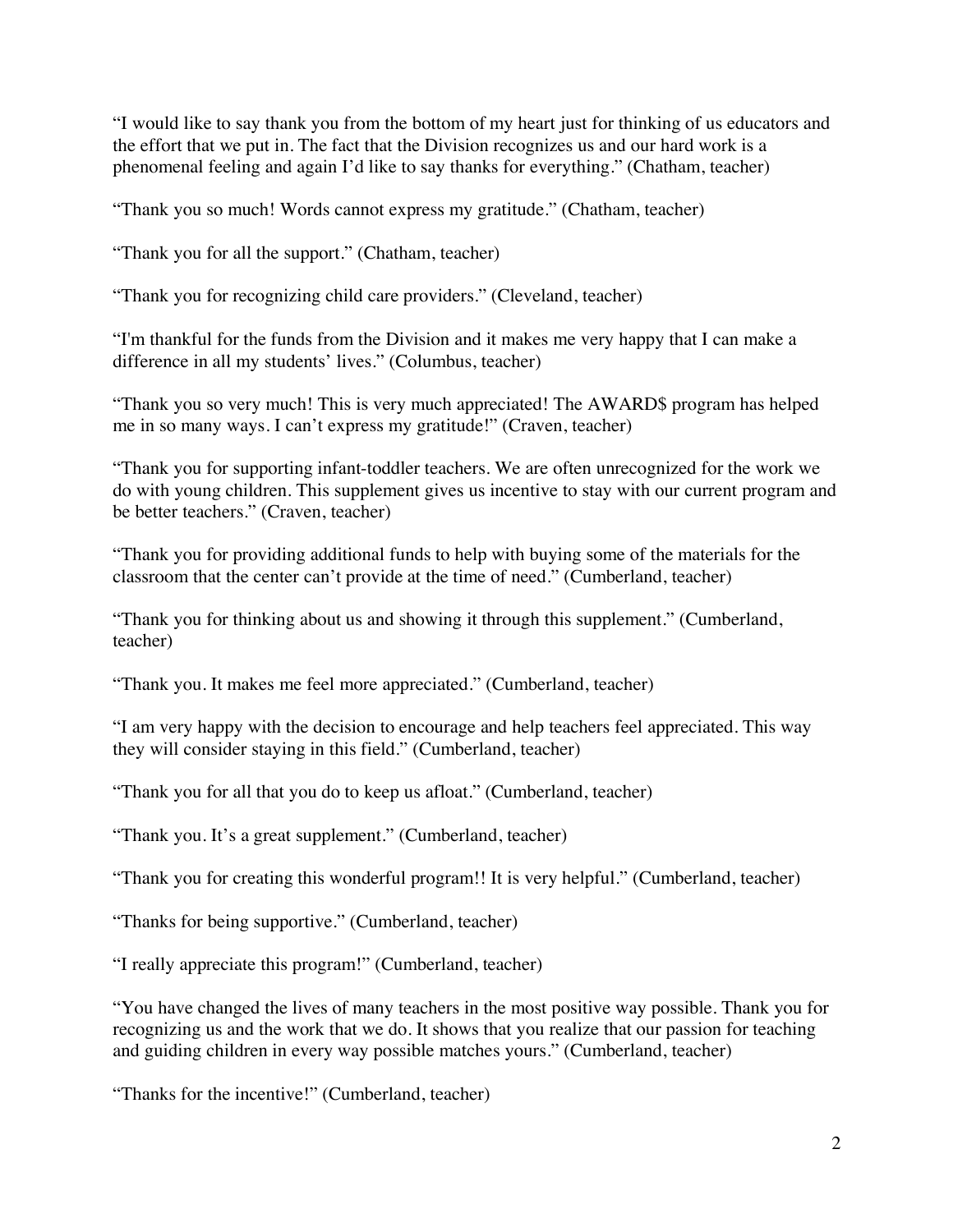"A HUGE thank you!!!! For caring about US!!!" (Cumberland, teacher)

"The supplement has been very helpful." (Cumberland, teacher)

"Thank you for what you have given in times past. Are we going to get an increase because of COVID? Child care attendance has decreased, DSS is not enrolling, parents are afraid to enroll their kids. Providers need more money to make up the slack because of this pandemic." (Cumberland, family child care provider)

"Thank you so much for thinking about us!!!!!!!!" (Cumberland, family child care provider)

"Thank you so very much for providing this most appreciated supplement. Such additional resources are used to help provide for the children in our care as well as meeting the needs of my family members. Thank you for this most generous supplement." (Davidson, teacher)

"It's very great!" (Duplin, teacher)

"It is greatly appreciated and it is very helpful to all of us." (Duplin, teacher)

"Thank you for providing a great blessing!" (Durham, teacher)

"I am grateful for the supplement and hope that it continues to be funded." (Durham, teacher)

"I am thankful for the great financial help the program provides to teachers. Without this supplement, teachers would not have been able to provide for their family nor would they have been able to pay their bills. That would have resulted in teacher burnout. Teachers need to be happy and content in dealing with children. Happy teachers, happy and healthy children." (Durham, teacher)

"AWARD\$ is more than just a financial supplement. It's groceries that couldn't be afforded on our usual salary. It's a savings account that couldn't be started without this supplement. It is materials and necessities in a classroom that were desperately needed but couldn't be afforded due to being financially impacted by the COVID pandemic. It's the only source of income while navigating the shut down and the delay in unemployment. This supplement is so important for so many reasons." (Durham, teacher)

"It helps out with making ends meet." (Durham, teacher)

"THANK YOU FROM THE BOTTOM OF MY HEART!! The funds from this program have truly helped my family through tough times. Just the anticipation of knowing that extra income is on the way means so much to so many families." (Forsyth, teacher)

"Thank you for understanding that teachers need the assistance." (Forsyth, teacher)

"The supplement helps a great deal." (Forsyth, teacher)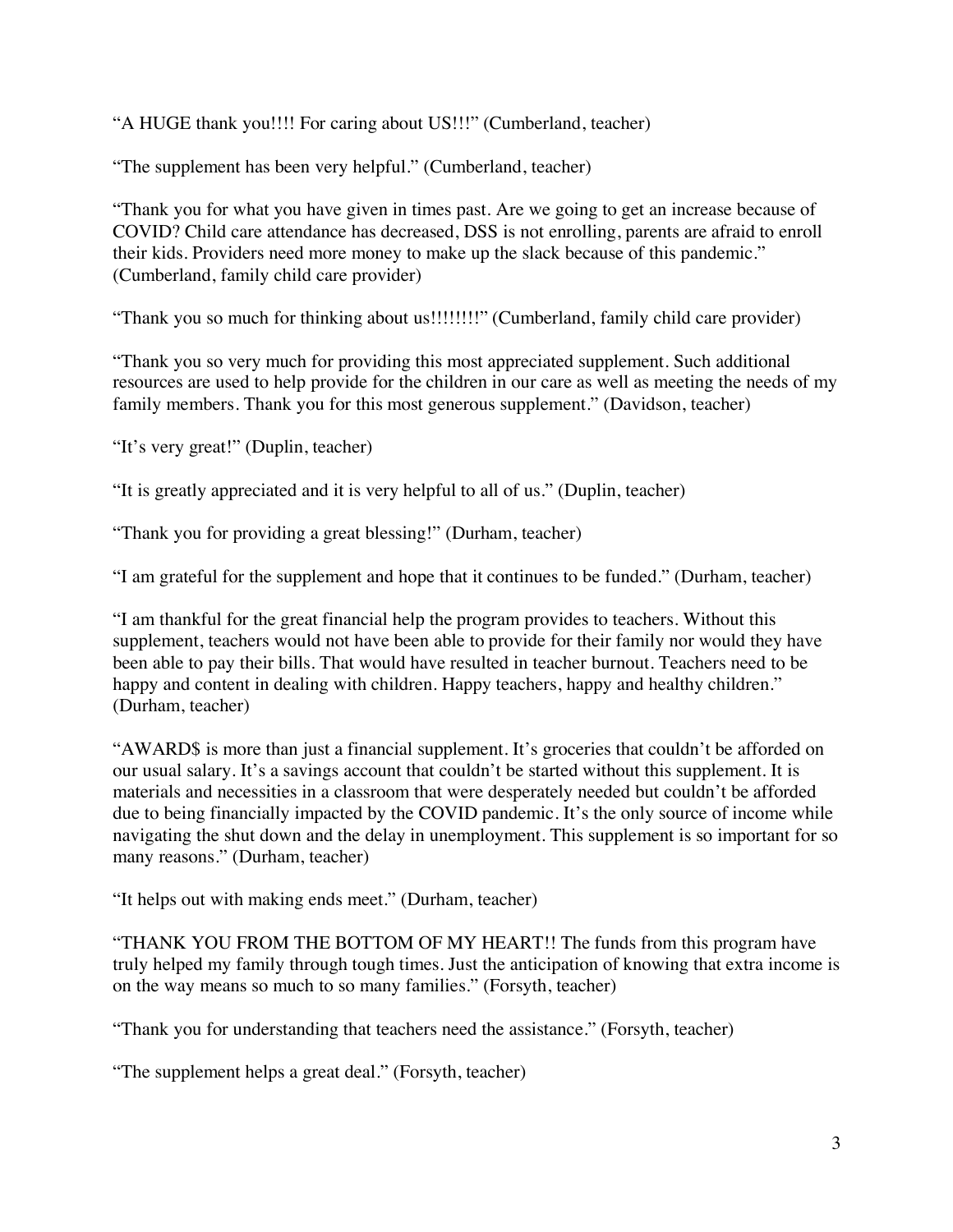"Thank you for doing this. It is very helpful." (Forsyth, teacher)

"It helps and is very appreciated." (Forsyth, teacher)

"Thank you so much. Keep blessing each of us." (Franklin, teacher)

"It's a great program that I hope continues." (Franklin, family child care provider)

"The supplement is very much appreciated. Thanks for caring about us." (Franklin, family child care provider)

"This supplement has really made a difference in my life financially. Thank you so much." (Gates, family child care provider)

"Thank you! It is very much appreciated and I need it to supplement my income. I look forward to receiving it." (Guilford, teacher)

"I just want to say thank you for everything!!" (Guilford, teacher)

"The AWARD\$ supplement is a great incentive." (Guilford, teacher)

"Please continue to help." (Guilford, teacher)

"Thank you and I appreciate this program! It is truly a blessing to receive this money and in a timely manner." (Guilford, teacher)

"It is great to receive this award! I am so grateful!!!" (Guilford, teacher)

"I'm thankful that you value teachers in the early child care education field." (Guilford, teacher)

"Thank you. This supplement has a trickle down of benefits and helps not only the recipients, but also their families and the families they work with." (Guilford, teacher)

"I know it's very helpful to the livelihood of all the recipients." (Guilford, teacher)

"The supplement is a necessity to keep well-educated staff in the classroom and reduce turnover during the critical infant-toddler years." (Guilford, teacher)

"I just can't thank you enough. It is truly a blessing and well needed." (Guilford, teacher)

"Thanks for recognizing the early childhood workers." (Guilford, teacher)

"It is very beneficial." (Guilford, teacher)

"It has been very beneficial with the pandemic situation." (Guilford, teacher)

"Love this program." (Guilford, teacher)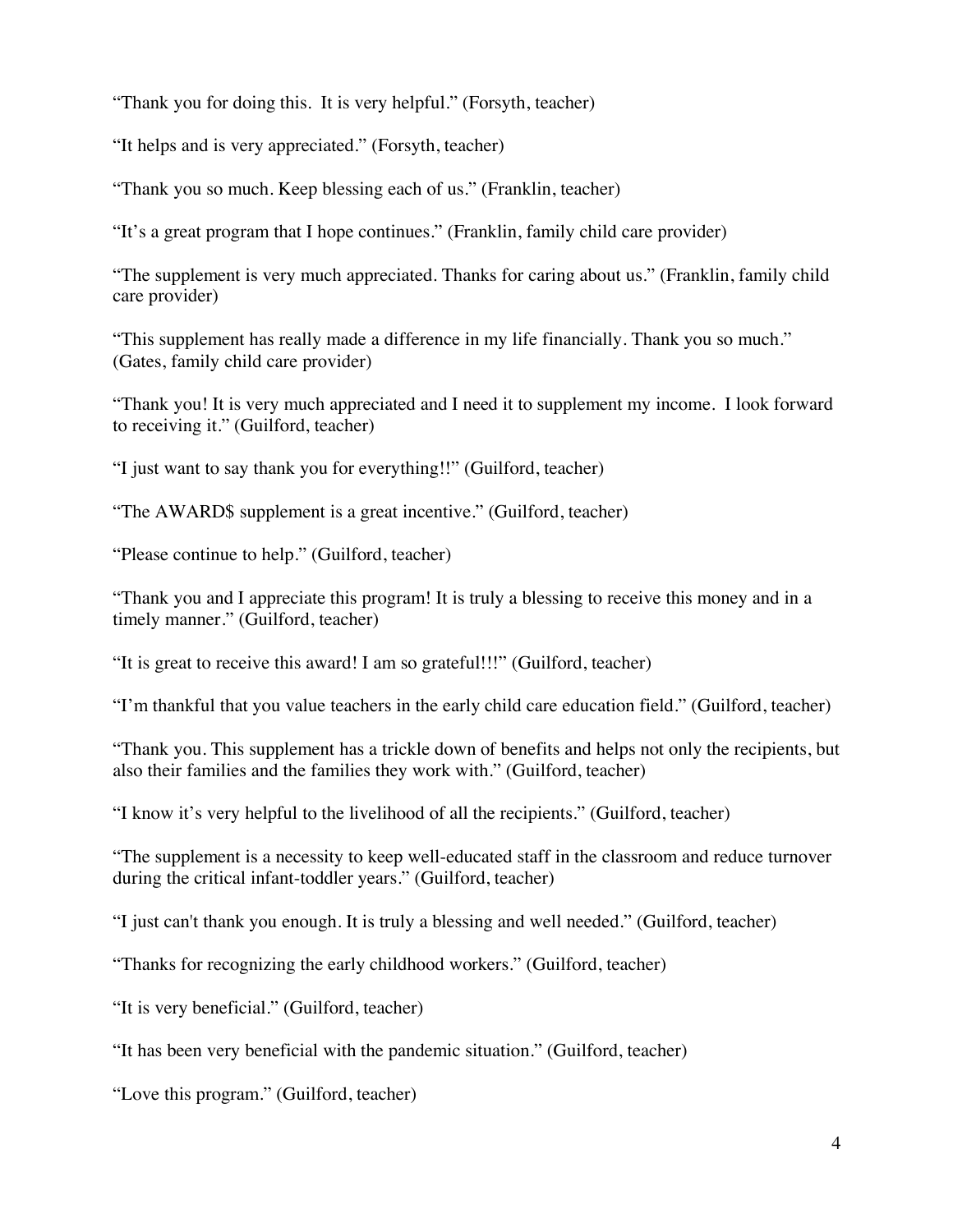"This supplement is a great asset to educators like me who make below \$12 an hour but have costly bills mounting." (Guilford, teacher)

"I would like to say thank you from the bottom of my heart and God bless you all." (Guilford, teacher)

"It is a wonderful program." (Guilford, teacher)

"Thank you DCDEE for blessing early educators with funding! It is greatly appreciated." (Guilford, teacher)

"Thank you. The supplement helps meet my monthly housing needs." (Guilford, teacher)

"Thank you so much for caring for educators and their families. The money is so important and it allows me peace of mind knowing I can count on the financial support." (Guilford, teacher)

"I appreciate and I'm very grateful for this program. Thank you so much." (Guilford, teacher)

"Let it continue!" (Guilford, family child care provider)

"Thanks to everyone's thoughts and actions as they pertain to the AWARD\$ supplements. Thank you for including family child care home providers, seeing our value, hard work and commitment to young children." (Guilford, family child care provider)

"This supplement is so important to the teachers. We were told to increase our education and that was the incentive, to receive AWARD\$." (Guilford, family child care provider)

"AWARD\$ is a blessing and it has kept me in my position to work with young children." (Halifax, teacher)

"It is very helpful to have additional funds and makes me feel good to be acknowledged for the job I'm doing." (Hoke, teacher)

"Thank you. I'm so grateful for the opportunity to be included." (Hoke, family child care provider)

"Thank you!! This supplement helps so much. This helps me provide for my son." (Johnston, teacher)

"The supplement is beneficial in many ways and comes at the right times. It is a nice incentive to continue to work with children that I enjoy working with." (Johnston, teacher)

"I used the money very wisely. It assisted with my schooling and being able to do more things for the children in my classroom." (Lenoir, teacher)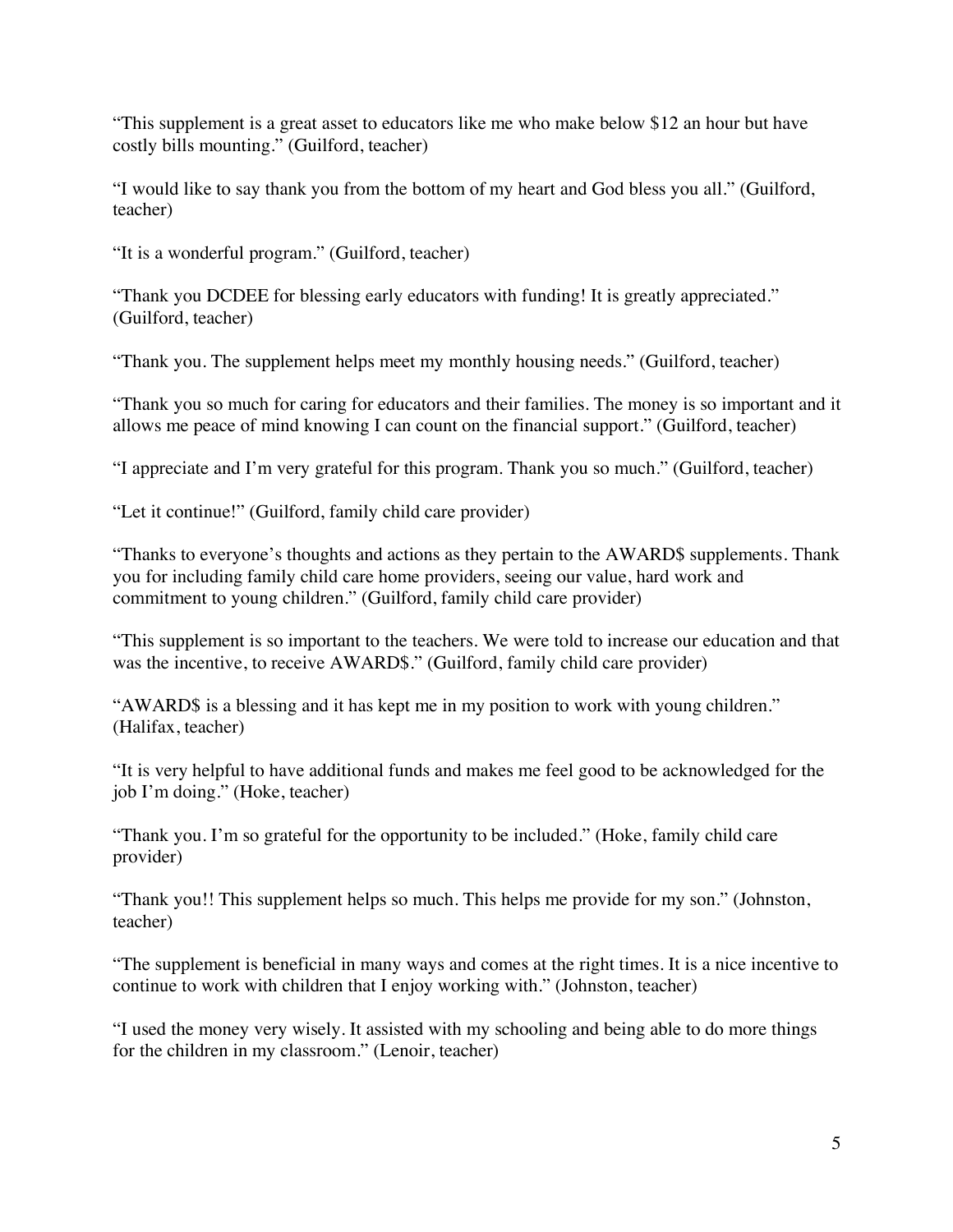"It is very helpful to receive this supplement because it helps with my financial needs and to be able to supply materials for the children in my care." (Lenoir, teacher)

"Thank you for helping the infant-toddler teachers." (Lenoir, teacher)

"Thank you for remembering us and keep it coming." (Lenoir, family child care provider)

"It is greatly appreciated and greatly needed." (Lincoln, teacher)

"Thank you for all you do for all infant, toddlers and twos early educators to receive this supplement. Without you, we wouldn't be able to get a supplement that is much needed for our children." (McDowell, teacher)

"I would like to say thank you for starting this AWARD\$ program. It is a financial blessing, because I don't make much money and it helps me get caught up on my bills throughout the year." (Mecklenburg, teacher)

"I am very appreciative of the supplements. I also wish that early educators could see a permanent increase in their monthly and yearly income." (Mecklenburg, teacher)

"I would like to thank you for caring about teachers and children." (Mecklenburg, teacher)

"I would like to thank you for recognizing and compensating teachers. It means a lot to be appreciated." (Mecklenburg, teacher)

"Thank you! It has helped out a lot of people financially." (Mecklenburg, teacher)

"The supplement is very beneficial and I hope you can continue to help early educators." (Mecklenburg, teacher)

"I really appreciate your help and support." (Mecklenburg, teacher)

"My program runs for 10 months, not 12. It would be more helpful if I could get it 2x but due to my program, I can only benefit from it one time some years." (Mecklenburg, teacher)

"It works and thank you so much for caring about the kids as much as I do. Thank you again." (Mecklenburg, teacher)

"It has helped offset the cost of things due to a decline in enrollment." (Mecklenburg, family child care provider)

"Thank you for thinking about the educators who have made this profession their passion." (Mecklenburg, family child care provider)

"Thanks! We appreciate all you do for us." (Montgomery, teacher)

"Keep it coming. Thank you!" (Montgomery, teacher)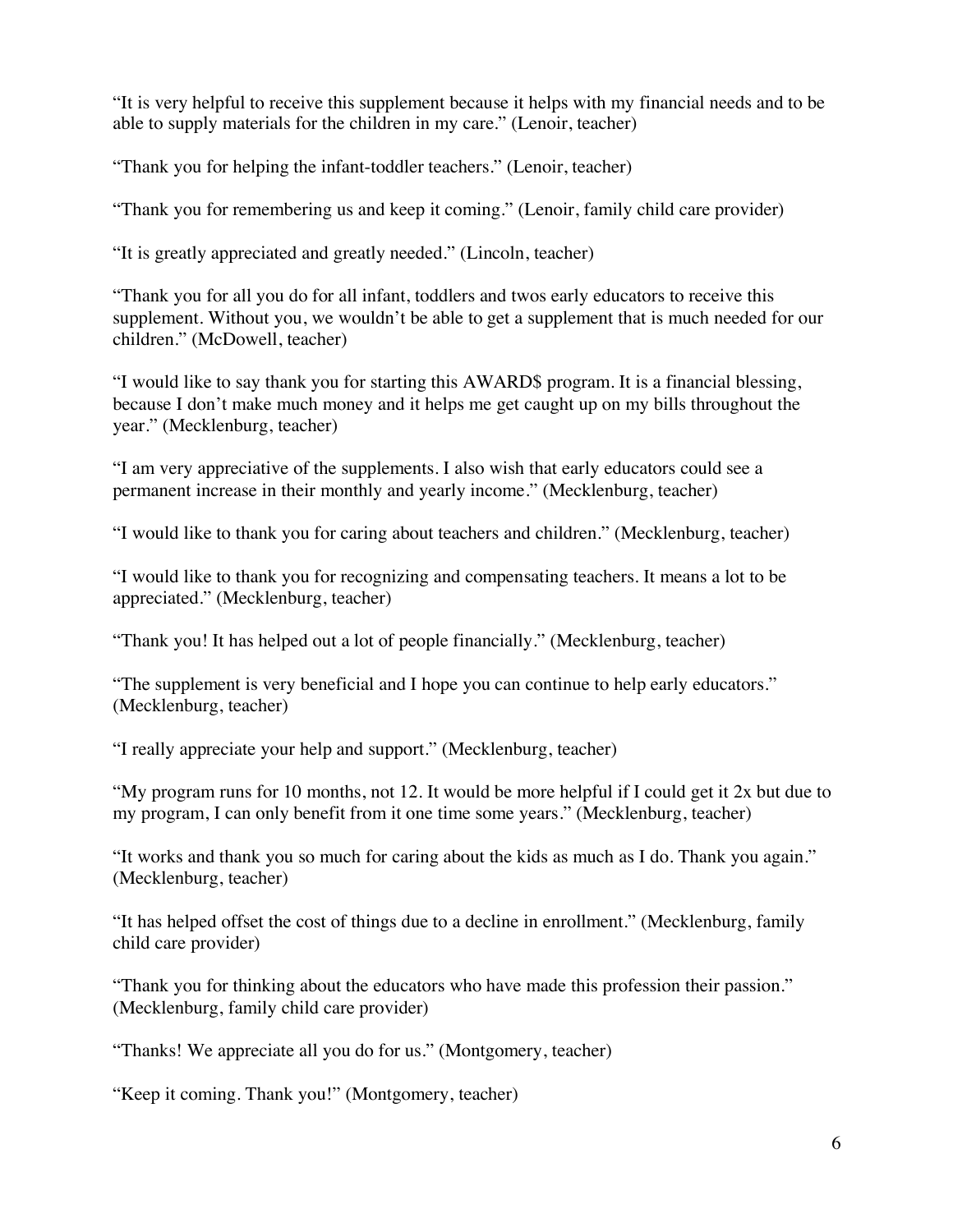"Thank you so very much, beyond what words can ever express. I appreciate all that you do for all of us, children, and families as well. It is needed and helps us to be able to focus better on being the best teachers we can be." (Montgomery, teacher)

"Please keep AWARD\$ coming. We need it." (Moore, teacher)

"The supplement is a big help." (Moore, teacher)

"It is a Godsend and I'm very appreciative of it." (Moore, teacher)

"This is a big help to those that are in need and not really wanting anyone to know that about them personally." (Moore, teacher)

"I really appreciate it. It has helped a lot." (Moore, teacher)

"Thanks so much for the AWARD\$ supplement. It is very much needed and appreciated." (New Hanover, teacher)

"I could not thank you enough." (New Hanover, teacher)

"I want you to know how incredibly thankful and grateful I am for the checks and how appreciated you make me feel." (New Hanover, teacher)

"The AWARD\$ supplement is a great help with paying bills and the resources that are needed for the development of the children. I appreciate everything that AWARD\$ has made possible. Thanks." (Onslow, teacher)

"Thank you so much for all the help. I greatly appreciate it." (Onslow, teacher)

"Thank you so much for making the difference for me. You've made it easier to do my job because I don't have to worry about some of my finances." (Orange, teacher)

"It's very helpful." (Orange, teacher)

"Continue the great work and I am grateful for the supplement." (Orange, teacher)

"Thank you. AWARD\$ has helped me in different ways to provide for my family!!" (Orange, teacher)

"Thank you for helping me to achieve my goal." (Orange, family child care provider)

"Thank you to the Division of Child Development for providing the funds for the AWARD\$ supplement. The funds have really helped me during this time of COVID-19. The extra funds have helped me to be able to purchase items I need to continue to provide safety to the children I care for." (Pasquotank, family child care provider)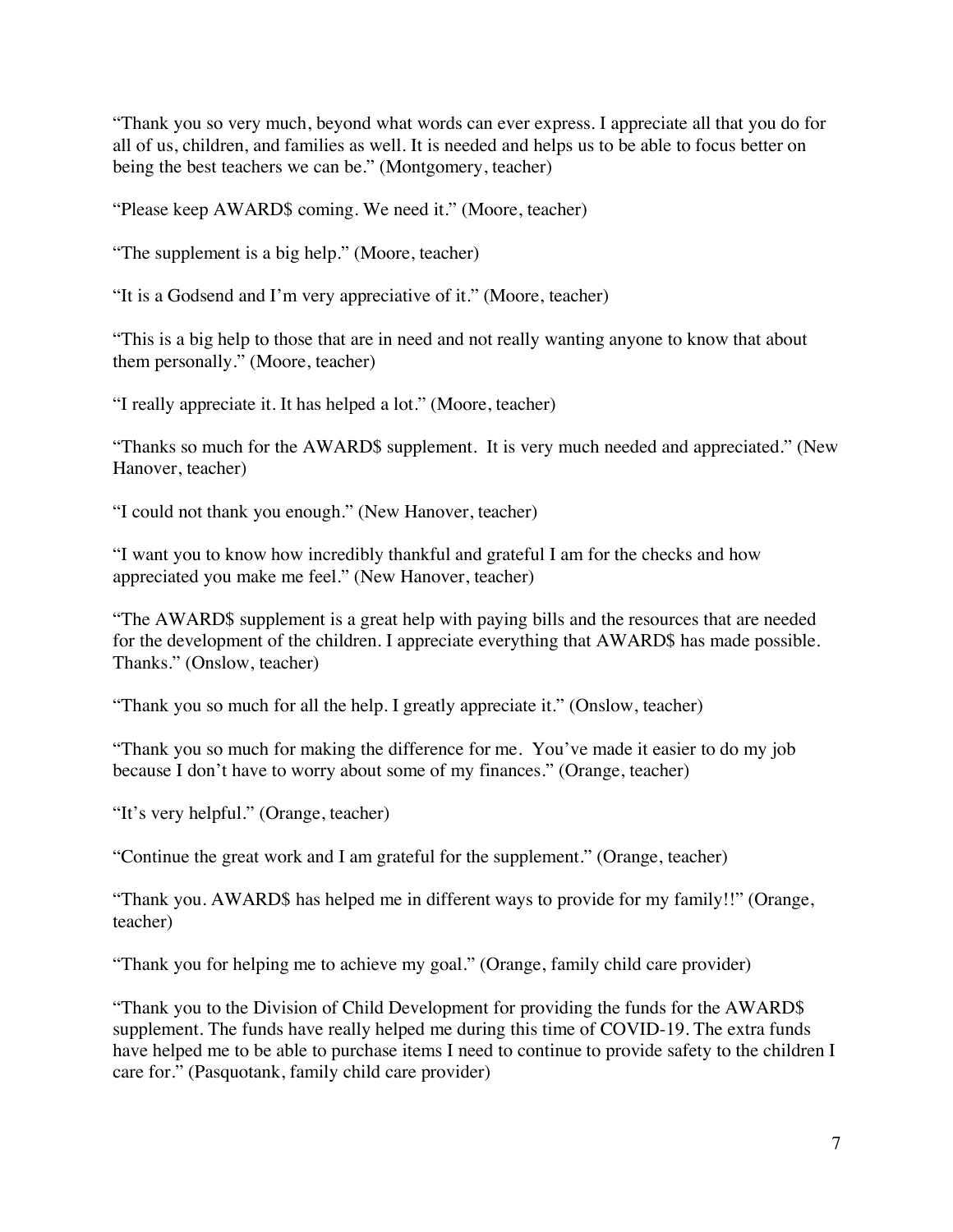"I would like to say thank you for investing in us providers and the children. Keep up the great work. We appreciate it." (Pender, family child care provider)

"Thank you very much. I believe in education and this supplement can help me continue on." (Pender, family child care provider)

"Thank you for all you do to help us be the best and give the best to the children and families we provide care for. Thank you all!" (Pender, family child care provider)

"Keep it going, because it's very helpful." (Person, family child care provider)

"Thank you so much for being a huge blessing to me and other early childhood educators." (Pitt, teacher)

"AWARD\$ has helped pay my child care bill, because COVID-19 put my child care in the negative. Awesome program." (Pitt, family child care provider)

"Thank you for allowing this program to be opened up. It gives teachers an opportunity to take advantage of the supplement who can't participate in the WAGE\$ program due to their county not providing it." (Randolph, teacher)

"Please keep it going." (Robeson, teacher)

"Thank you for your generosity." (Robeson, teacher)

"I am very proud that you consider us for these funds." (Robeson, teacher)

"I want to thank you for giving me the supplement, because it has helped me out a lot." (Robeson, teacher)

"The supplement has assisted when I needed it the most." (Robeson, teacher)

"I would like to say thanks for giving in this time of need. It's a blessing to have a little extra money you can rely on. THANKS SO MUCH!!!" (Robeson, teacher)

"I would like to say thank you for all you do for us and I appreciate all that you do for teachers. Thank you all again and God bless you all." (Robeson, teacher)

"The supplement helps a great deal because I find myself buying a lot of supplies and toys for our room. Toddlers do a number on wear and tear on book and toys." (Rockingham, teacher)

"If you want teachers to stay, you have to give them an incentive to keep them there. Teachers want to know that they're valued and appreciated. They don't make much money as it is." (Rowan, teacher)

"Thank you so much for funding teachers, so that we can continue our education." (Rowan, teacher)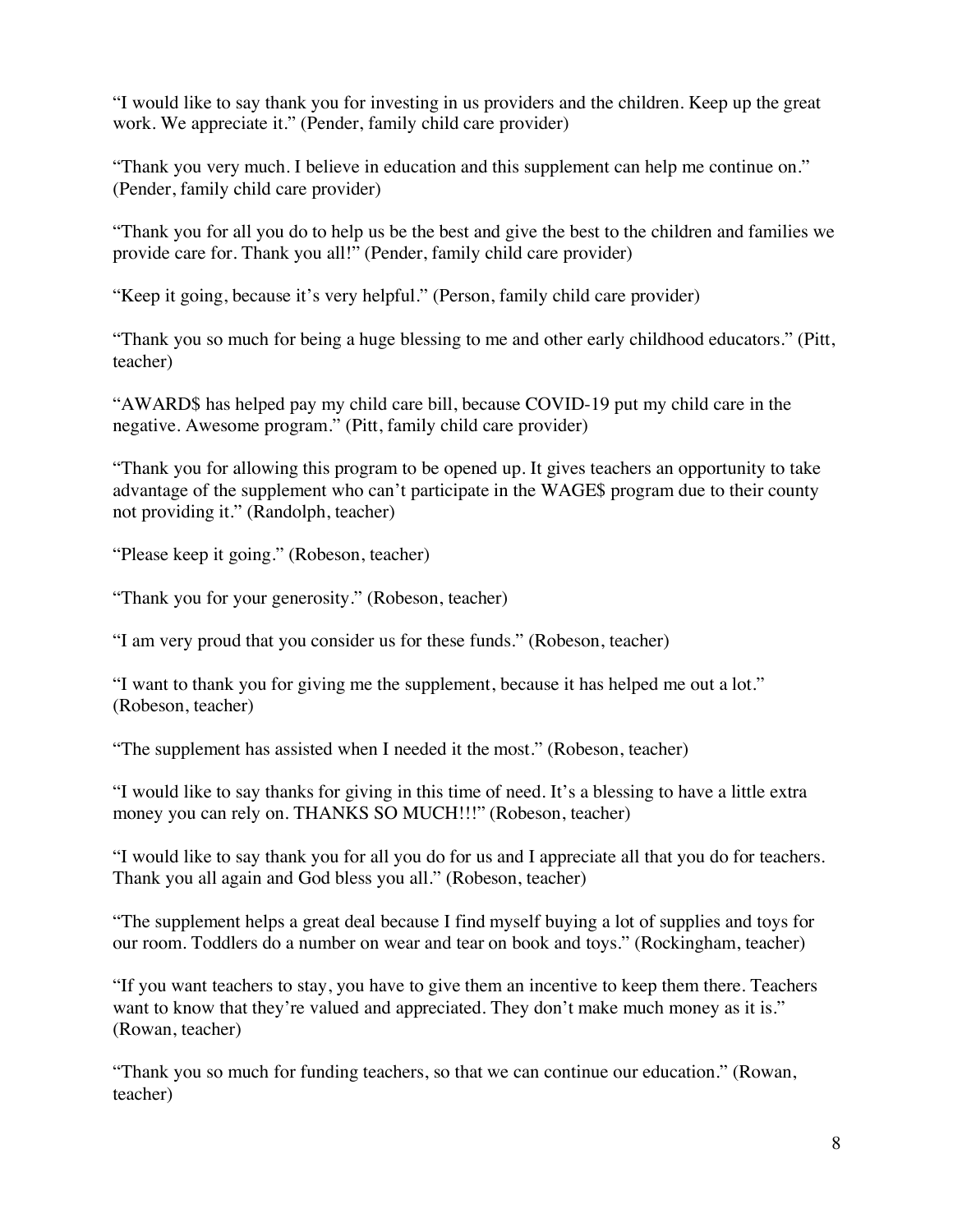"Thank you for the support of the children's welfare." (Sampson, family child care provider)

"Very helpful." (Scotland, teacher)

"It is greatly appreciated." (Stanly, teacher)

"First and foremost. thank you for recognizing child care providers! I think so often child care providers get overlooked and the AWARD\$ program makes us feel appreciated." (Stanly, teacher)

"It has helped me so much and I am very thankful." (Union, teacher)

"Thank you for considering us." (Union, teacher)

"Thanks so much for thinking about teachers." (Union, teacher)

"I just wanted to thank you so much for this huge supplement." (Wake, teacher)

"Thank you guys for the supplement. It has been a tremendous help to me and my family. We thank you from the bottom of our hearts." (Wake, teacher)

"Thank you from the bottom of my heart. I sincerely mean that!" (Wake, teacher)

"It is a great way to keep us encouraged to be better teachers every day." (Wake, teacher)

"Thanks for making me feel appreciated and valued! It definitely means a lot!" (Wake, teacher)

"I am so thankful and grateful." (Wake, teacher)

"Thank you and we appreciate you." (Wake, teacher)

"Thanks for acknowledging our dedication and hard work...sometimes the schools don't." (Wake, teacher)

"I really appreciate the appreciation we are getting from AWARD\$ for taking care of toddlers. Everyone says that this age group is tough and hard to work with, but I love this age group and getting rewarded for what you love to do is amazing. Thank you!" (Wake, teacher)

"More will always be better." (Wake, teacher)

"It has helped so much to provide for my family as well as my students." (Wake, teacher)

"I appreciate your help in helping me help the children in my care!" (Wake, teacher)

"It has been a blessing for my family and me." (Wake, teacher)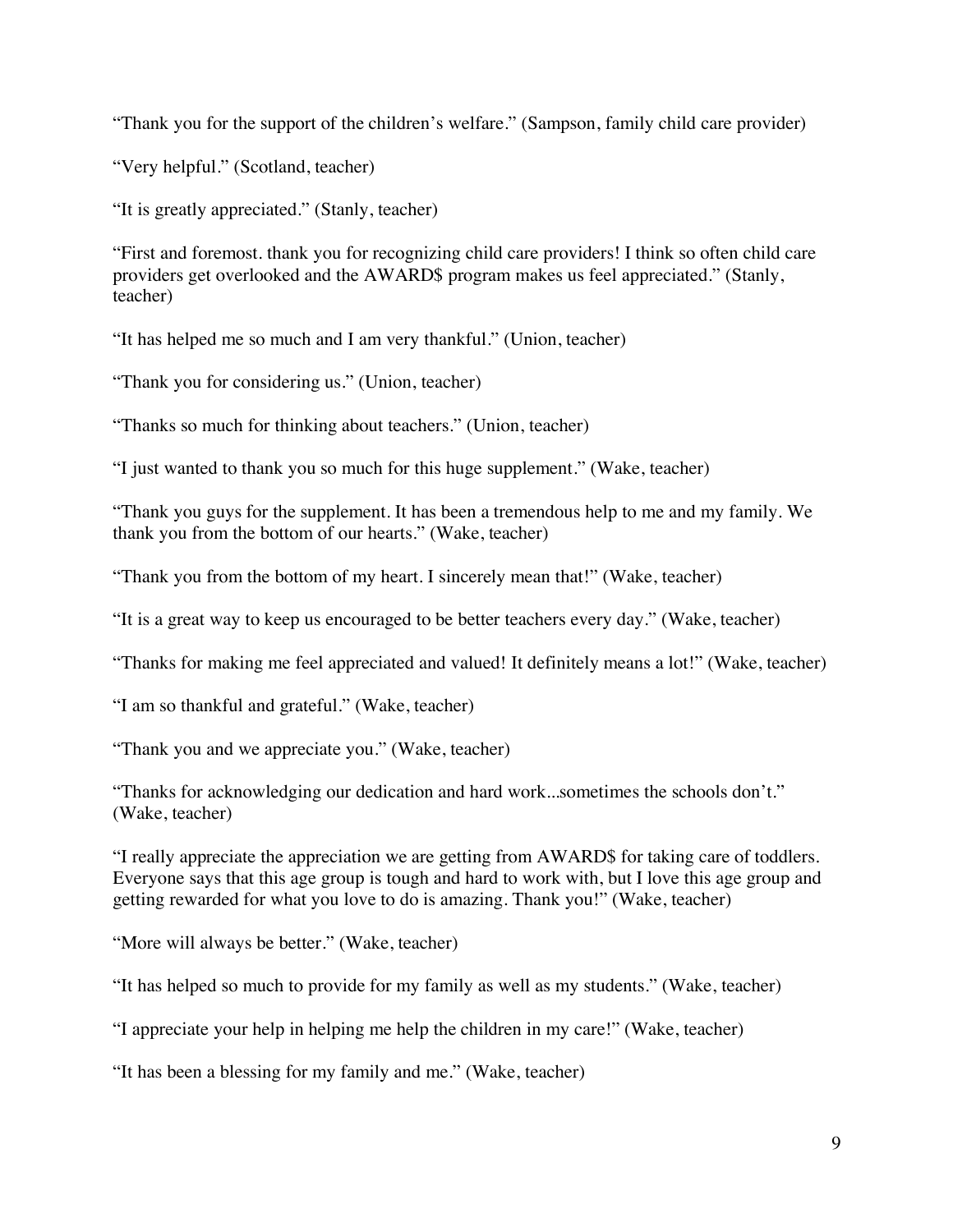"Thank you! This check is a true blessing and truly helps child care workers feel like we matter." (Wake, teacher)

"It is very helpful in many ways." (Wake, teacher)

"It's just great." (Wake, teacher)

"It is a blessing." (Wake, teacher)

"Great job!" (Wake, teacher)

"I thank you and if we can do anything, let us know." (Wake, family child care provider)

"I am very appreciative of the additional income. It has been a tremendous blessing to me!" (Wake, family child care provider)

"This supplement is very helpful and it should continue." (Wake, family child care provider)

"Thank you! We have not always been noticed, so thank you for remembering the early childhood educators." (Wake, family child care provider)

"I hope that we can keep getting the supplements." (Wake, family child care provider)

"Thank you so much! It is a tremendous blessing." (Wake, family child care provider)

"Thank you for looking out for the underdogs of the lives of future generations of this nation!" (Wake, family child care provider)

"Thank you, it is very helpful. Income for this career path is limited and AWARD\$ helps make it possible to continue to offer child care in my home." (Wake, family child care provider)

"Continue to reward those that are really making a difference in developing the future of our children of tomorrow." (Wake, family child care provider)

"Thank you for caring and helping us through the pandemic, before the pandemic and going forward. I appreciate you for being an advocate for child care providers." (Wake, family child care provider)

"Thank you for this amazing program. It's very helpful." (Washington, teacher)

"Thank you, thank you for all that you are doing for us. I appreciate being a part of this and I will help in any way I can for this program to continue. I work hard for the children and parents that I come in contact with. I love to see progress in our youth of tomorrow." (Washington, teacher)

"Thank you very much for the support of the supplement." (Wayne, teacher)